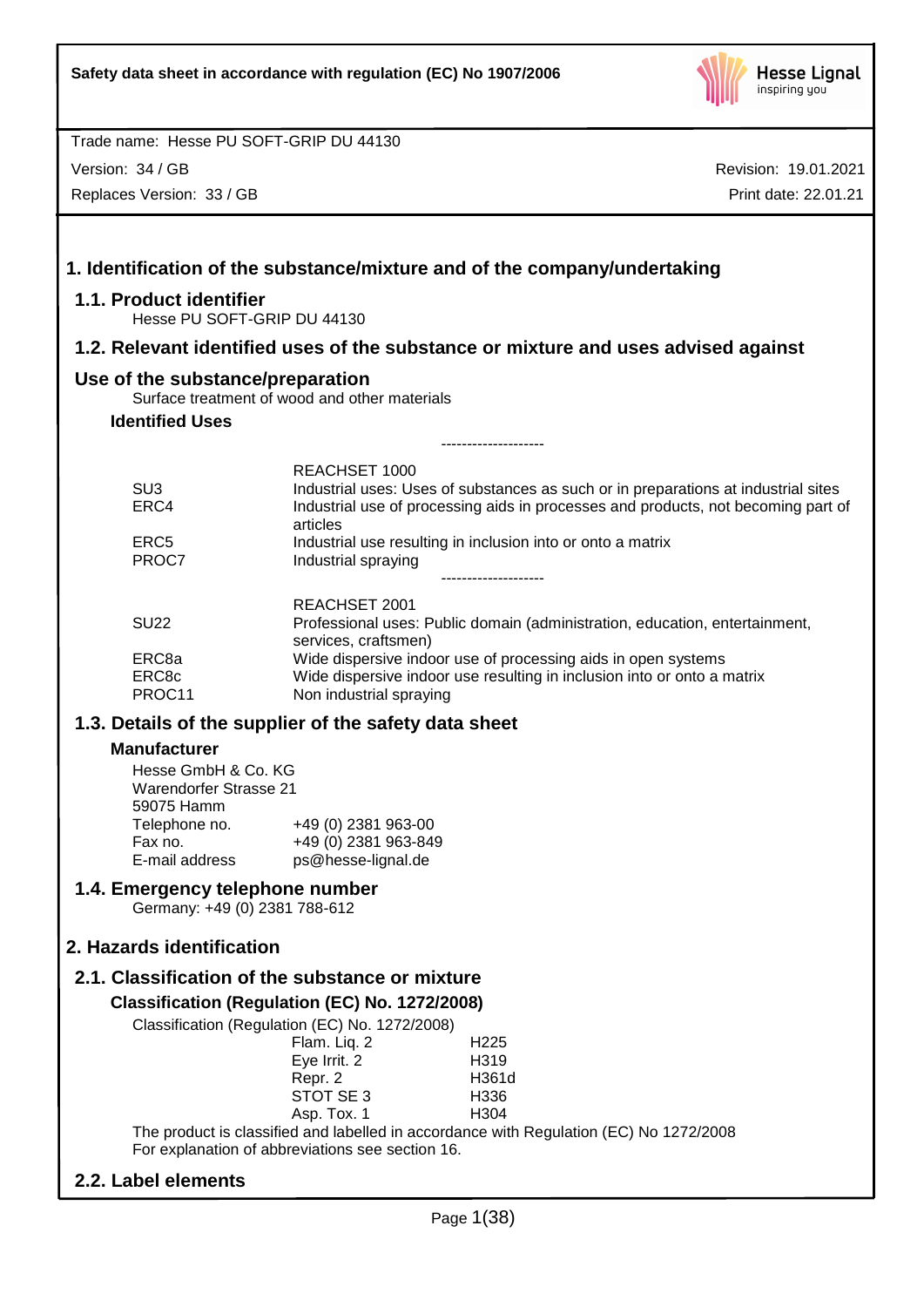

Revision: 19.01.2021

Trade name: Hesse PU SOFT-GRIP DU 44130 Version: 34 / GB Replaces Version: 33 / GB

**Hazard pictograms**

**Hazard statements**

**Signal word** Danger

**2.3. Other hazards**

listed in Section 3).

**n-butyl acetate**

Print date: 22.01.21 **Labelling according to regulation (EC) No 1272/2008** H225 Highly flammable liquid and vapour. H319 Causes serious eye irritation. H361d Suspected of damaging the unborn child. H336 May cause drowsiness or dizziness. H304 May be fatal if swallowed and enters airways. **Precautionary statements** P210 Keep away from heat, hot surfaces, sparks, open flames and other ignition sources. No smoking. P261 Avoid breathing dust/fume/gas/mist/vapours/spray. P280 Wear protective gloves/protective clothing/eye protection/face protection. P304+P340 IF INHALED: Remove person to fresh air and keep comfortable for breathing. P305+P351+P338 IF IN EYES: Rinse cautiously with water for several minutes. Remove contact lenses, if present and easy to do. Continue rinsing. P308+P313 IF exposed or concerned: Get medical advice/ attention. P331 Do NOT induce vomiting. **Hazardous component(s) to be indicated on label (Regulation (EC) No. 1272/2008)** contains toluene; butanone; 2-methoxy-1-methylethyl acetate; n-butyl acetate **Supplemental information** EUH066 Repeated exposure may cause skin dryness or cracking. This mixture contains no substance considered to be persistent, bioaccumulating nor toxic (PBT). This mixture contains no substance considered to be very persistent nor very bioaccumulating (vPvB) (if not **3. Composition/information on ingredients Hazardous ingredients** CAS No. 123-86-4 EINECS no. 204-658-1 Registration no. 01-2119485493-29 Concentration >= 25 < 50 % Classification (Regulation (EC) No. 1272/2008) Flam. Liq. 3 H226

#### **2-methoxy-1-methylethyl acetate**

STOT SE 3 H336 Nervous system EUH066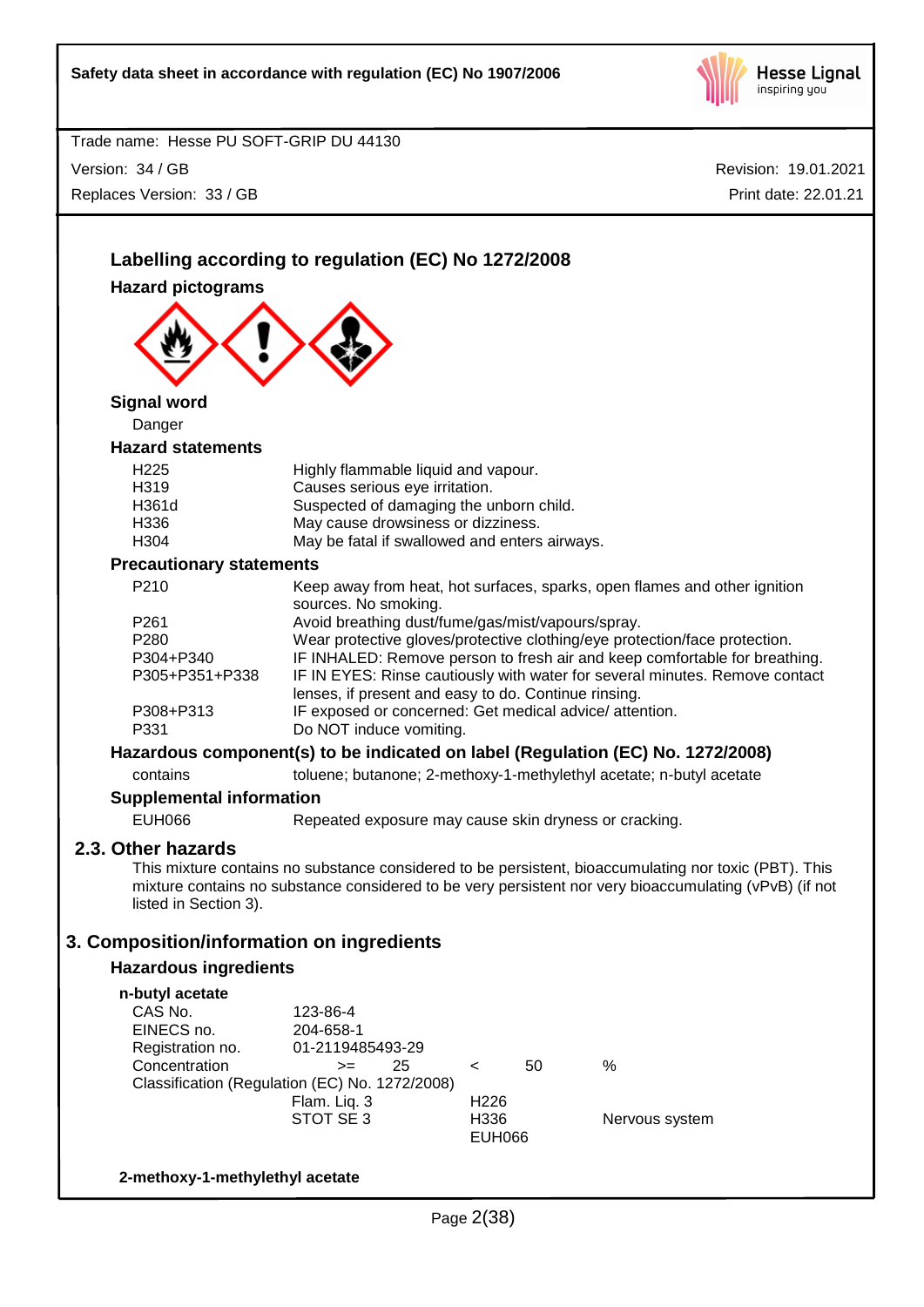| Safety data sheet in accordance with regulation (EC) No 1907/2006                        |                                                                                                                                                                                                                        |                                                                             |    | <b>Hesse Lignal</b><br>inspiring you                                                                                                              |
|------------------------------------------------------------------------------------------|------------------------------------------------------------------------------------------------------------------------------------------------------------------------------------------------------------------------|-----------------------------------------------------------------------------|----|---------------------------------------------------------------------------------------------------------------------------------------------------|
| Trade name: Hesse PU SOFT-GRIP DU 44130<br>Version: 34 / GB<br>Replaces Version: 33 / GB |                                                                                                                                                                                                                        |                                                                             |    | Revision: 19.01.2021<br>Print date: 22.01.21                                                                                                      |
| CAS No.<br>EINECS no.<br>Registration no.<br>Concentration                               | 108-65-6<br>203-603-9<br>01-2119475791-29<br>10<br>$>=$<br>Classification (Regulation (EC) No. 1272/2008)<br>Flam. Liq. 3<br>STOT SE 3                                                                                 | $\prec$<br>H <sub>226</sub><br>H336                                         | 20 | $\%$                                                                                                                                              |
| butanone<br>CAS No.<br>EINECS no.<br>Registration no.<br>Concentration                   | 78-93-3<br>201-159-0<br>01-2119457290-43<br>10<br>$>=$<br>Classification (Regulation (EC) No. 1272/2008)<br>Flam. Liq. 2<br>Eye Irrit. 2<br>STOT SE 3                                                                  | $\,<\,$<br>H <sub>225</sub><br>H319<br>H336<br><b>EUH066</b>                | 20 | %<br>Nervous system                                                                                                                               |
| toluene<br>CAS No.<br>EINECS no.<br>Registration no.<br>Concentration                    | 108-88-3<br>203-625-9<br>01-2119471310-51<br>3<br>$>=$<br>Classification (Regulation (EC) No. 1272/2008)<br>Flam. Liq. 2<br>Repr. 2<br>Asp. Tox. 1<br>STOT RE <sub>2</sub><br>Skin Irrit. 2<br>STOT SE 3               | $\,<\,$<br>H <sub>225</sub><br>H361d<br>H304<br>H373<br>H315<br>H336        | 5  | %<br>Nervous system                                                                                                                               |
| xylene<br>CAS No.<br>EINECS no.<br>Registration no.<br>Concentration                     | 1330-20-7<br>215-535-7<br>01-2119488216-32<br>1<br>$>=$<br>Classification (Regulation (EC) No. 1272/2008)<br>Flam. Liq. 3<br>Acute Tox. 4<br>Acute Tox. 4<br>Skin Irrit. 2<br>Asp. Tox. 1<br>STOT SE 3<br>Eye Irrit. 2 | $\prec$<br>H <sub>226</sub><br>H332<br>H312<br>H315<br>H304<br>H335<br>H319 | 5  | $\%$<br>Route of exposure: Inhalation<br>exposure<br>Route of exposure: Dermal<br>exposure<br>Respiratory tract; Route of<br>exposure: inhalative |
| Hydrocarbons, C9, aromatics<br>EINECS no.<br>Registration no.                            | 918-668-5<br>01-2119455851-35                                                                                                                                                                                          |                                                                             |    |                                                                                                                                                   |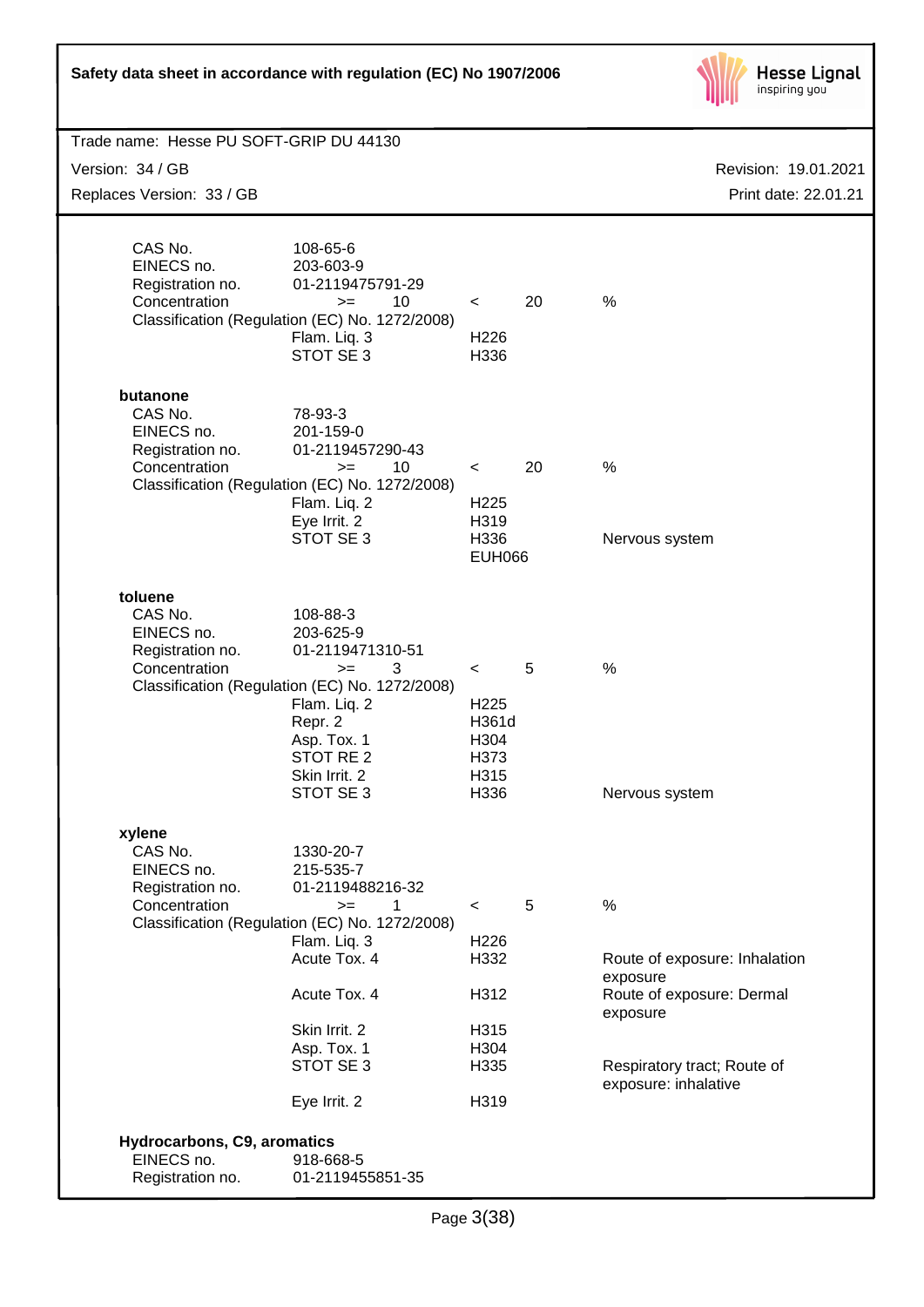

| Trade name: Hesse PU SOFT-GRIP DU 44130                |                                                                |                          |             |                                                                                             |
|--------------------------------------------------------|----------------------------------------------------------------|--------------------------|-------------|---------------------------------------------------------------------------------------------|
| Version: 34 / GB                                       | Revision: 19.01.2021                                           |                          |             |                                                                                             |
| Replaces Version: 33 / GB                              |                                                                |                          |             | Print date: 22.01.21                                                                        |
|                                                        |                                                                |                          |             |                                                                                             |
| Concentration                                          | 1<br>$>=$                                                      | $\,<\,$                  | 3           | $\%$                                                                                        |
|                                                        | Classification (Regulation (EC) No. 1272/2008)<br>Flam. Liq. 3 | H <sub>226</sub>         |             |                                                                                             |
|                                                        | Asp. Tox. 1<br><b>Aquatic Chronic 2</b>                        | H304<br>H411             |             |                                                                                             |
|                                                        | STOT SE 3                                                      | H335                     |             | Respiratory tract                                                                           |
|                                                        | STOT SE 3                                                      | H336<br><b>EUH066</b>    |             | Nervous system                                                                              |
|                                                        |                                                                |                          |             |                                                                                             |
| ethylbenzene<br>CAS No.                                | $100 - 41 - 4$                                                 |                          |             |                                                                                             |
| EINECS no.                                             | 202-849-4                                                      |                          |             |                                                                                             |
| Registration no.<br>Concentration                      | 01-2119489370-35                                               |                          | 8           | $\%$                                                                                        |
|                                                        | 1<br>$>=$<br>Classification (Regulation (EC) No. 1272/2008)    | $\overline{\phantom{a}}$ |             |                                                                                             |
|                                                        | Flam. Liq. 2<br>Acute Tox. 4                                   | H <sub>225</sub>         |             |                                                                                             |
|                                                        |                                                                | H332                     |             | Route of exposure: Inhalation<br>exposure                                                   |
|                                                        | STOT RE <sub>2</sub><br>Asp. Tox. 1                            | H373<br>H304             |             | Ear                                                                                         |
|                                                        |                                                                |                          |             |                                                                                             |
| Bismuth tris(2-ethylhexanoate)                         |                                                                |                          |             |                                                                                             |
| CAS No.<br>EINECS no.                                  | 67874-71-9<br>267-499-7                                        |                          |             |                                                                                             |
| Registration no.                                       | 01-2120796439-34                                               |                          |             |                                                                                             |
| Concentration                                          | 0,1<br>$>=$<br>Classification (Regulation (EC) No. 1272/2008)  | $\,<\,$                  | 1           | %                                                                                           |
|                                                        | Skin Irrit. 2                                                  | H315                     |             |                                                                                             |
|                                                        | Eye Dam. 1<br>Repr. 2                                          | H318<br>H361d            |             |                                                                                             |
|                                                        |                                                                |                          |             |                                                                                             |
| 2-ethylhexanoic acid, zinc salts<br>CAS No.            | 85203-81-2                                                     |                          |             |                                                                                             |
| EINECS no.                                             | 286-272-3                                                      |                          |             |                                                                                             |
| Registration no.<br>Concentration                      | 01-2119979093-30<br>0,1<br>$>=$                                | $\lt$                    | $\mathbf 1$ | %                                                                                           |
|                                                        | Classification (Regulation (EC) No. 1272/2008)                 |                          |             |                                                                                             |
|                                                        | Repr. 2                                                        | H361d<br>H319            |             |                                                                                             |
|                                                        | Eye Irrit. 2<br>Aquatic Chronic 3                              | H412                     |             |                                                                                             |
|                                                        |                                                                |                          |             |                                                                                             |
| cellulose nitrate < = 12.6 % N<br>CAS No.<br>9004-70-0 |                                                                |                          |             |                                                                                             |
|                                                        | Classification (Regulation (EC) No. 1272/2008)                 |                          |             |                                                                                             |
|                                                        | Expl. 1.1                                                      | H <sub>201</sub>         |             |                                                                                             |
| <b>Note</b>                                            |                                                                |                          |             |                                                                                             |
|                                                        | For explanation of abbreviations see section 16.               |                          |             | This product does not contain substances of very high concern (Regulation (EC) No 1907/2006 |
|                                                        | (REACH), Article 57) (if not listed in Section 3).             |                          |             |                                                                                             |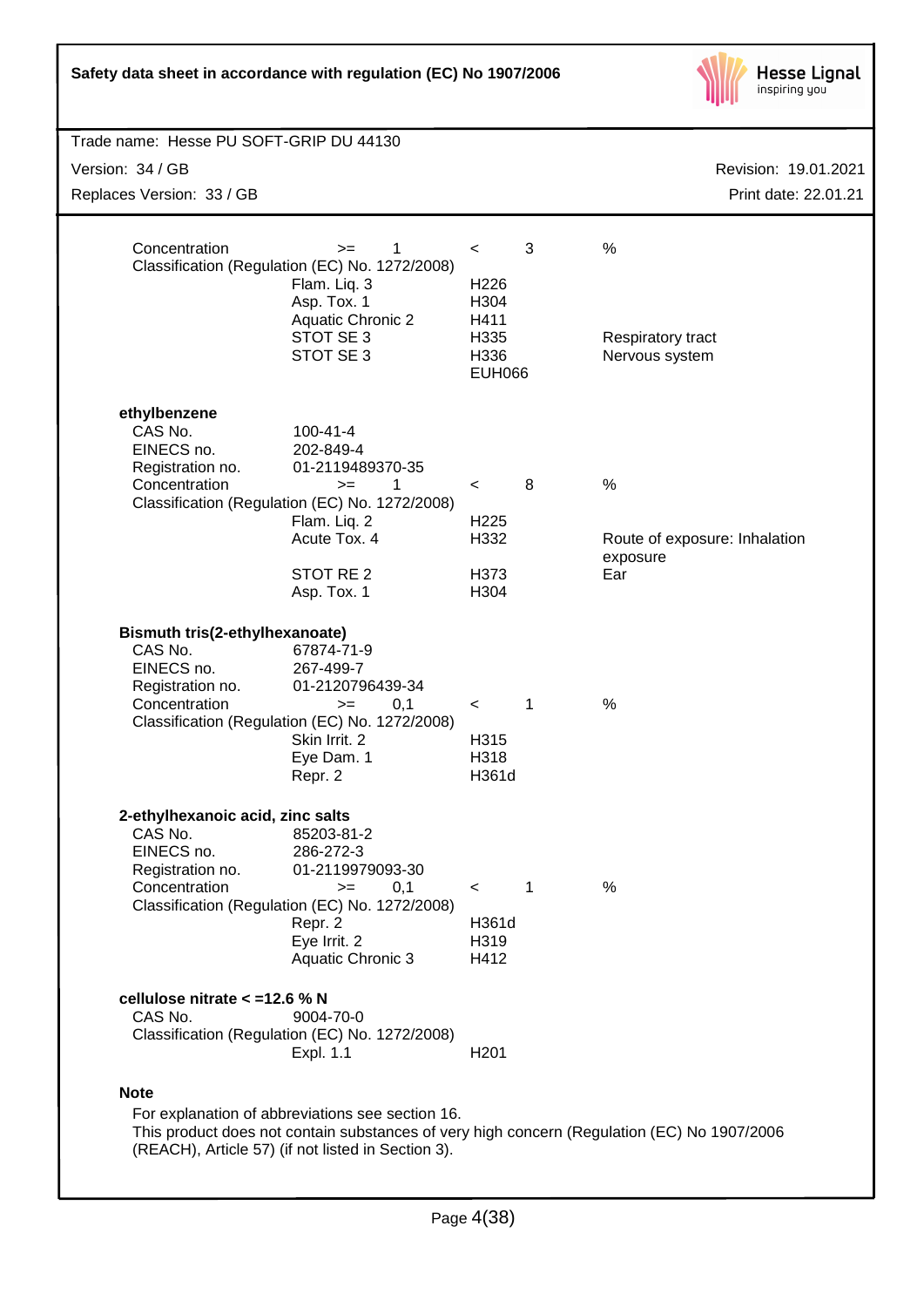

Version: 34 / GB

Replaces Version: 33 / GB

Revision: 19.01.2021 Print date: 22.01.21

# **4. First aid measures**

# **4.1. Description of first aid measures**

# **General information**

If unconscious place in recovery position and seek medical advice. In all cases of doubt, or when symptoms persist, seek medical attention. First aider: Pay attention to self-protection! Remove affected person from danger area, lay him down.

#### **After inhalation**

In case of accident by inhalation: remove casualty to fresh air and keep at rest. Keep warm, calm and covered up. In all cases of doubt, or when symptoms persist, seek medical attention.

#### **After skin contact**

Wash off immediately with soap and water. Do NOT use solvents or thinners. Consult a doctor if skin irritation persists.

#### **After eye contact**

Remove contact lenses, irrigate copiously with clean, fresh water, holding the eyelids apart for at least 10 minutes and seek immediate medical advice. Take medical treatment.

#### **After ingestion**

Do not induce vomiting. Take medical treatment.

# **4.2. Most important symptoms and effects, both acute and delayed**

Symptoms and signs include headache, dizziness, fatigue, muscular weakness, drowsiness and in extreme cases, loss of consciousness. High concentration of vapours may cause irritation to eyes and respiratory system and produce narcotic effects.

# **4.3. Indication of any immediate medical attention and special treatment needed**

# **Hints for the physician / treatment**

Treat symptomatically.

# **5. Firefighting measures**

# **5.1. Extinguishing media**

# **Suitable extinguishing media**

Recommended: alcohol resistant foam, CO2, powders, water spray/mist

# **Non suitable extinguishing media**

Do not use a solid water stream as it may scatter and spread fire.

# **5.2. Special hazards arising from the substance or mixture**

Fire will produce dense black smoke. In a fire, hazardous decomposition products may be produced. Exposure to decomposition products may cause a health hazard. Vapours can form an explosive mixture with air.

# **5.3. Advice for firefighters**

# **Special protective equipment for fire-fighting**

In case of combustion evolution of dangerous gases possible. Use self-contained breathing apparatus.

# **Other information**

Cool closed containers exposed to fire with water. Do not allow run-off from fire fighting to enter drains or water courses. Standard procedure for chemical fires.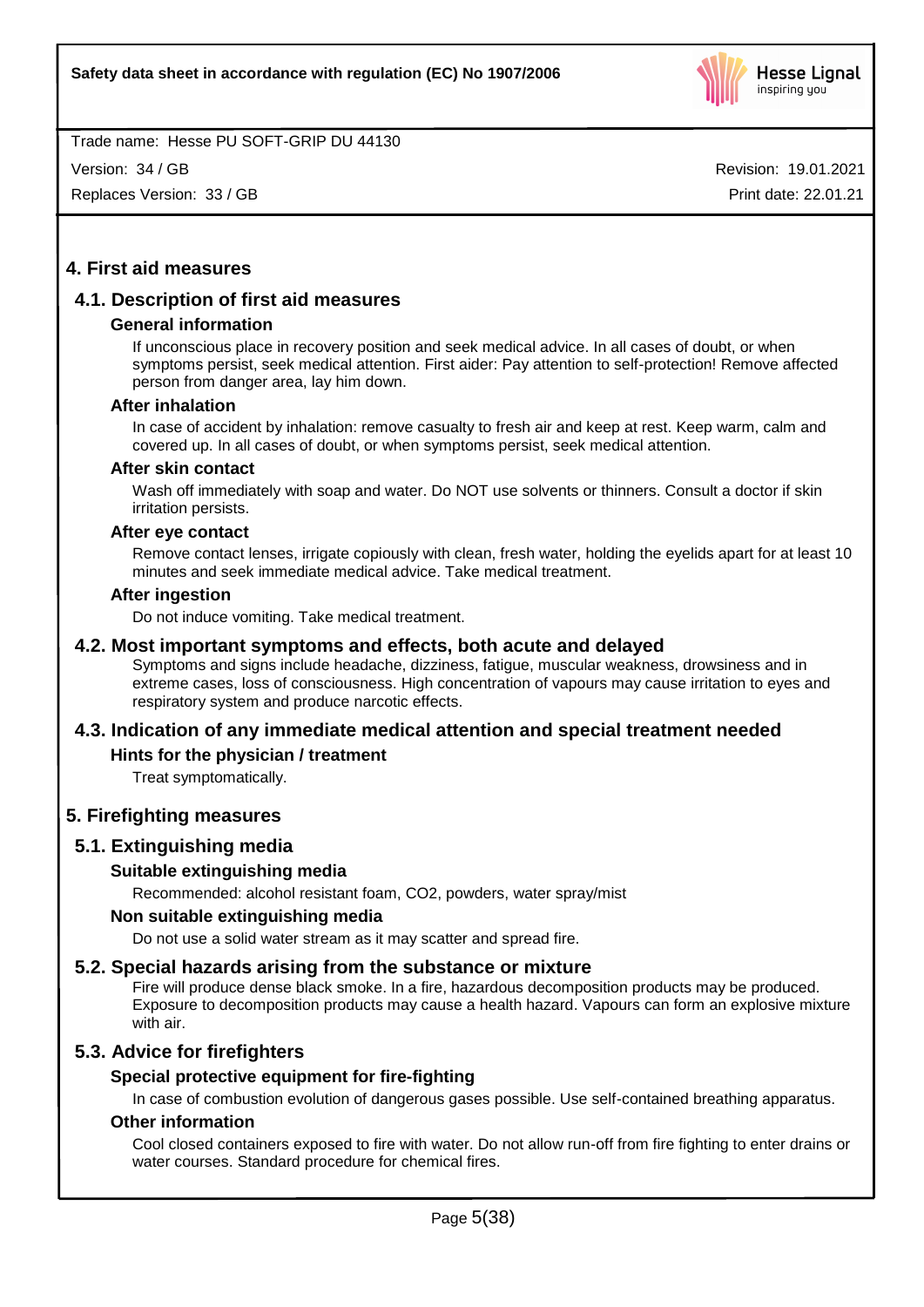

Version: 34 / GB

Replaces Version: 33 / GB

Revision: 19.01.2021 Print date: 22.01.21

# **6. Accidental release measures**

# **6.1. Personal precautions, protective equipment and emergency procedures**

Eliminate all ignition sources if safe to do so. Ensure adequate ventilation. Do not inhale vapours. Do not inhale gases. Do not inhale mist.

# **6.2. Environmental precautions**

Do not allow to enter drains or waterways. Do not allow to enter soil, waterways or waste water canal. In case of gas escape or of entry into waterways, soil or drains, inform the responsible authorities.

# **6.3. Methods and material for containment and cleaning up**

Contain and collect spillage with non-combustible absorbent materials, e.g. sand, earth, vermiculite, diatomaceous earth and place in container for disposal according to local regulations (see section 13). Clean contaminated floors and objects thoroughly with water and detergents, observing environmental regulations. Do NOT use solvents or thinners. Send in suitable containers for recovery or disposal.

# **6.4. Reference to other sections**

Refer to protective measures listed in Sections 7 and 8.

# **7. Handling and storage**

# **7.1. Precautions for safe handling**

# **Advice on safe handling**

Prevent the creation of flammable or explosive concentrations of vapour in air and avoid vapour concentration higher than the occupational exposure limits. Keep container tightly closed and dry in a cool, well-ventilated place. Use only with adequate ventilation/personal protection. Ensure adequate ventilation. Provide for sufficient ventilation. This can be achieved by local exhaust or general exhaust air collection. Wear a suitable respirator if the ventilation is not sufficient to keep the solvent vapour concentration below the occupational limit values. Avoid contact with skin and eyes. Avoid inhalation of vapour and spray mist. Do no eat, drink or smoke when using this product. Use personal protective clothing. For personal protection see Section 8.

# **Advice on protection against fire and explosion**

Vapours can form an explosive mixture with air. Vapours are heavier than air and may spread along floors. In addition, the product should only be used in areas from which all naked lights and other sources of ignition have been excluded. Mixture may charge electrostatically: always use earthing leads when transferring from one container to another. Take measures to prevent the build up of electrostatic charge. Wear shoes with conductive soles. No sparking tools should be used. Fight fire with normal precautions from a reasonable distance.

# **7.2. Conditions for safe storage, including any incompatibilities**

# **Requirements for storage rooms and vessels**

Provide solvent-resistant and impermeable floor. Keep only in the original container in a cool, well ventilated place. Containers which are opened must be carefully resealed and kept upright to prevent leakage.

# **Hints on storage assembly**

Store away from oxidising agents, from strongly alkaline and strongly acid materials.

# **Storage classes**

Storage class according to TRGS 510 3 Flammable liquid

# **Further information on storage conditions**

Protect from frost. Protect from heat and direct sunlight. Keep away from sources of ignition - No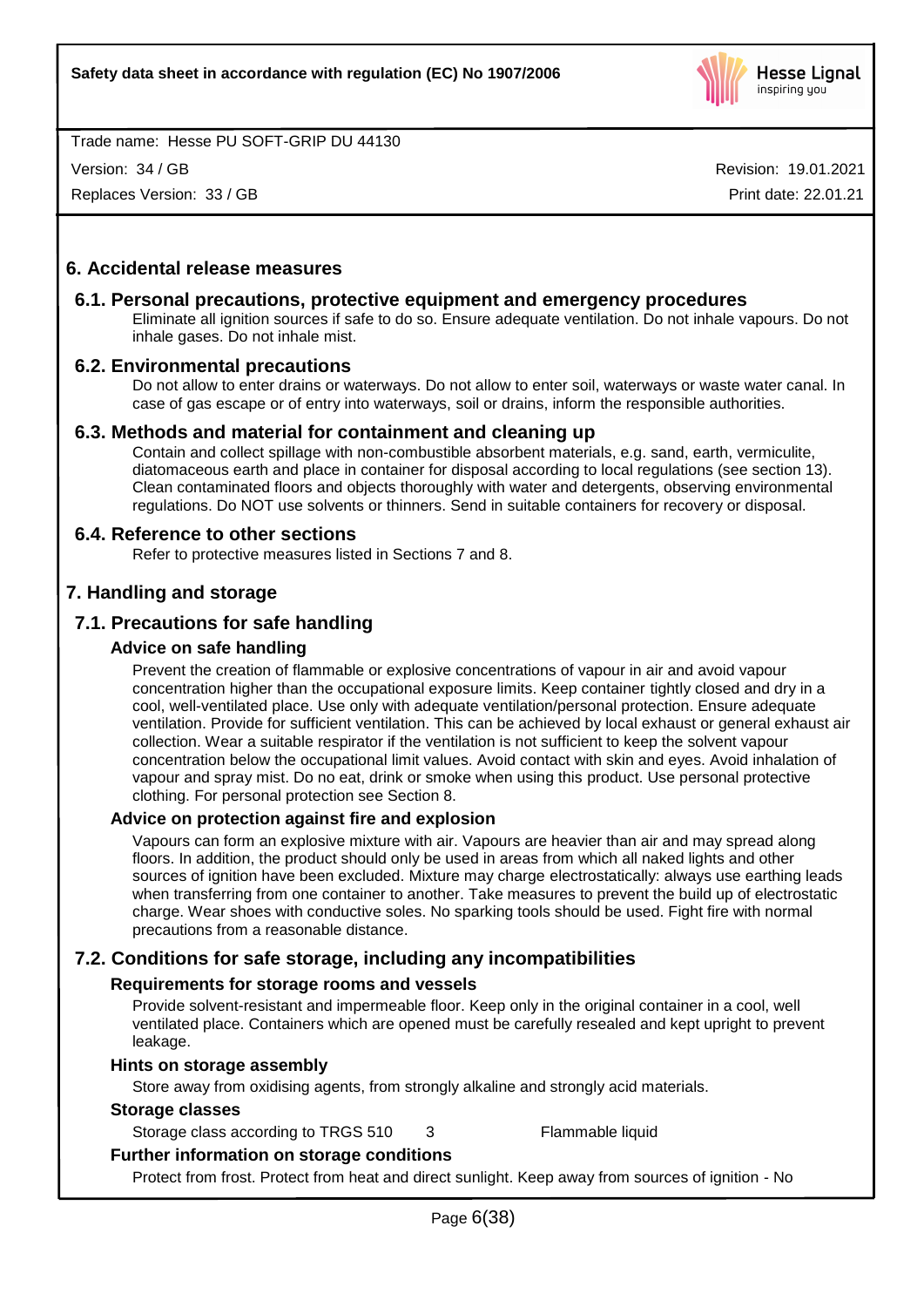

| Trade name: Hesse PU SOFT-GRIP DU 44130                                             |             |                                            |           |                  |                      |
|-------------------------------------------------------------------------------------|-------------|--------------------------------------------|-----------|------------------|----------------------|
| Version: 34 / GB                                                                    |             |                                            |           |                  | Revision: 19.01.2021 |
| Replaces Version: 33 / GB                                                           |             |                                            |           |                  | Print date: 22.01.21 |
| smoking. Store in accordance with the particular national regulations.              |             |                                            |           |                  |                      |
| 7.3. Specific end use(s)<br>See exposure scenario, if available.                    |             |                                            |           |                  |                      |
| 8. Exposure controls/personal protection                                            |             |                                            |           |                  |                      |
| 8.1. Control parameters                                                             |             |                                            |           |                  |                      |
| <b>Exposure limit values</b>                                                        |             |                                            |           |                  |                      |
| 2-methoxy-1-methylethyl acetate                                                     |             |                                            |           |                  |                      |
| List                                                                                |             | Directive 2017/164 EG                      |           |                  |                      |
| Value<br>Short term exposure limit<br>Status: 12/2009                               | 275<br>550  | mg/m <sup>3</sup><br>mg/m <sup>3</sup>     | 50<br>100 | ppm(V)<br>ppm(V) |                      |
| 2-methoxy-1-methylethyl acetate                                                     |             |                                            |           |                  |                      |
| List                                                                                | <b>EH40</b> |                                            |           |                  |                      |
| Value                                                                               | 274         | mg/m <sup>3</sup>                          | 50        | ppm(V)           |                      |
| Short term exposure limit<br>Skin resorption / sensibilisation: Sk; Status: 01/2020 | 548         | mg/m <sup>3</sup>                          | 100       | ppm(V)           |                      |
| butanone                                                                            |             |                                            |           |                  |                      |
| List<br>Value                                                                       | 600         | Directive 2017/164 EG<br>mg/m <sup>3</sup> | 200       |                  |                      |
| Short term exposure limit<br>Status: 12/2009                                        | 900         | mg/m <sup>3</sup>                          | 300       | ppm(V)<br>ppm(V) |                      |
| butanone                                                                            |             |                                            |           |                  |                      |
| List                                                                                | EH40        |                                            |           |                  |                      |
| Value                                                                               | 600         | mg/m <sup>3</sup>                          | 200       | ppm(V)           |                      |
| Short term exposure limit<br>Skin resorption / sensibilisation: Sk; Status: 01/2020 | 899         | mg/m <sup>3</sup>                          | 300       | ppm(V)           |                      |
| n-butyl acetate                                                                     |             |                                            |           |                  |                      |
| List<br>Value                                                                       | EH40<br>724 |                                            | 150       |                  |                      |
| Short term exposure limit                                                           | 966         | $mg/m^3$<br>mg/m <sup>3</sup>              | 200       | ppm(V)<br>ppm(V) |                      |
| Status: 01/2020                                                                     |             |                                            |           |                  |                      |
| n-butyl acetate                                                                     |             |                                            |           |                  |                      |
| List<br>Value                                                                       | 241         | Directive 2017/164 EG<br>mg/m <sup>3</sup> | 50        | ppm(V)           |                      |
| Short term exposure limit<br>Status: 10/2019                                        | 723         | mg/m <sup>3</sup>                          | 150       | ppm(V)           |                      |
| toluene                                                                             |             |                                            |           |                  |                      |
| List                                                                                | EH40        |                                            |           |                  |                      |
| Value                                                                               | 191         | mg/m <sup>3</sup>                          | 50        | ppm(V)           |                      |
| Short term exposure limit<br>Skin resorption / sensibilisation: Sk; Status: 01/2020 | 384         | mg/m <sup>3</sup>                          | 100       | ppm(V)           |                      |
| toluene                                                                             |             |                                            |           |                  |                      |
| List                                                                                |             | Directive 2017/164 EG                      |           |                  |                      |
| Value                                                                               | 192         | mg/m <sup>3</sup>                          | 50        | ppm(V)           |                      |
| Short term exposure limit<br>Status: 12/2009                                        | 384         | mg/m <sup>3</sup>                          | 100       | ppm(V)           |                      |
| xylene                                                                              |             |                                            |           |                  |                      |
| List                                                                                |             | Directive 2017/164 EG                      |           |                  |                      |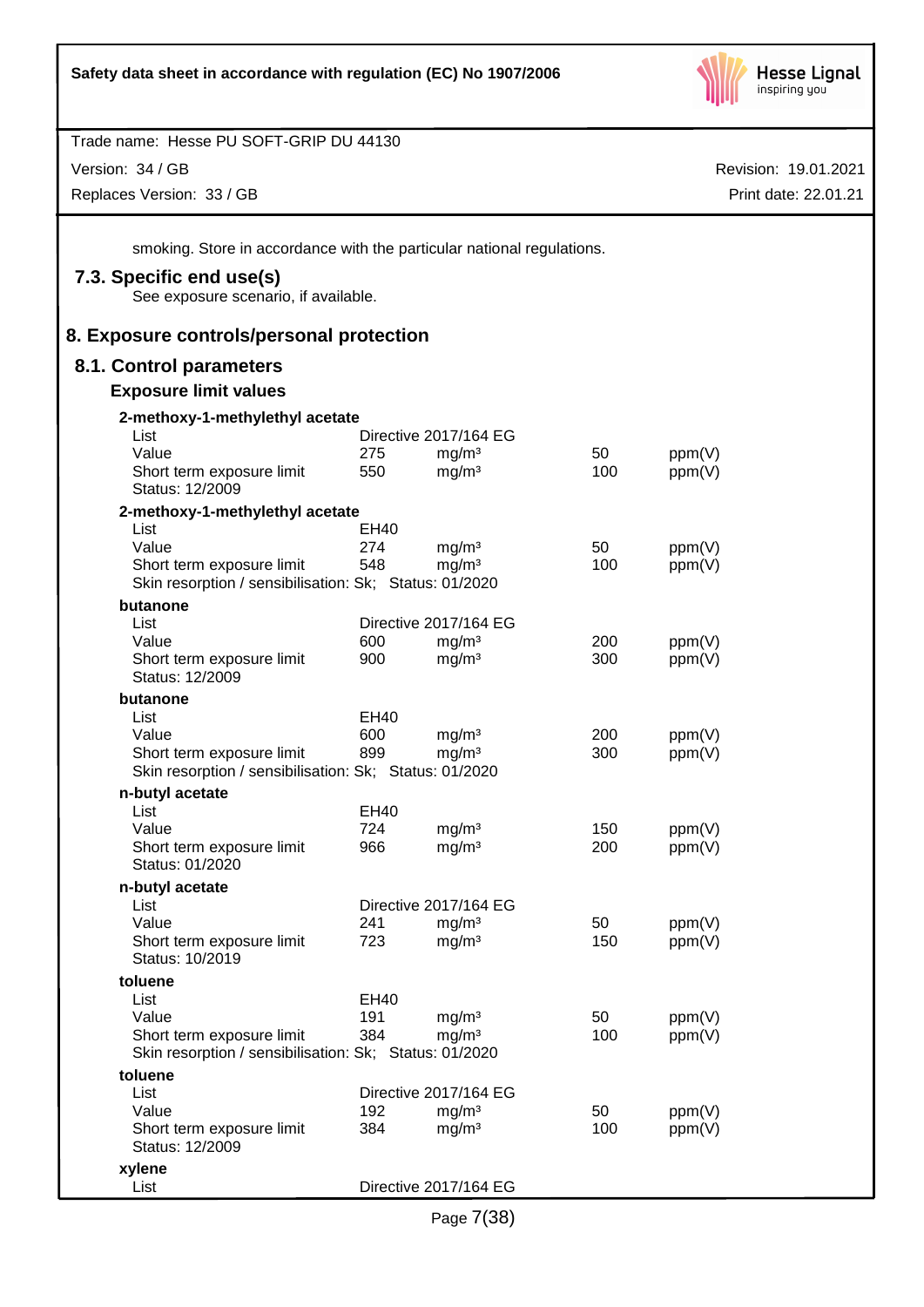| Safety data sheet in accordance with regulation (EC) No 1907/2006 |  |
|-------------------------------------------------------------------|--|
|-------------------------------------------------------------------|--|



| Trade name: Hesse PU SOFT-GRIP DU 44130                                             |                  |                                        |            |                   |                      |
|-------------------------------------------------------------------------------------|------------------|----------------------------------------|------------|-------------------|----------------------|
| Version: 34 / GB                                                                    |                  |                                        |            |                   | Revision: 19.01.2021 |
| Replaces Version: 33 / GB                                                           |                  |                                        |            |                   | Print date: 22.01.21 |
|                                                                                     |                  |                                        |            |                   |                      |
| Value                                                                               | 221<br>442       | mg/m <sup>3</sup>                      | 50<br>100  | ppm(V)            |                      |
| Short term exposure limit<br>Skin resorption / sensibilisation: H; Status: 12/2009  |                  | mg/m <sup>3</sup>                      |            | ppm(V)            |                      |
| xylene                                                                              |                  |                                        |            |                   |                      |
| List                                                                                | <b>EH40</b>      |                                        |            |                   |                      |
| Value                                                                               | 220              | mg/m <sup>3</sup>                      | 50         | ppm(V)            |                      |
| Short term exposure limit<br>Skin resorption / sensibilisation: Sk; Status: 01/2020 | 441              | mg/m <sup>3</sup>                      | 100        | ppm(V)            |                      |
| <b>Hydrocarbons, C9, aromatics</b>                                                  |                  |                                        |            |                   |                      |
| List                                                                                | <b>EH40</b>      |                                        |            |                   |                      |
| Value                                                                               | 500              | mg/m <sup>3</sup>                      |            |                   |                      |
| Status: 01/2020                                                                     |                  |                                        |            |                   |                      |
| ethylbenzene                                                                        |                  |                                        |            |                   |                      |
| List                                                                                |                  | Directive 2017/164 EG                  |            |                   |                      |
| Value<br>Short term exposure limit                                                  | 442<br>884       | mg/m <sup>3</sup><br>mg/m <sup>3</sup> | 100<br>200 | ppm(V)<br>ppm(V)  |                      |
| Status: 12/2009                                                                     |                  |                                        |            |                   |                      |
| ethylbenzene                                                                        |                  |                                        |            |                   |                      |
| List                                                                                | EH40             |                                        |            |                   |                      |
| Value                                                                               | 441<br>552       | mg/m <sup>3</sup><br>mg/m <sup>3</sup> | 100<br>125 | ppm(V)            |                      |
| Short term exposure limit<br>Skin resorption / sensibilisation: Sk; Status: 01/2020 |                  |                                        |            | ppm(V)            |                      |
| <b>Other information</b>                                                            |                  |                                        |            |                   |                      |
| <b>Derived No/Minimal Effect Levels (DNEL/DMEL)</b>                                 |                  |                                        |            |                   |                      |
| 2-methoxy-1-methylethyl acetate                                                     |                  |                                        |            |                   |                      |
| Type of value                                                                       |                  | Derived No Effect Level (DNEL)         |            |                   |                      |
| Reference group<br>Duration of exposure                                             | Long-term        | Workers (professional)                 |            |                   |                      |
| Route of exposure                                                                   | inhalative       |                                        |            |                   |                      |
| Mode of action                                                                      | Systemic effects |                                        |            |                   |                      |
| Concentration                                                                       |                  | 275                                    |            | mg/m <sup>3</sup> |                      |
| Type of value                                                                       |                  | Derived No Effect Level (DNEL)         |            |                   |                      |
| Reference group                                                                     |                  | Workers (professional)                 |            |                   |                      |
| Duration of exposure                                                                | Long-term        |                                        |            |                   |                      |
| Route of exposure                                                                   | Dermal exposure  |                                        |            |                   |                      |
| Mode of action                                                                      | Systemic effects |                                        |            |                   |                      |
| Concentration                                                                       |                  | 153,5                                  |            | mg/kg/d           |                      |
| Type of value                                                                       |                  | Derived No Effect Level (DNEL)         |            |                   |                      |
| Reference group                                                                     | Consumer         |                                        |            |                   |                      |
| Duration of exposure                                                                | Long-term        |                                        |            |                   |                      |
| Route of exposure                                                                   | Oral exposure    |                                        |            |                   |                      |
| Mode of action<br>Concentration                                                     | Systemic effects | 1,67                                   |            | mg/kg/d           |                      |
| Type of value                                                                       |                  | Derived No Effect Level (DNEL)         |            |                   |                      |
| Reference group                                                                     | Consumer         |                                        |            |                   |                      |
| Duration of exposure                                                                | Long-term        |                                        |            |                   |                      |
| Route of exposure                                                                   | inhalative       |                                        |            |                   |                      |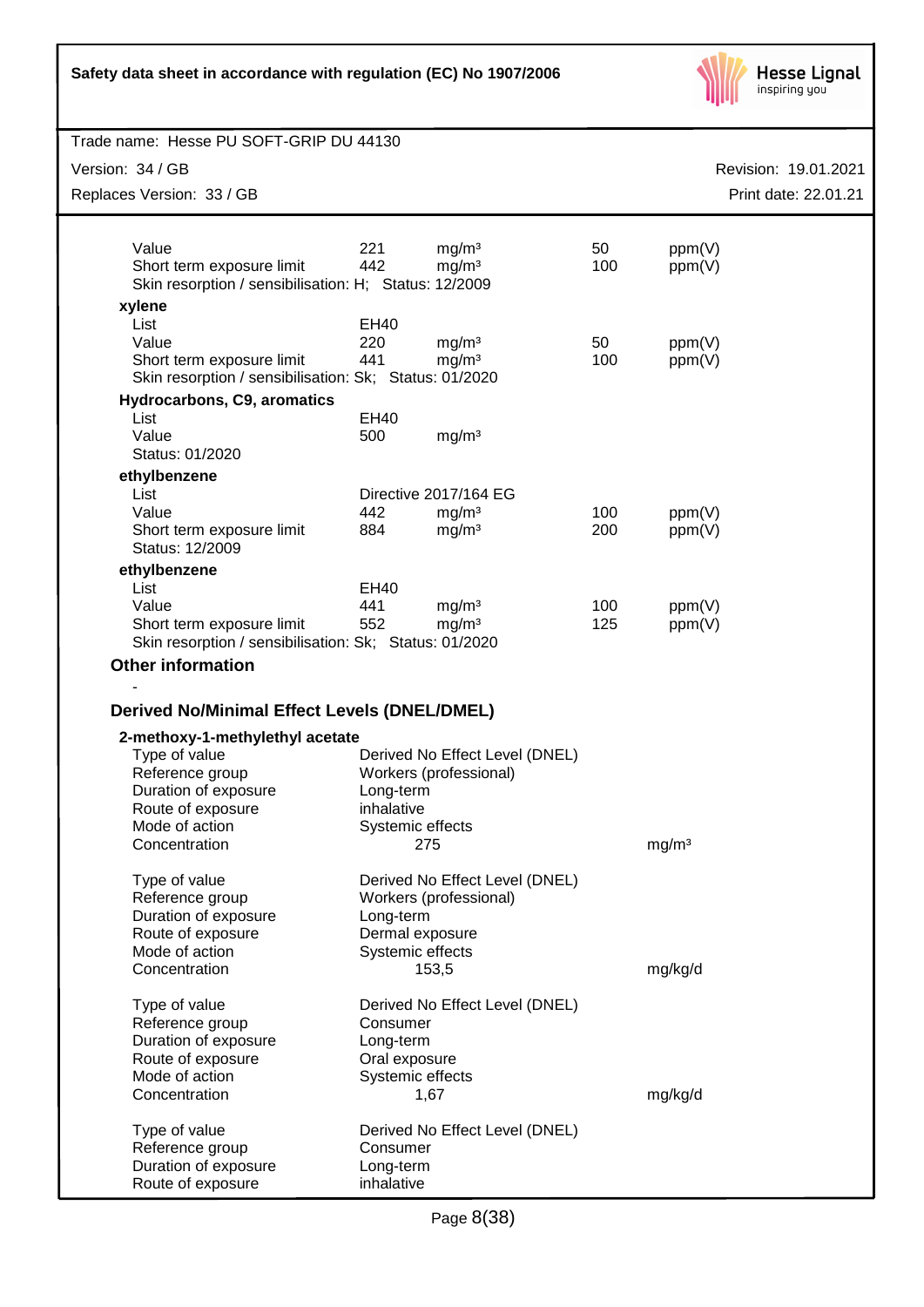

# Trade name: Hesse PU SOFT-GRIP DU 44130

Version: 34 / GB

Replaces Version: 33 / GB

| Mode of action<br>Concentration                                                                                                     | Systemic effects<br>33                                                                                             | mg/m <sup>3</sup> |
|-------------------------------------------------------------------------------------------------------------------------------------|--------------------------------------------------------------------------------------------------------------------|-------------------|
| Type of value<br>Reference group<br>Duration of exposure<br>Route of exposure<br>Mode of action<br>Concentration                    | Derived No Effect Level (DNEL)<br>Consumer<br>Long-term<br>Dermal exposure<br>Systemic effects<br>54,8             | mg/kg             |
|                                                                                                                                     |                                                                                                                    |                   |
| n-butyl acetate<br>Type of value<br>Reference group<br>Duration of exposure<br>Route of exposure<br>Mode of action<br>Concentration | Derived No Effect Level (DNEL)<br>Workers (professional)<br>Long-term<br>Dermal exposure<br>Systemic effects<br>11 | mg/kg/d           |
| Type of value<br>Reference group<br>Duration of exposure<br>Route of exposure<br>Mode of action<br>Concentration                    | Derived No Effect Level (DNEL)<br>Workers (professional)<br>Short-term<br>inhalative<br>Systemic effects<br>600    | mg/m <sup>3</sup> |
| Type of value<br>Reference group<br>Duration of exposure<br>Route of exposure<br>Mode of action<br>Concentration                    | Derived No Effect Level (DNEL)<br>Workers (professional)<br>Short-term<br>inhalative<br>Local effects<br>600       | mg/m <sup>3</sup> |
| Type of value<br>Reference group<br>Duration of exposure<br>Route of exposure<br>Mode of action<br>Concentration                    | Derived No Effect Level (DNEL)<br>Workers (professional)<br>Long-term<br>inhalative<br>Local effects<br>300        | mg/m <sup>3</sup> |
| Type of value<br>Reference group<br>Duration of exposure<br>Route of exposure<br>Mode of action<br>Concentration                    | Derived No Effect Level (DNEL)<br>Workers (professional)<br>Long-term<br>inhalative<br>Systemic effects<br>300     | mg/m <sup>3</sup> |
| Type of value<br>Reference group<br>Duration of exposure<br>Route of exposure<br>Mode of action<br>Concentration                    | Derived No Effect Level (DNEL)<br>Consumer<br>Long-term<br>Dermal exposure<br>Systemic effects<br>6                | mg/kg/d           |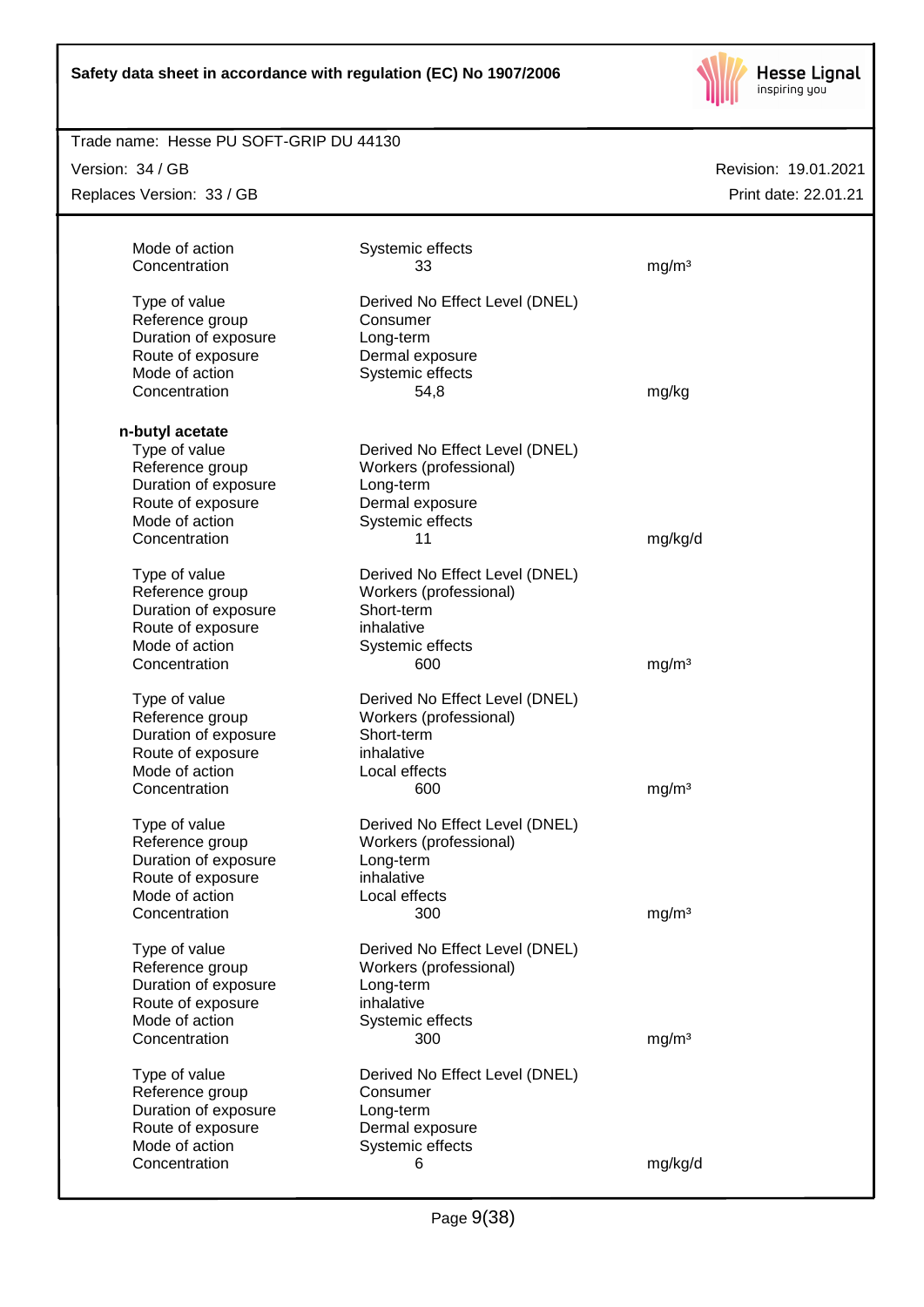

# Revision: 19.01.2021 Trade name: Hesse PU SOFT-GRIP DU 44130 Print date: 22.01.21 Version: 34 / GB Replaces Version: 33 / GB Type of value Derived No Effect Level (DNEL) Reference group Consumer Duration of exposure Long-term Route of exposure **Calex Constant Constant Constant Constant Constant Constant Constant Constant Constant Constant Constant Constant Constant Constant Constant Constant Constant Constant Constant Constant Constant Constant** Mode of action Systemic effects Concentration 2 mg/kg/d Type of value Derived No Effect Level (DNEL) Reference group Consumer Duration of exposure Short-term Route of exposure inhalative Mode of action Systemic effects Concentration 300 mg/m<sup>3</sup> Type of value Derived No Effect Level (DNEL) Reference group Consumer Duration of exposure Short-term Route of exposure inhalative Mode of action **Local effects** Concentration 300 mg/m<sup>3</sup> Type of value Derived No Effect Level (DNEL) Reference group Consumer Duration of exposure Long-term Route of exposure inhalative Mode of action Systemic effects Concentration 35,7 mg/m<sup>3</sup> Type of value Derived No Effect Level (DNEL) Reference group Consumer Duration of exposure Long-term Route of exposure inhalative Mode of action **Local effects** Concentration 35,7 mg/m<sup>3</sup> **Hydrocarbons, C9, aromatics** Type of value Derived No Effect Level (DNEL) Reference group Consumer Duration of exposure **Long-term** Route of exposure **Cales** Oral exposure Mode of action Systemic effects Concentration 11 mg/kg Type of value Derived No Effect Level (DNEL) Reference group Workers (professional) Duration of exposure **Long-term** Route of exposure **Dermal exposure** Mode of action Systemic effects Concentration 25 mg/kg Type of value Derived No Effect Level (DNEL) Reference group Consumer Duration of exposure Long-term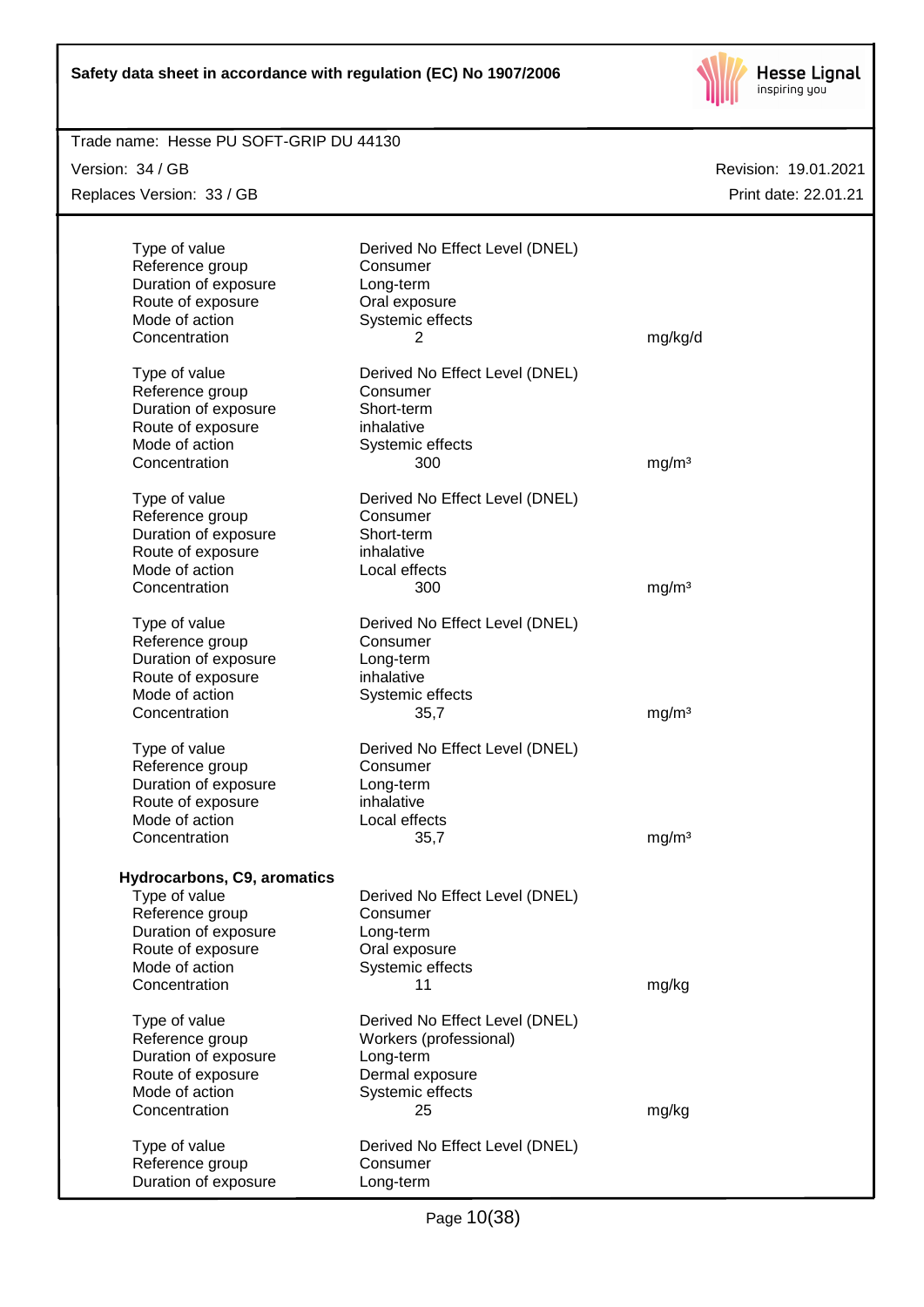

# Trade name: Hesse PU SOFT-GRIP DU 44130

Version: 34 / GB

Replaces Version: 33 / GB

| Route of exposure<br>Mode of action | Dermal exposure<br>Systemic effects        |                   |
|-------------------------------------|--------------------------------------------|-------------------|
| Concentration                       | 11                                         | mg/kg             |
| Type of value                       | Derived No Effect Level (DNEL)             |                   |
| Reference group                     | Workers (professional)                     |                   |
| Duration of exposure                | Long-term                                  |                   |
| Route of exposure                   | inhalative                                 |                   |
| Mode of action                      | Systemic effects                           |                   |
| Concentration                       | 150                                        | mg/kg             |
| Type of value                       | Derived No Effect Level (DNEL)             |                   |
| Reference group                     | Consumer                                   |                   |
| Duration of exposure                | Long-term                                  |                   |
| Route of exposure                   | inhalative                                 |                   |
| Mode of action                      | Systemic effects                           |                   |
| Concentration                       | 32                                         | mg/kg             |
|                                     |                                            |                   |
| xylene                              |                                            |                   |
| Type of value<br>Reference group    | Derived No Effect Level (DNEL)<br>Consumer |                   |
| Duration of exposure                | Long-term                                  |                   |
| Route of exposure                   | Dermal exposure                            |                   |
| Mode of action                      | Systemic effects                           |                   |
| Concentration                       | 108                                        | mg/kg/d           |
|                                     |                                            |                   |
| Type of value                       | Derived No Effect Level (DNEL)             |                   |
| Reference group                     | Workers (professional)                     |                   |
| Duration of exposure                | Long-term                                  |                   |
| Route of exposure<br>Mode of action | Dermal exposure<br>Systemic effects        |                   |
| Concentration                       | 180                                        | mg/kg/d           |
|                                     |                                            |                   |
| Type of value                       | Derived No Effect Level (DNEL)             |                   |
| Reference group                     | Consumer                                   |                   |
| Duration of exposure                | Long-term                                  |                   |
| Route of exposure                   | inhalative                                 |                   |
| Mode of action                      | Systemic effects                           |                   |
| Concentration                       | 14,8                                       | mg/m <sup>3</sup> |
| Type of value                       | Derived No Effect Level (DNEL)             |                   |
| Reference group                     | Consumer                                   |                   |
| Duration of exposure                | Short-term                                 |                   |
| Route of exposure                   | inhalative                                 |                   |
| Mode of action                      | Systemic effects                           |                   |
| Concentration                       | 174                                        | mg/m <sup>3</sup> |
| Type of value                       | Derived No Effect Level (DNEL)             |                   |
| Reference group                     | Consumer                                   |                   |
| Duration of exposure                | Short-term                                 |                   |
| Route of exposure                   | inhalative                                 |                   |
| Mode of action                      | Local effects                              |                   |
| Concentration                       | 174                                        | mg/m <sup>3</sup> |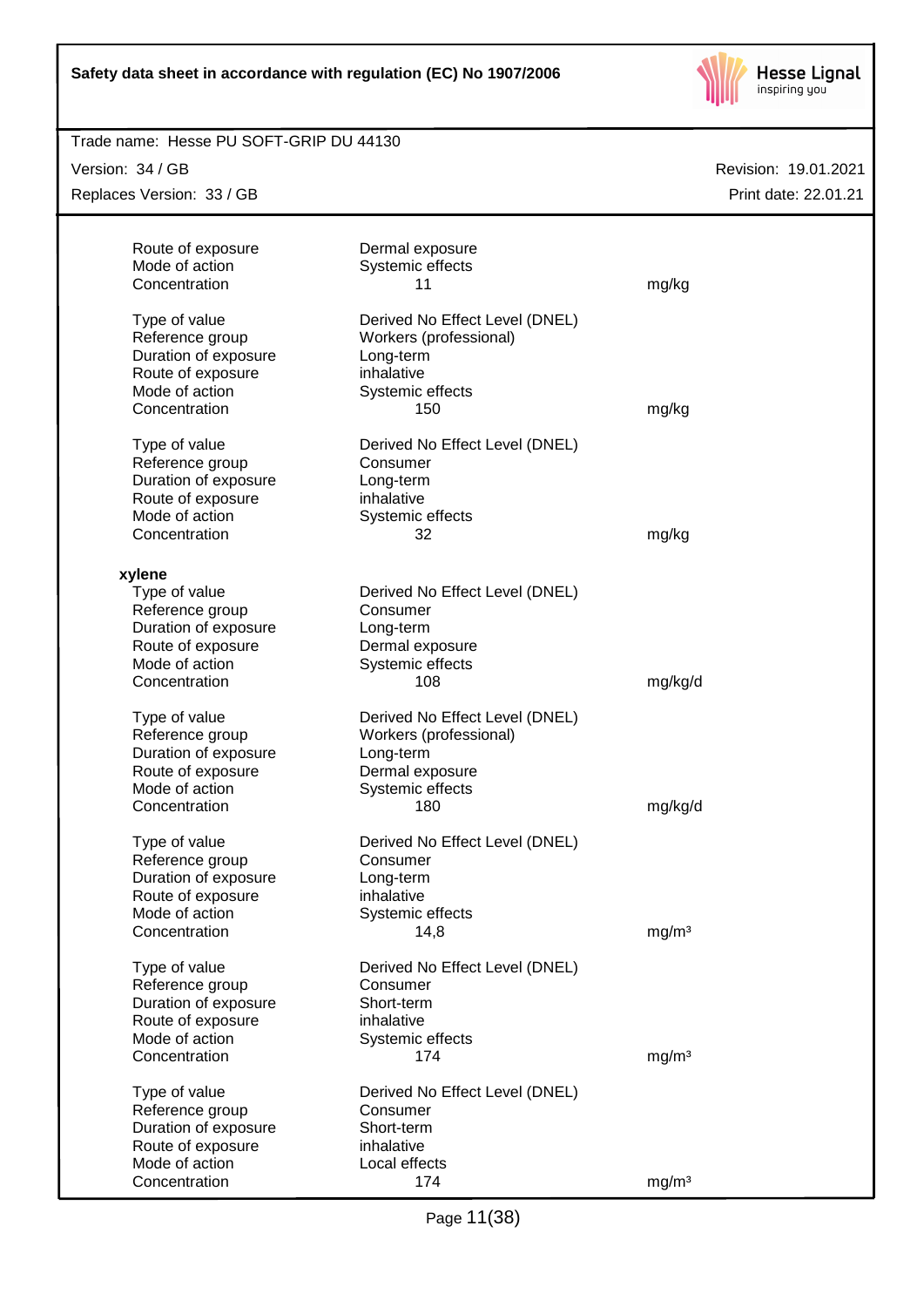

# Trade name: Hesse PU SOFT-GRIP DU 44130

Version: 34 / GB Replaces Version: 33 / GB

| Type of value<br>Reference group<br>Duration of exposure<br>Route of exposure<br>Mode of action<br>Concentration | Derived No Effect Level (DNEL)<br>Workers (professional)<br>Long-term<br>inhalative<br>Local effects<br>77      | mg/m <sup>3</sup> |
|------------------------------------------------------------------------------------------------------------------|-----------------------------------------------------------------------------------------------------------------|-------------------|
| Type of value<br>Reference group<br>Duration of exposure<br>Route of exposure<br>Mode of action                  | Derived No Effect Level (DNEL)<br>Workers (professional)<br>Long-term<br>inhalative<br>Systemic effects         |                   |
| Concentration                                                                                                    | 77                                                                                                              | mg/m <sup>3</sup> |
| Type of value<br>Reference group<br>Duration of exposure<br>Route of exposure<br>Mode of action<br>Concentration | Derived No Effect Level (DNEL)<br>Workers (professional)<br>Short-term<br>inhalative<br>Systemic effects<br>289 | mg/m <sup>3</sup> |
| Type of value<br>Reference group<br>Duration of exposure<br>Route of exposure<br>Mode of action                  | Derived No Effect Level (DNEL)<br>Workers (professional)<br>Short-term<br>inhalative<br>Local effects           |                   |
| Concentration                                                                                                    | 289                                                                                                             | mg/m <sup>3</sup> |
| Type of value<br>Reference group<br>Duration of exposure<br>Route of exposure<br>Mode of action                  | Derived No Effect Level (DNEL)<br>Consumer<br>Long-term<br>Oral exposure<br>Systemic effects                    |                   |
| Concentration                                                                                                    | 1,6                                                                                                             | mg/kg/d           |
| Type of value<br>Reference group<br>Duration of exposure<br>Route of exposure<br>Mode of action<br>Concentration | Derived No Effect Level (DNEL)<br>Workers (professional)<br>Short-term<br>Dermal exposure<br>Local effects      |                   |
|                                                                                                                  | 174                                                                                                             | mg/kg/d           |
| toluene                                                                                                          |                                                                                                                 |                   |
| Type of value<br>Reference group<br>Duration of exposure<br>Route of exposure<br>Mode of action<br>Concentration | Derived No Effect Level (DNEL)<br>Workers (professional)<br>Short-term<br>inhalative<br>Local effects<br>343    | mg/m <sup>3</sup> |
| Type of value<br>Reference group                                                                                 | Derived No Effect Level (DNEL)<br>Workers (professional)                                                        |                   |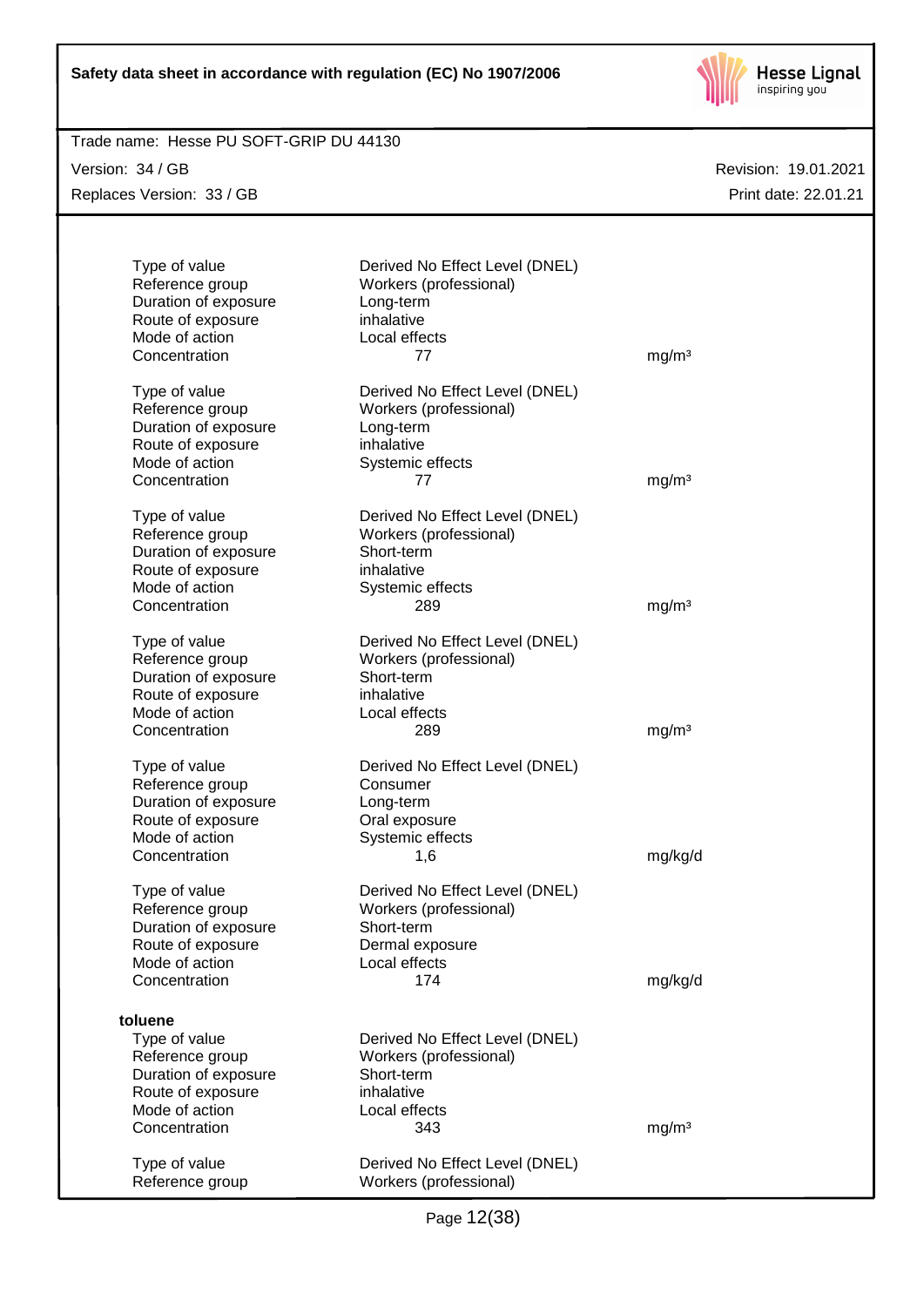

#### Trade name: Hesse PU SOFT-GRIP DU 44130

Version: 34 / GB

Replaces Version: 33 / GB

| Duration of exposure<br>Route of exposure<br>Mode of action<br>Concentration                                     | Short-term<br>inhalative<br>Systemic effects<br>384                                                   | mg/kg             |
|------------------------------------------------------------------------------------------------------------------|-------------------------------------------------------------------------------------------------------|-------------------|
| Type of value<br>Reference group<br>Duration of exposure<br>Route of exposure<br>Mode of action                  | Derived No Effect Level (DNEL)<br>Workers (professional)<br>Long-term<br>inhalative<br>Local effects  |                   |
| Concentration<br>Type of value<br>Reference group<br>Duration of exposure<br>Route of exposure                   | 192<br>Derived No Effect Level (DNEL)<br>Workers (professional)<br>Long-term<br>inhalative            | mg/m <sup>3</sup> |
| Mode of action<br>Concentration                                                                                  | Systemic effects<br>192                                                                               | mg/m <sup>3</sup> |
| Type of value<br>Reference group<br>Duration of exposure<br>Route of exposure<br>Mode of action<br>Concentration | Derived No Effect Level (DNEL)<br>Consumer<br>Long-term<br>Dermal exposure<br>Systemic effects<br>384 | mg/kg/d           |
| Type of value<br>Reference group<br>Duration of exposure<br>Route of exposure<br>Mode of action                  | Derived No Effect Level (DNEL)<br>Consumer<br>Short-term<br>inhalative<br>Local effects               |                   |
| Concentration<br>Type of value<br>Reference group<br>Duration of exposure<br>Route of exposure                   | 226<br>Derived No Effect Level (DNEL)<br>Consumer<br>Short-term<br>inhalative                         | mg/m <sup>3</sup> |
| Mode of action<br>Concentration                                                                                  | Systemic effects<br>226                                                                               | mg/m <sup>3</sup> |
| Type of value<br>Reference group<br>Duration of exposure<br>Route of exposure<br>Mode of action                  | Derived No Effect Level (DNEL)<br>Consumer<br>Long-term<br>inhalative                                 |                   |
| Concentration                                                                                                    | Systemic effects<br>56,5                                                                              | mg/m <sup>3</sup> |
| Type of value<br>Reference group<br>Duration of exposure<br>Route of exposure                                    | Derived No Effect Level (DNEL)<br>Consumer<br>Long-term<br>Dermal exposure                            |                   |
| Mode of action<br>Concentration                                                                                  | Systemic effects<br>226                                                                               | mg/kg/d           |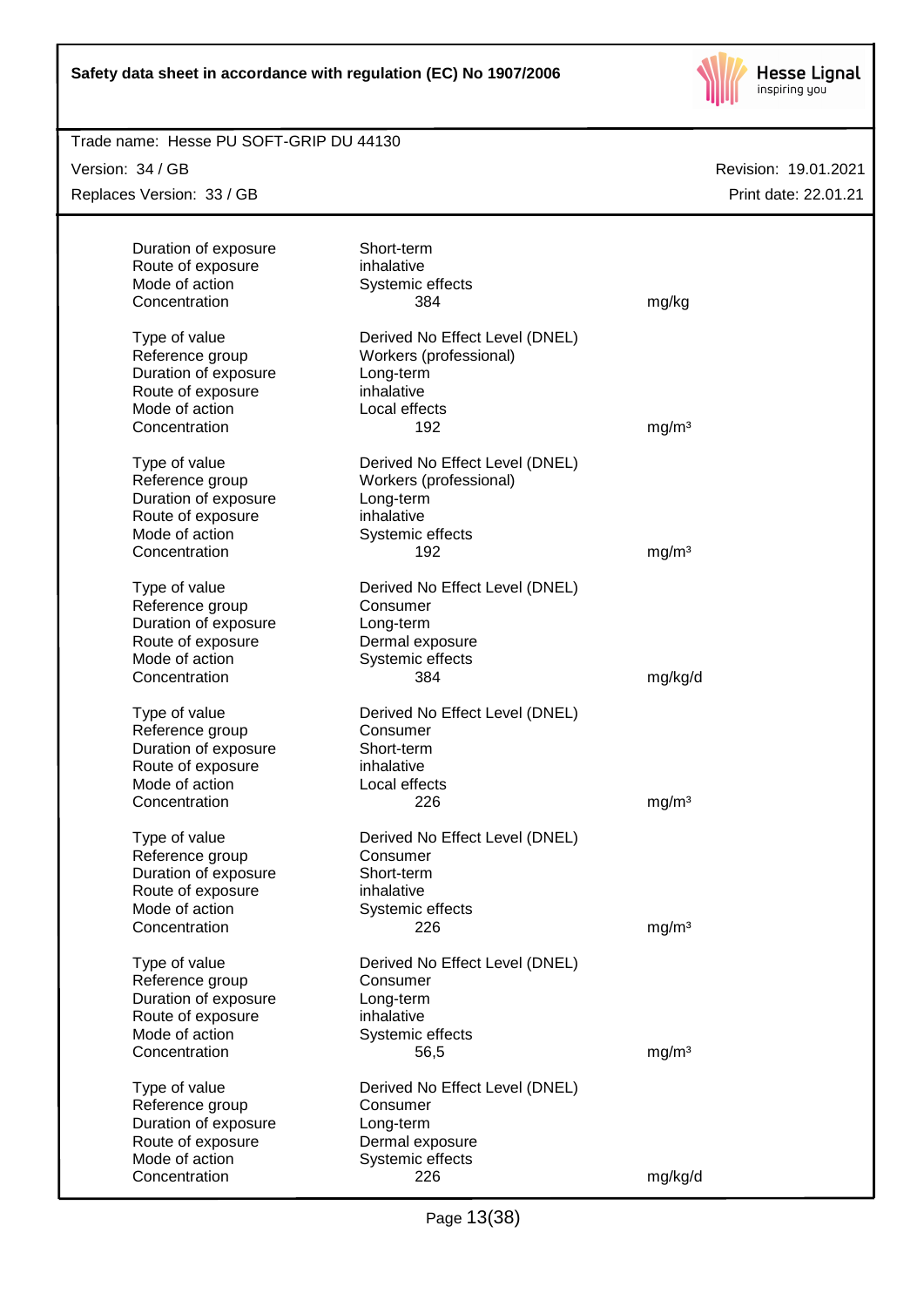

# Revision: 19.01.2021 Trade name: Hesse PU SOFT-GRIP DU 44130 Print date: 22.01.21 Version: 34 / GB Replaces Version: 33 / GB Type of value Derived No Effect Level (DNEL) Reference group Consumer Duration of exposure Long-term Route of exposure **Calication** Oral exposure<br>
Mode of action **Calication** Systemic effect Systemic effects Concentration 8,13 mg/kg/d **ethylbenzene** Type of value Derived No Effect Level (DNEL) Reference group Workers (professional) Duration of exposure Short-term Route of exposure inhalative Mode of action Systemic effects Concentration 289 mg/m<sup>3</sup> Type of value Derived No Effect Level (DNEL) Reference group Workers (professional) Duration of exposure **Long-term** Route of exposure inhalative Mode of action Systemic effects Concentration 77 mg/m<sup>3</sup> Type of value Derived No Effect Level (DNEL) Reference group Workers (professional) Duration of exposure Short-term Route of exposure inhalative Mode of action **Local effects** Concentration 289 mg/m<sup>3</sup> Type of value Derived No Effect Level (DNEL) Reference group Workers (professional) Duration of exposure **Long-term**<br>
Route of exposure **Long-term**<br>
Route of exposure Route of exposure inhalative<br>Mode of action in the Local effects Mode of action Concentration 77 mg/m<sup>3</sup> Type of value Derived No Effect Level (DNEL) Reference group Workers (professional) Duration of exposure **Long-term** Route of exposure **Dermal exposure** Mode of action Systemic effects Concentration 18 mg/kg/d Type of value Derived No Effect Level (DNEL) Reference group Consumer Duration of exposure Short-term Route of exposure inhalative Mode of action Systemic effects Concentration 174 mg/m<sup>3</sup> Type of value Derived No Effect Level (DNEL) Reference group Consumer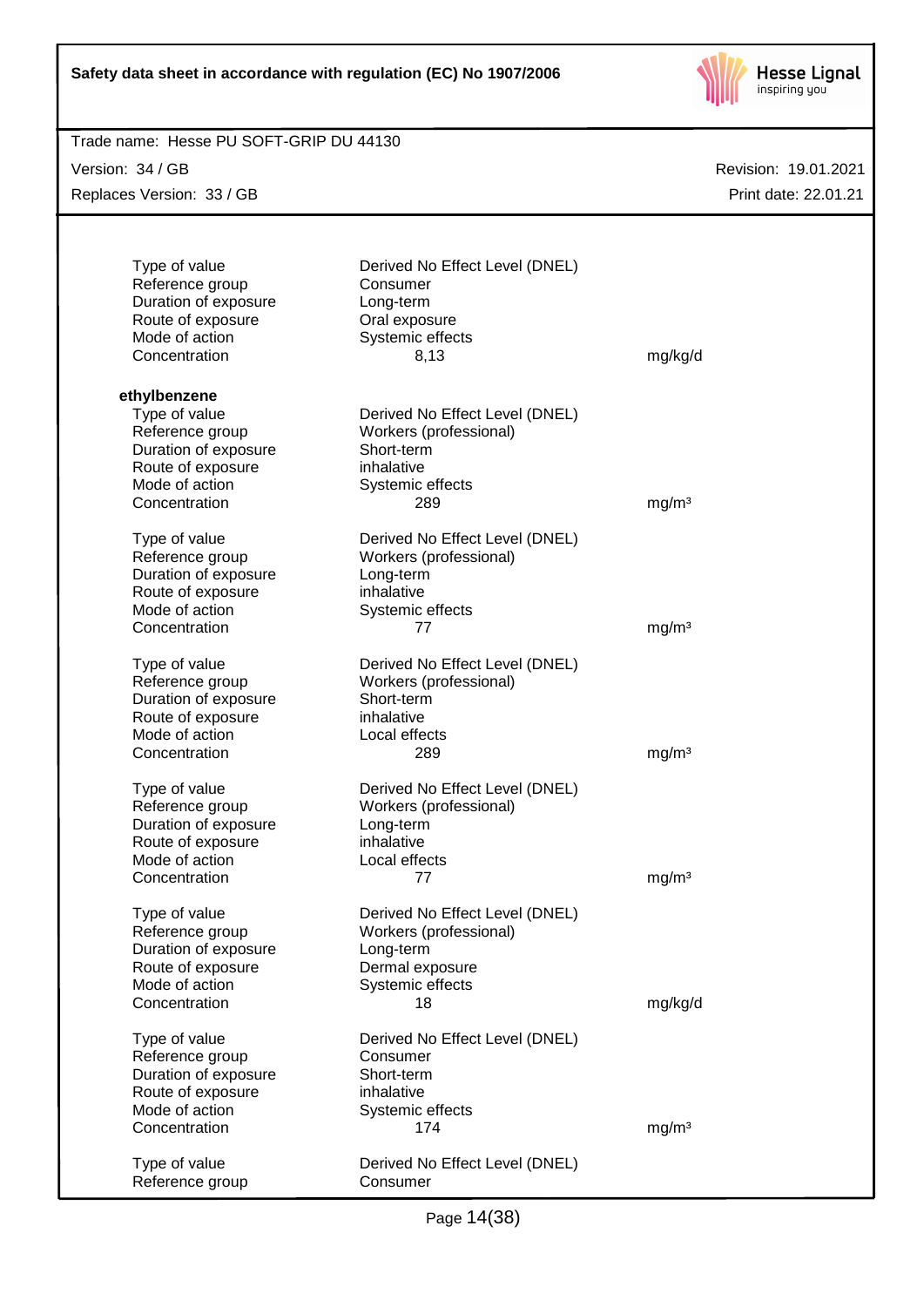

## Trade name: Hesse PU SOFT-GRIP DU 44130

Version: 34 / GB

Replaces Version: 33 / GB

| Duration of exposure<br>Route of exposure<br>Mode of action<br>Concentration                                     | Short-term<br>inhalative<br>Local effects<br>174                                                      | mg/m <sup>3</sup> |
|------------------------------------------------------------------------------------------------------------------|-------------------------------------------------------------------------------------------------------|-------------------|
| Type of value<br>Reference group<br>Duration of exposure<br>Route of exposure<br>Mode of action<br>Concentration | Derived No Effect Level (DNEL)<br>Consumer<br>Long-term<br>inhalative<br>Systemic effects<br>14,8     | mg/m <sup>3</sup> |
| Type of value<br>Reference group<br>Duration of exposure<br>Route of exposure<br>Mode of action<br>Concentration | Derived No Effect Level (DNEL)<br>Consumer<br>Long-term<br>Dermal exposure<br>Systemic effects<br>108 | mg/kg/d           |
| Type of value<br>Reference group<br>Duration of exposure<br>Route of exposure<br>Mode of action<br>Concentration | Derived No Effect Level (DNEL)<br>Consumer<br>Long-term<br>Oral exposure<br>Systemic effects<br>1,6   | mg/kg/d           |
| butanone<br>Type of value<br>Reference group<br>Duration of exposure<br>Route of exposure<br>Concentration       | Derived No Effect Level (DNEL)<br>Workers (industrial)<br>Long-term<br>inhalative<br>600              | mg/m <sup>3</sup> |
| Type of value<br>Reference group<br>Duration of exposure<br>Route of exposure<br>Concentration                   | Derived No Effect Level (DNEL)<br>Workers (industrial)<br>Long-term<br>Dermal exposure<br>1161        | mg/kg/d           |
| Type of value<br>Reference group<br>Duration of exposure<br>Route of exposure<br>Concentration                   | Derived No Effect Level (DNEL)<br>Workers (professional)<br>Long-term<br>inhalative<br>600            | mg/m <sup>3</sup> |
| Type of value<br>Reference group<br>Duration of exposure<br>Route of exposure<br>Concentration                   | Derived No Effect Level (DNEL)<br>Workers (professional)<br>Long-term<br>Dermal exposure<br>1161      | mg/kg/d           |
| Type of value<br>Reference group                                                                                 | Derived No Effect Level (DNEL)<br>Consumer                                                            |                   |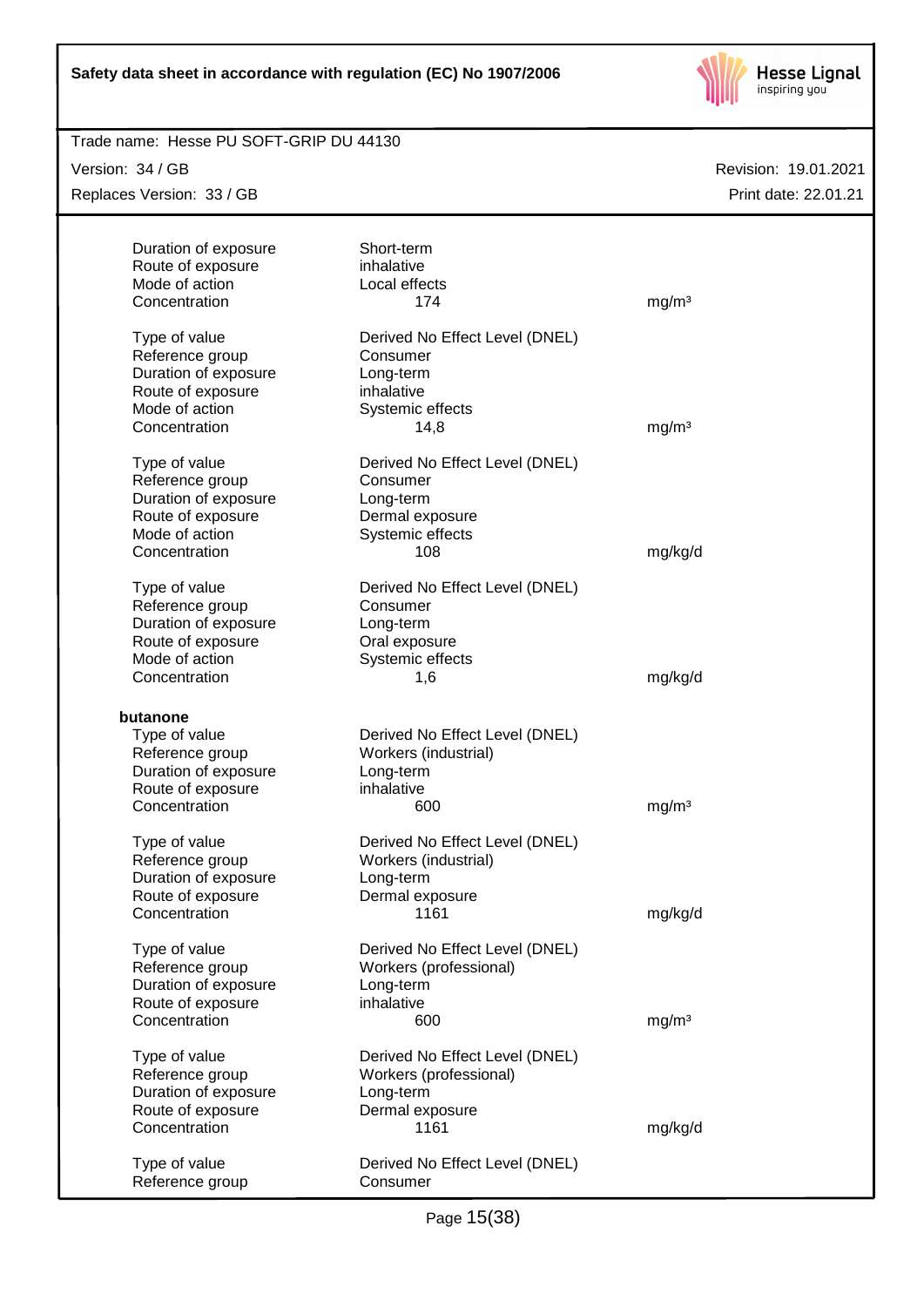

#### Trade name: Hesse PU SOFT-GRIP DU 44130

Version: 34 / GB

Replaces Version: 33 / GB

| Duration of exposure             | Long-term                      |                   |  |
|----------------------------------|--------------------------------|-------------------|--|
| Route of exposure                | inhalative                     |                   |  |
| Concentration                    | 106                            | mg/m <sup>3</sup> |  |
|                                  |                                |                   |  |
| Type of value                    | Derived No Effect Level (DNEL) |                   |  |
| Reference group                  | Consumer                       |                   |  |
| Duration of exposure             | Long-term                      |                   |  |
| Route of exposure                | Oral exposure                  |                   |  |
| Concentration                    | 31                             | mg/kg/d           |  |
|                                  |                                |                   |  |
| Type of value                    | Derived No Effect Level (DNEL) |                   |  |
| Reference group                  | Consumer                       |                   |  |
| Duration of exposure             | Long-term                      |                   |  |
| Route of exposure                | Dermal exposure                |                   |  |
| Concentration                    | 412                            | mg/kg/d           |  |
|                                  |                                |                   |  |
| 2-ethylhexanoic acid, zinc salts |                                |                   |  |
| Type of value                    | Derived No Effect Level (DNEL) |                   |  |
| Reference group                  | Workers (industrial)           |                   |  |
| Duration of exposure             | Long-term                      |                   |  |
| Route of exposure                | inhalative                     |                   |  |
| Mode of action                   | Systemic effects               |                   |  |
| Concentration                    | 20,83                          | mg/m <sup>3</sup> |  |
|                                  |                                |                   |  |
| Type of value                    | Derived No Effect Level (DNEL) |                   |  |
| Reference group                  | Workers (industrial)           |                   |  |
| Duration of exposure             | Long-term                      |                   |  |
| Route of exposure                | Dermal exposure                |                   |  |
| Mode of action                   | Systemic effects               |                   |  |
| Concentration                    | 6,41                           | mg/kg/d           |  |
|                                  |                                |                   |  |
| Type of value                    | Derived No Effect Level (DNEL) |                   |  |
| Reference group                  | Consumer                       |                   |  |
| Duration of exposure             | Long-term                      |                   |  |
| Route of exposure                | Oral exposure                  |                   |  |
| Mode of action                   | Systemic effects               |                   |  |
| Concentration                    | 3,21                           | mg/kg/d           |  |
|                                  |                                |                   |  |
| Type of value                    | Derived No Effect Level (DNEL) |                   |  |
| Reference group                  | Consumer                       |                   |  |
| Duration of exposure             | Long-term                      |                   |  |
| Route of exposure                | inhalative                     |                   |  |
| Mode of action                   | Systemic effects               |                   |  |
| Concentration                    |                                |                   |  |
|                                  | 10,42                          | mg/m <sup>3</sup> |  |
| Type of value                    | Derived No Effect Level (DNEL) |                   |  |
| Reference group                  | Consumer                       |                   |  |
| Duration of exposure             | Long-term                      |                   |  |
| Route of exposure                | Dermal exposure                |                   |  |
| Mode of action                   | Systemic effects               |                   |  |
| Concentration                    | 3,21                           | mg/kg/d           |  |
|                                  |                                |                   |  |
|                                  |                                |                   |  |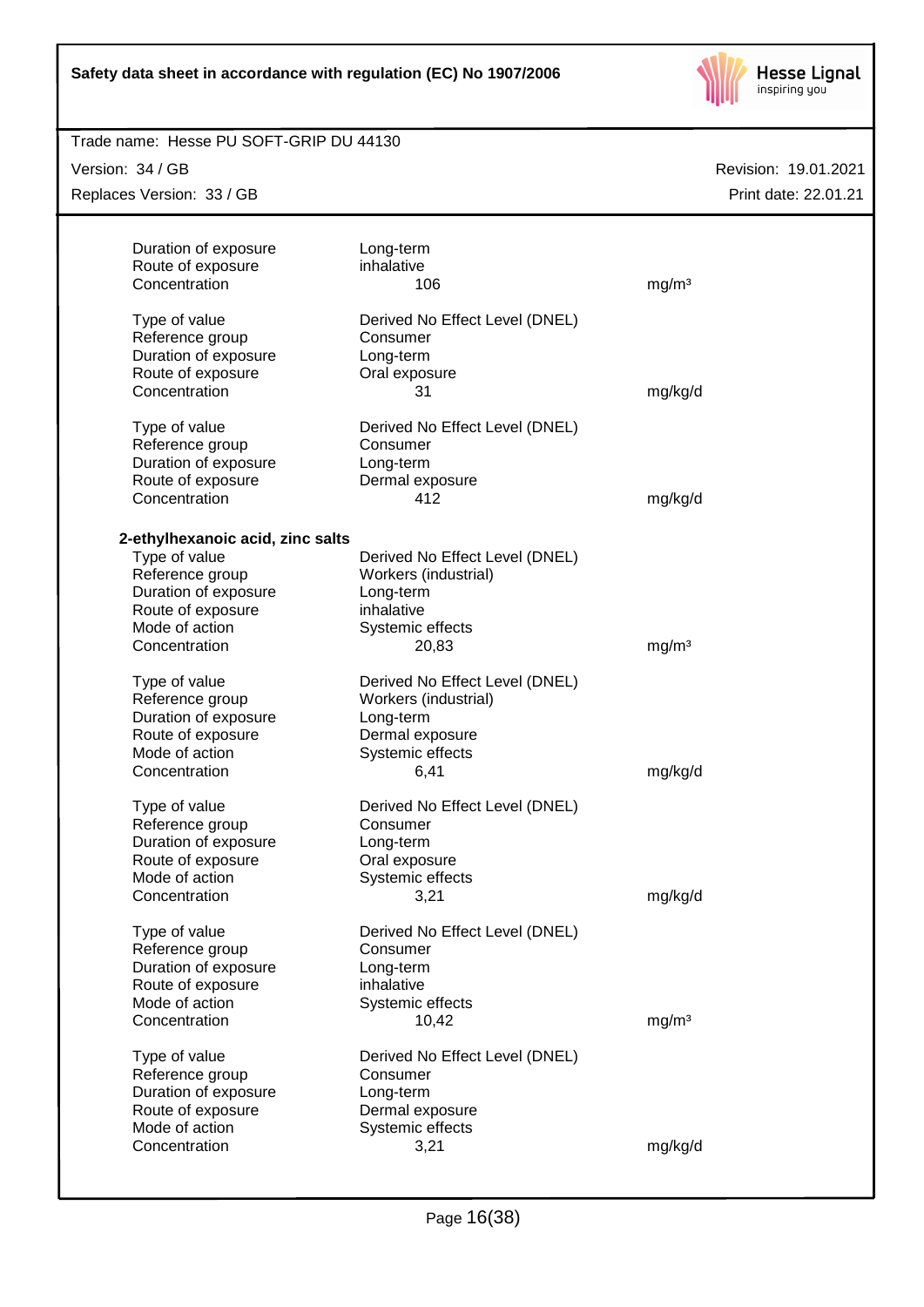

Version: 34 / GB

Replaces Version: 33 / GB

| 2-methoxy-1-methylethyl acetate |                              |       |
|---------------------------------|------------------------------|-------|
| Type of value                   | <b>PNEC</b>                  |       |
| <b>Type</b>                     | Freshwater                   |       |
| Concentration                   | 0,635                        | mg/l  |
| Type of value                   | <b>PNEC</b>                  |       |
| <b>Type</b>                     | Saltwater                    |       |
| Concentration                   | 0,0635                       | mg/l  |
| Type of value                   | <b>PNEC</b>                  |       |
| Conditions                      | sporadic release             |       |
| Concentration                   | 6,35                         | mg/l  |
| Type of value                   | <b>PNEC</b>                  |       |
| <b>Type</b>                     | Fresh water sediment         |       |
| Concentration                   | 3,29                         | mg/kg |
|                                 |                              |       |
| Type of value                   | <b>PNEC</b>                  |       |
| <b>Type</b>                     | saltwater sediment           |       |
| Concentration                   | 0,329                        | mg/kg |
| Type of value                   | <b>PNEC</b>                  |       |
| <b>Type</b>                     | Soil                         |       |
| Concentration                   | 0,29                         | mg/kg |
| Type of value                   | <b>PNEC</b>                  |       |
| <b>Type</b>                     | Sewage treatment plant (STP) |       |
| Concentration                   | 100                          | mg/l  |
| n-butyl acetate                 |                              |       |
| Type of value                   | <b>PNEC</b>                  |       |
| <b>Type</b>                     | Freshwater                   |       |
| Concentration                   | 0,18                         | mg/l  |
|                                 |                              |       |
| Type of value                   | <b>PNEC</b>                  |       |
| <b>Type</b>                     | Saltwater                    |       |
| Concentration                   | 0,018                        | mg/l  |
| Type of value                   | <b>PNEC</b>                  |       |
| <b>Type</b>                     | Sewage treatment plant (STP) |       |
| Concentration                   | 35,6                         | mg/l  |
| Type of value                   | <b>PNEC</b>                  |       |
| <b>Type</b>                     | Water                        |       |
| Conditions                      | sporadic release             |       |
| Concentration                   | 0,36                         | mg/l  |
| Type of value                   | <b>PNEC</b>                  |       |
| <b>Type</b>                     | Fresh water sediment         |       |
|                                 |                              |       |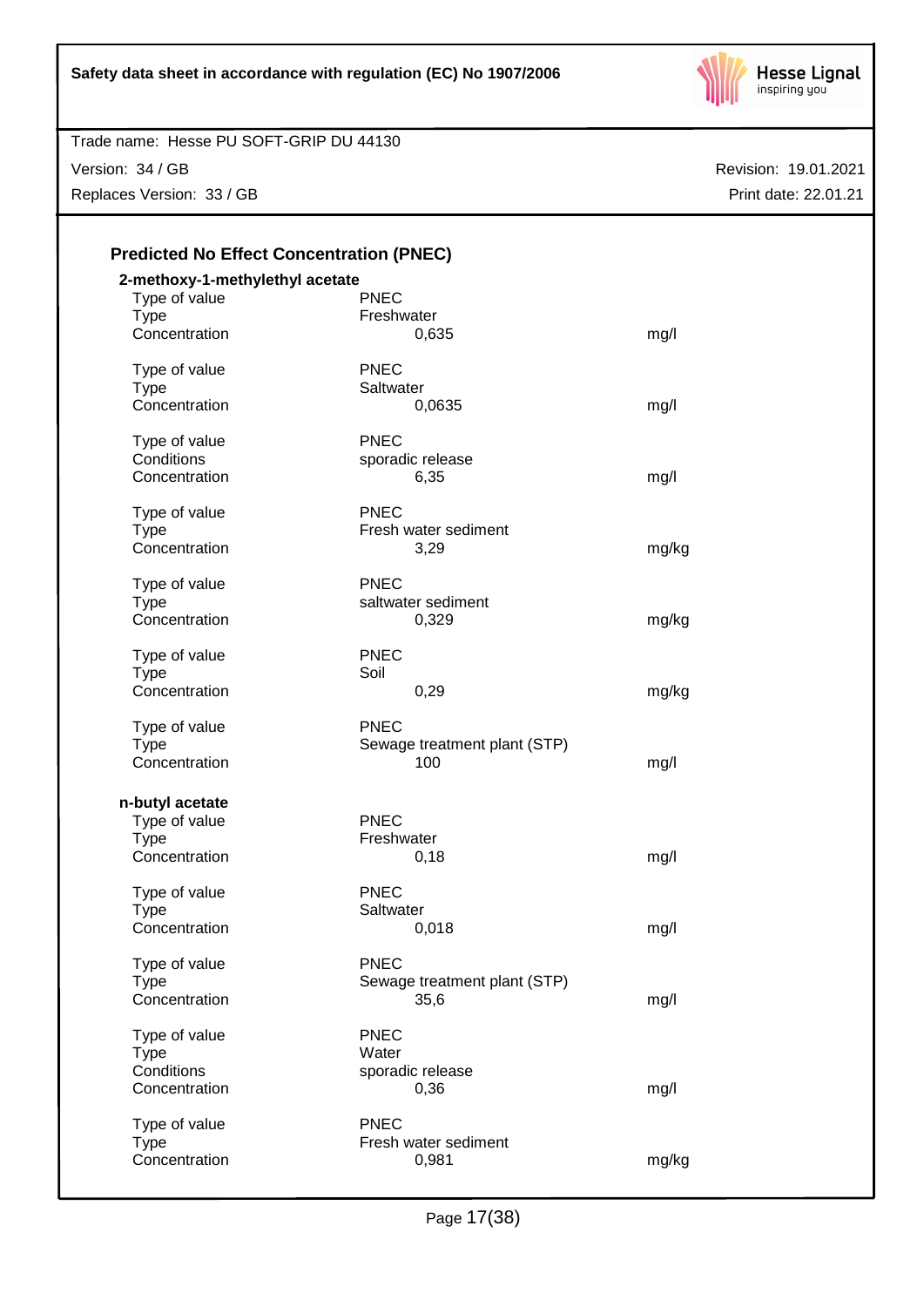

# Trade name: Hesse PU SOFT-GRIP DU 44130

Version: 34 / GB

Replaces Version: 33 / GB

| Revision: 19.01.2021 |
|----------------------|
| Print date: 22.01.21 |

| Type of value<br><b>Type</b><br>Concentration                            | <b>PNEC</b><br>saltwater sediment<br>0,0981         | mg/l  |
|--------------------------------------------------------------------------|-----------------------------------------------------|-------|
| Type of value<br><b>Type</b><br>Concentration                            | <b>PNEC</b><br>Soil<br>0,0903                       | mg/kg |
| toluene<br>Type of value<br><b>Type</b><br>Concentration                 | <b>PNEC</b><br>Freshwater<br>0,68                   | mg/l  |
| Type of value<br><b>Type</b><br>Concentration                            | <b>PNEC</b><br>Fresh water sediment<br>16,39        | mg/kg |
| Type of value<br>Type<br>Concentration<br>Type of value                  | <b>PNEC</b><br>Soil<br>2,89<br><b>PNEC</b>          | mg/kg |
| <b>Type</b><br>Concentration                                             | Sewage treatment plant (STP)<br>13,61               | mg/l  |
| xylene<br>Type of value<br><b>Type</b><br>Concentration<br>Type of value | <b>PNEC</b><br>Freshwater<br>0,327<br><b>PNEC</b>   | mg/l  |
| <b>Type</b><br>Concentration                                             | Saltwater<br>0,327                                  | mg/l  |
| Type of value<br><b>Type</b><br>Concentration                            | <b>PNEC</b><br>Fresh water sediment<br>12,46        | mg/kg |
| Type of value<br><b>Type</b><br>Concentration                            | <b>PNEC</b><br>saltwater sediment<br>12,46          | mg/kg |
| Type of value<br><b>Type</b><br>Concentration                            | <b>PNEC</b><br>Soil<br>2,31                         | mg/kg |
| Type of value<br><b>Type</b><br>Concentration                            | <b>PNEC</b><br>Sewage treatment plant (STP)<br>6,58 | mg/l  |
| ethylbenzene<br>Type of value                                            | <b>PNEC</b>                                         |       |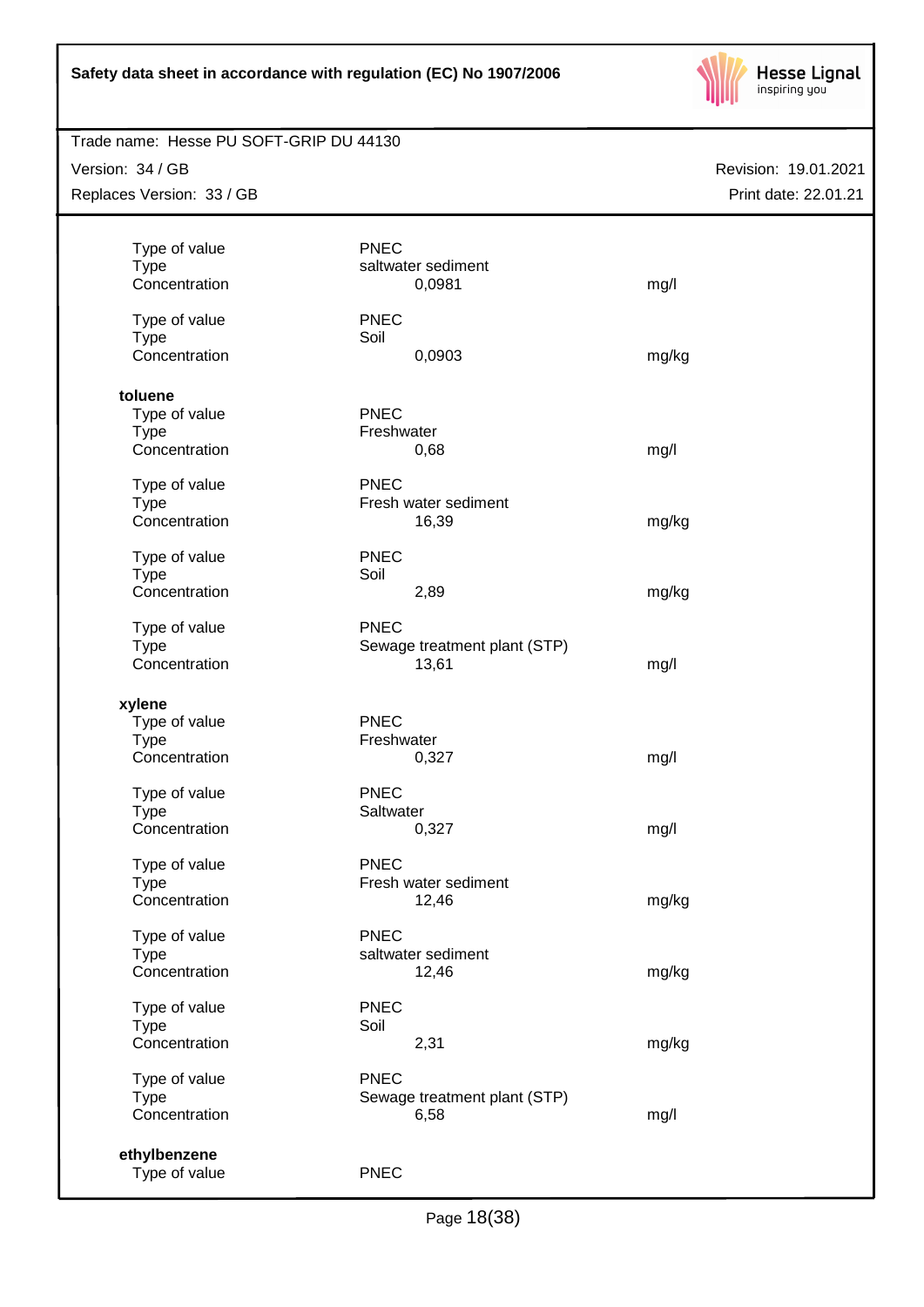

# Trade name: Hesse PU SOFT-GRIP DU 44130

Version: 34 / GB

Replaces Version: 33 / GB

| <b>Type</b>                      | Freshwater   |                              |       |
|----------------------------------|--------------|------------------------------|-------|
| Concentration                    |              | 0,327                        | mg/l  |
|                                  |              |                              |       |
| Type of value                    | <b>PNEC</b>  |                              |       |
| <b>Type</b>                      |              | Fresh water sediment         |       |
| Concentration                    |              | 12,46                        | mg/kg |
| Type of value                    | <b>PNEC</b>  |                              |       |
| <b>Type</b>                      | Soil         |                              |       |
| Concentration                    |              | 2,31                         | mg/kg |
|                                  |              |                              |       |
| Type of value                    | <b>PNEC</b>  |                              |       |
| <b>Type</b>                      |              | Sewage treatment plant (STP) |       |
| Concentration                    |              | 6,58                         | mg/l  |
| butanone                         |              |                              |       |
| Type of value                    | <b>PNEC</b>  |                              |       |
| <b>Type</b>                      | Freshwater   |                              |       |
| Concentration                    |              | 55,8                         | mg/l  |
|                                  |              |                              |       |
| Type of value                    | <b>PNEC</b>  |                              |       |
| <b>Type</b>                      | Saltwater    |                              |       |
| Concentration                    |              | 55,8                         | mg/l  |
| Type of value                    | <b>PNEC</b>  |                              |       |
| <b>Type</b>                      |              | Fresh water sediment         |       |
| Concentration                    |              | 284,74                       | mg/kg |
|                                  |              |                              |       |
| Type of value                    | <b>PNEC</b>  |                              |       |
| <b>Type</b>                      |              | saltwater sediment           |       |
| Concentration                    |              | 287,7                        | mg/kg |
| Type of value                    | <b>PNEC</b>  |                              |       |
| <b>Type</b>                      | Soil         |                              |       |
| Concentration                    |              | 22,5                         | mg/kg |
|                                  |              |                              |       |
| 2-ethylhexanoic acid, zinc salts |              |                              |       |
| Type of value                    | <b>PNEC</b>  |                              |       |
| Type                             | Freshwater   |                              |       |
| Concentration                    |              | 0,36                         | mg/l  |
| Type of value                    | <b>PNEC</b>  |                              |       |
| <b>Type</b>                      | marine water |                              |       |
| Concentration                    |              | 0,036                        |       |
|                                  |              |                              | mg/l  |
| Type of value                    | <b>PNEC</b>  |                              |       |
| <b>Type</b>                      |              | Fresh water sediment         |       |
| Concentration                    |              | 6,37                         | mg/kg |
| Type of value                    | <b>PNEC</b>  |                              |       |
| <b>Type</b>                      | Soil         |                              |       |
| Concentration                    |              | 1,06                         | mg/kg |
|                                  |              |                              |       |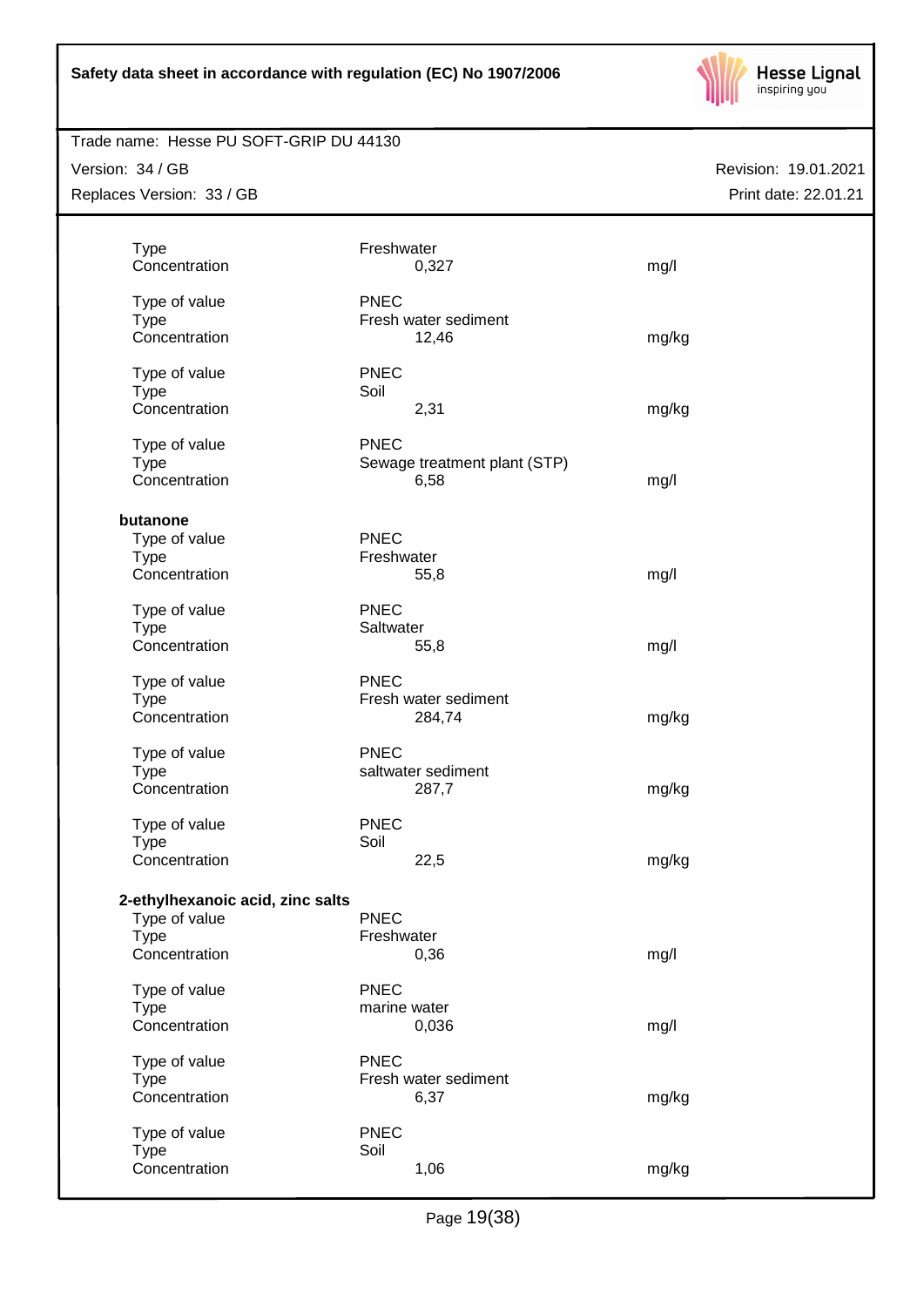

Version: 34 / GB

Replaces Version: 33 / GB

Revision: 19.01.2021 Print date: 22.01.21

Type of value **PNEC** 

Type Sewage treatment plant (STP) Concentration 71,7 mg/l

# **8.2. Exposure controls**

#### **Exposure controls**

Users are advised to consider national Occupational Exposure Limits or other equivalent values. Provide for sufficient ventilation. This can be achieved by local exhaust or general exhaust air collection. Wear a suitable respirator if the ventilation is not sufficient to keep the solvent vapour concentration below the occupational limit values.

# **Respiratory protection**

Avoid inhalation of vapour and spray mist. Use breathing apparatus if exposed to vapours/dust/aerosol. Recommended Filter type: Respiratory protection mask with combination filter A/P2

#### **Hand protection**

Protective gloves complying with EN 374.

Glove material

Multilayer gloves made from

Appropriate Material Fluorinated rubber / butyl-rubber

Material thickness  $\rightarrow$  = 0,7 mm

Breakthrough time >= 30 min This recommendation is valid only for the product named in this safety data sheet supplied by us, and

only for the indicated intended use purposes.

For special purposes, it is recommended to check the resistance to chemicals of the protective gloves mentioned above together with the supplier of these gloves.

The instructions and information provided by the glove manufacturer on use, storage, maintenance and replacement must be followed.

The breakthrough time must be greater than the end use time of the product.

Gloves should be replaced regularly and if there is any sign of damage to the glove material.

The performance or effectiveness of the glove may be reduced by physical/ chemical damage and poor maintenance.

# **Eye protection**

Wear eye glasses with side protection according to EN 166.

#### **Body protection**

Wear suitable protective clothing. Remove contaminated clothing and wash it before reuse. Wash hands before breaks and after work.

# **9. Physical and chemical properties**

# **9.1. Information on basic physical and chemical properties**

| Form                  | liquid         |
|-----------------------|----------------|
| <b>Colour</b>         | colourless     |
| Odour                 | solvent-like   |
| Odour threshold       |                |
| Remarks               | not determined |
| <b>Melting point</b>  |                |
| Remarks               | not determined |
| <b>Freezing point</b> |                |
| Remarks               | not determined |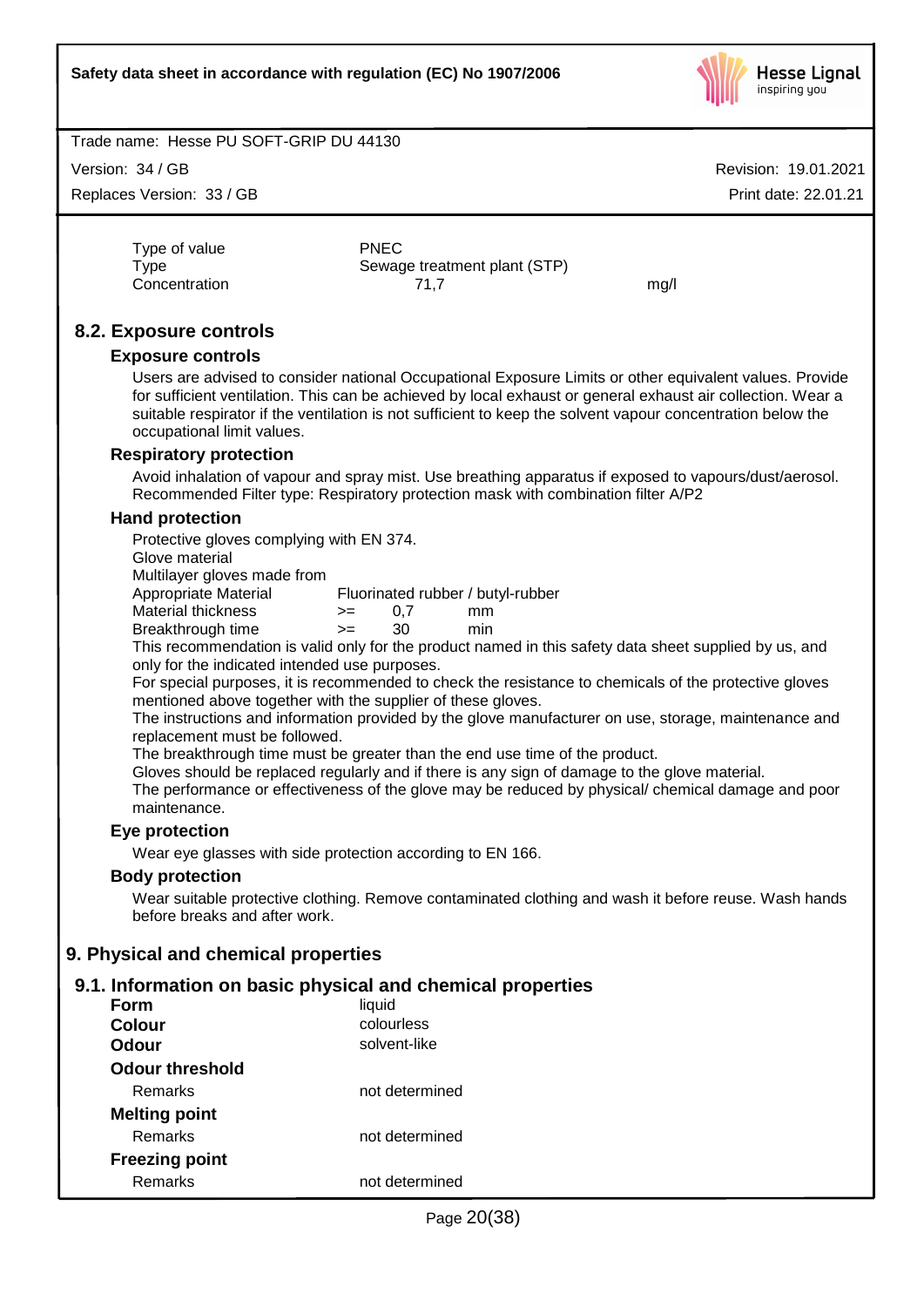

Version: 34 / GB Replaces Version: 33 / GB

| Remarks                                            |       | not determined         |               |    |             |  |
|----------------------------------------------------|-------|------------------------|---------------|----|-------------|--|
| <b>Flash point</b>                                 |       |                        |               |    |             |  |
| Value                                              |       | 9                      |               |    | $^{\circ}C$ |  |
| <b>Evaporation rate</b>                            |       |                        |               |    |             |  |
| Remarks                                            |       | not determined         |               |    |             |  |
| <b>Flammability (solid, gas)</b><br>not determined |       |                        |               |    |             |  |
| Upper/lower flammability or explosive limits       |       |                        |               |    |             |  |
| Remarks                                            |       | not determined         |               |    |             |  |
| Vapour pressure                                    |       |                        |               |    |             |  |
| Remarks                                            |       | not determined         |               |    |             |  |
| <b>Vapour density</b>                              |       |                        |               |    |             |  |
| Remarks                                            |       | not determined         |               |    |             |  |
| <b>Density</b>                                     |       |                        |               |    |             |  |
| Value<br>Temperature                               | appr. | 0,958<br>20            | $^{\circ}C$   |    | kg/l        |  |
| Solubility in water                                |       |                        |               |    |             |  |
| Remarks                                            |       | not determined         |               |    |             |  |
| Solubility(ies)                                    |       |                        |               |    |             |  |
| Remarks                                            |       | not determined         |               |    |             |  |
| Partition coefficient: n-octanol/water             |       |                        |               |    |             |  |
| Remarks                                            |       | not determined         |               |    |             |  |
| Ignition temperature                               |       |                        |               |    |             |  |
| Remarks                                            |       | not determined         |               |    |             |  |
| <b>Decomposition temperature</b>                   |       |                        |               |    |             |  |
| <b>Remarks</b>                                     |       | not determined         |               |    |             |  |
| <b>Viscosity</b>                                   |       |                        |               |    |             |  |
| Remarks                                            |       | not determined         |               |    |             |  |
| <b>Efflux time</b>                                 |       |                        |               |    |             |  |
| Value                                              |       | 48                     | $\mathsf{to}$ | 71 | s           |  |
| Temperature                                        |       | 20                     | $^{\circ}C$   |    |             |  |
| Method                                             |       | DIN EN ISO 2431 - 4 mm |               |    |             |  |
| <b>Explosive properties</b>                        |       |                        |               |    |             |  |
| evaluation                                         |       | not determined         |               |    |             |  |
| <b>Oxidising properties</b>                        |       |                        |               |    |             |  |
| Remarks                                            |       | not determined         |               |    |             |  |
| 9.2. Other information                             |       |                        |               |    |             |  |
| <b>Non-volatile content</b>                        |       |                        |               |    |             |  |
| Value                                              |       | 25,8                   |               |    | $\%$        |  |
| Method                                             |       | calculated value       |               |    |             |  |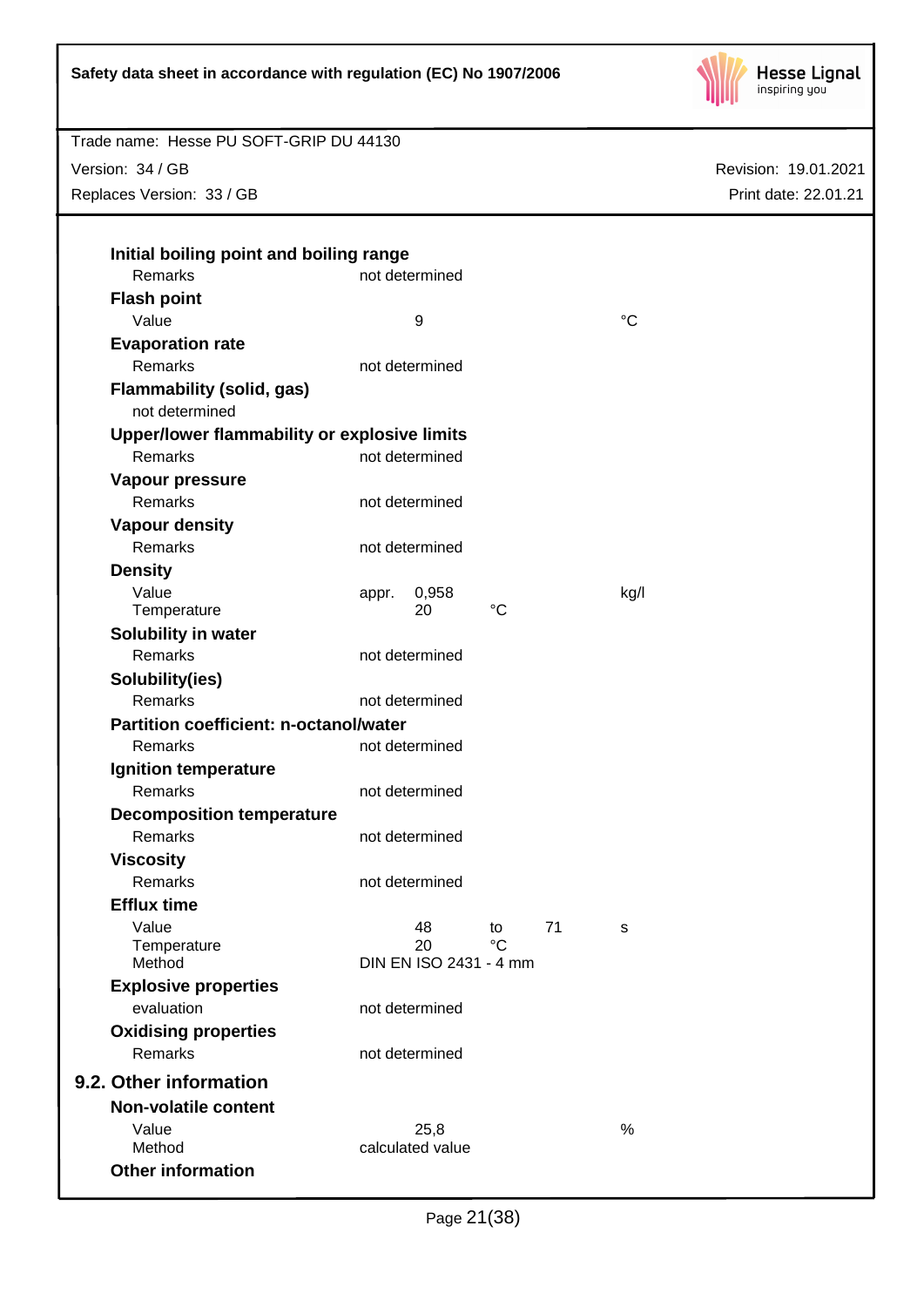

Version: 34 / GB

Replaces Version: 33 / GB

Revision: 19.01.2021 Print date: 22.01.21

This information is not available.

# **10. Stability and reactivity**

# **10.1. Reactivity**

Stable under recommended storage and handling conditions (see section 7).

#### **10.2. Chemical stability**

Stable under normal conditions.

# **10.3. Possibility of hazardous reactions**

To avoid thermal decomposition, do not overheat.

#### **10.4. Conditions to avoid**

Isolate from sources of heat, sparks and open flame.

#### **10.5. Incompatible materials**

Keep away from oxidising agents, strongly alkaline and strongly acid materials in order to avoid exothermic reactions.

#### **10.6. Hazardous decomposition products**

Carbon monoxide and carbon dioxide, nitrous oxides (NOx), dense black smoke, No decomposition if used as prescribed.

# **11. Toxicological information**

# **11.1. Information on toxicological effects**

| <b>Acute oral toxicity</b>                    |                                                                   |                                                                   |       |  |  |
|-----------------------------------------------|-------------------------------------------------------------------|-------------------------------------------------------------------|-------|--|--|
| Method                                        | Calculation method (Regulation (EC) No. 1272/2008)                |                                                                   |       |  |  |
| Remarks                                       | Based on available data, the classification criteria are not met. |                                                                   |       |  |  |
| <b>Acute dermal toxicity</b>                  |                                                                   |                                                                   |       |  |  |
| <b>ATE</b>                                    | $\geq$                                                            | 10.000                                                            | mg/kg |  |  |
| Method                                        |                                                                   | calculated value (Regulation (EC) No. 1272/2008)                  |       |  |  |
| Remarks                                       |                                                                   | Based on available data, the classification criteria are not met. |       |  |  |
| <b>Acute dermal toxicity (Components)</b>     |                                                                   |                                                                   |       |  |  |
| xylene                                        |                                                                   |                                                                   |       |  |  |
| ATE                                           |                                                                   | 2000                                                              | mg/kg |  |  |
| Source                                        |                                                                   | alle Daten über 2000 mg/kg                                        |       |  |  |
| <b>Acute inhalational toxicity</b>            |                                                                   |                                                                   |       |  |  |
| <b>ATE</b>                                    | $\geq$                                                            | 20                                                                | mg/l  |  |  |
| Administration/Form                           | Dust/Mist                                                         |                                                                   |       |  |  |
| Method                                        | calculated value (Regulation (EC) No. 1272/2008)                  |                                                                   |       |  |  |
| Remarks                                       |                                                                   | Based on available data, the classification criteria are not met. |       |  |  |
| <b>Acute inhalative toxicity (Components)</b> |                                                                   |                                                                   |       |  |  |
| xylene                                        |                                                                   |                                                                   |       |  |  |
| <b>ATE</b>                                    |                                                                   | 5                                                                 | mg/l  |  |  |
| Duration of exposure                          |                                                                   | 4<br>h                                                            |       |  |  |
| Administration/Form                           | Dust/Mist                                                         |                                                                   |       |  |  |
| Source                                        |                                                                   | alle Werte über 5 mg/l                                            |       |  |  |
| ethylbenzene                                  |                                                                   |                                                                   |       |  |  |
| ATE                                           |                                                                   | 1,5                                                               | mg/l  |  |  |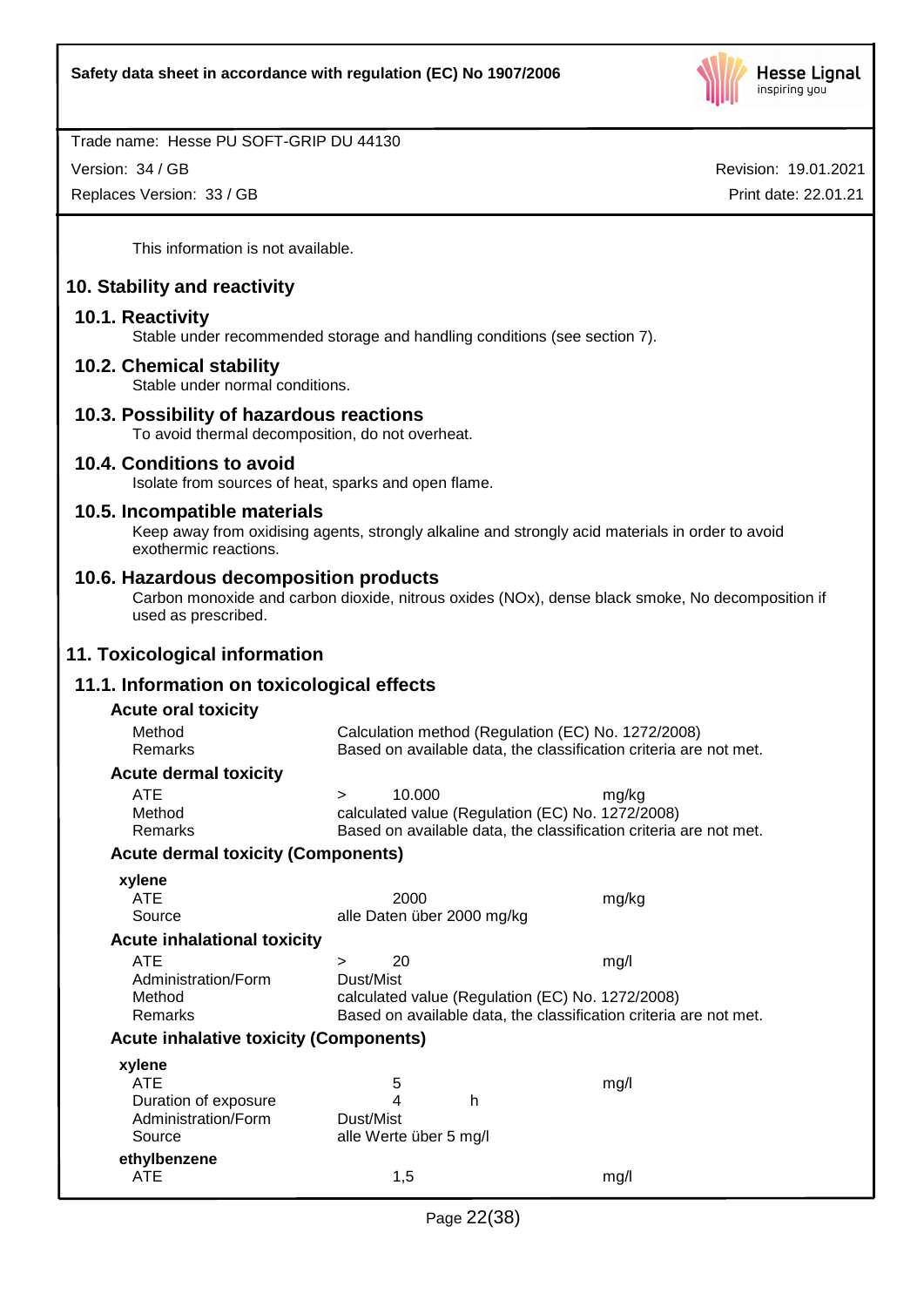

| Trade name: Hesse PU SOFT-GRIP DU 44130                                                                                       |                                                                                                |                                                                                                                         |                      |
|-------------------------------------------------------------------------------------------------------------------------------|------------------------------------------------------------------------------------------------|-------------------------------------------------------------------------------------------------------------------------|----------------------|
| Version: 34 / GB                                                                                                              |                                                                                                |                                                                                                                         | Revision: 19.01.2021 |
| Replaces Version: 33 / GB                                                                                                     |                                                                                                |                                                                                                                         | Print date: 22.01.21 |
|                                                                                                                               |                                                                                                |                                                                                                                         |                      |
| Duration of exposure<br>Administration/Form<br>Method<br>Remarks                                                              | 4<br>Dust/Mist<br>conversion value<br>Mist                                                     | h                                                                                                                       |                      |
| <b>Skin corrosion/irritation</b>                                                                                              |                                                                                                |                                                                                                                         |                      |
| Method<br>Remarks                                                                                                             |                                                                                                | Calculation method (Regulation (EC) No. 1272/2008)<br>Based on available data, the classification criteria are not met. |                      |
| <b>Skin corrosion/irritation (Components)</b>                                                                                 |                                                                                                |                                                                                                                         |                      |
| toluene<br><b>Species</b><br>Duration of exposure<br><b>Observation Period</b><br>evaluation<br>Method<br>Source              | rabbit<br>4<br>7<br>Irritating to skin.<br>EEC 84/449, B.4<br>1 (reliable without restriction) | h<br>d                                                                                                                  |                      |
| xylene<br><b>Species</b><br><b>Observation Period</b><br>evaluation<br>Source<br>Bismuth tris(2-ethylhexanoate)<br>evaluation | rabbit<br>72<br>Irritating to skin.<br>2 (reliable with restrictions)<br>Irritating to skin.   | h                                                                                                                       |                      |
| Serious eye damage/irritation                                                                                                 |                                                                                                |                                                                                                                         |                      |
| evaluation<br>Method<br>Remarks                                                                                               | irritant<br>The classification criteria are met.                                               | Calculation method (Regulation (EC) No. 1272/2008)                                                                      |                      |
| Serious eye damage/irritation (Components)                                                                                    |                                                                                                |                                                                                                                         |                      |
| butanone<br><b>Species</b><br><b>Observation Period</b><br>evaluation<br>Source                                               | rabbit<br>7.<br>Severe eye irritation<br>2 (reliable with restrictions)                        | d                                                                                                                       |                      |
| xylene<br><b>Species</b><br>evaluation<br>Source                                                                              | rabbit<br>Irritating to eyes.<br>2 (reliable with restrictions)                                |                                                                                                                         |                      |
| 2-ethylhexanoic acid, zinc salts<br>evaluation                                                                                | Irritating to eyes.                                                                            |                                                                                                                         |                      |
| Bismuth tris(2-ethylhexanoate)<br><b>Species</b><br>evaluation                                                                | rabbit                                                                                         | irritant - risk of serious damage to eyes                                                                               |                      |
| <b>Sensitization</b>                                                                                                          |                                                                                                |                                                                                                                         |                      |
| Method<br>Remarks                                                                                                             |                                                                                                | Calculation method (Regulation (EC) No. 1272/2008)<br>Based on available data, the classification criteria are not met. |                      |
| <b>Mutagenicity</b>                                                                                                           |                                                                                                |                                                                                                                         |                      |
| Method<br>Remarks                                                                                                             |                                                                                                | Calculation method (Regulation (EC) No. 1272/2008)<br>Based on available data, the classification criteria are not met. |                      |
| <b>Reproductive toxicity</b>                                                                                                  |                                                                                                |                                                                                                                         |                      |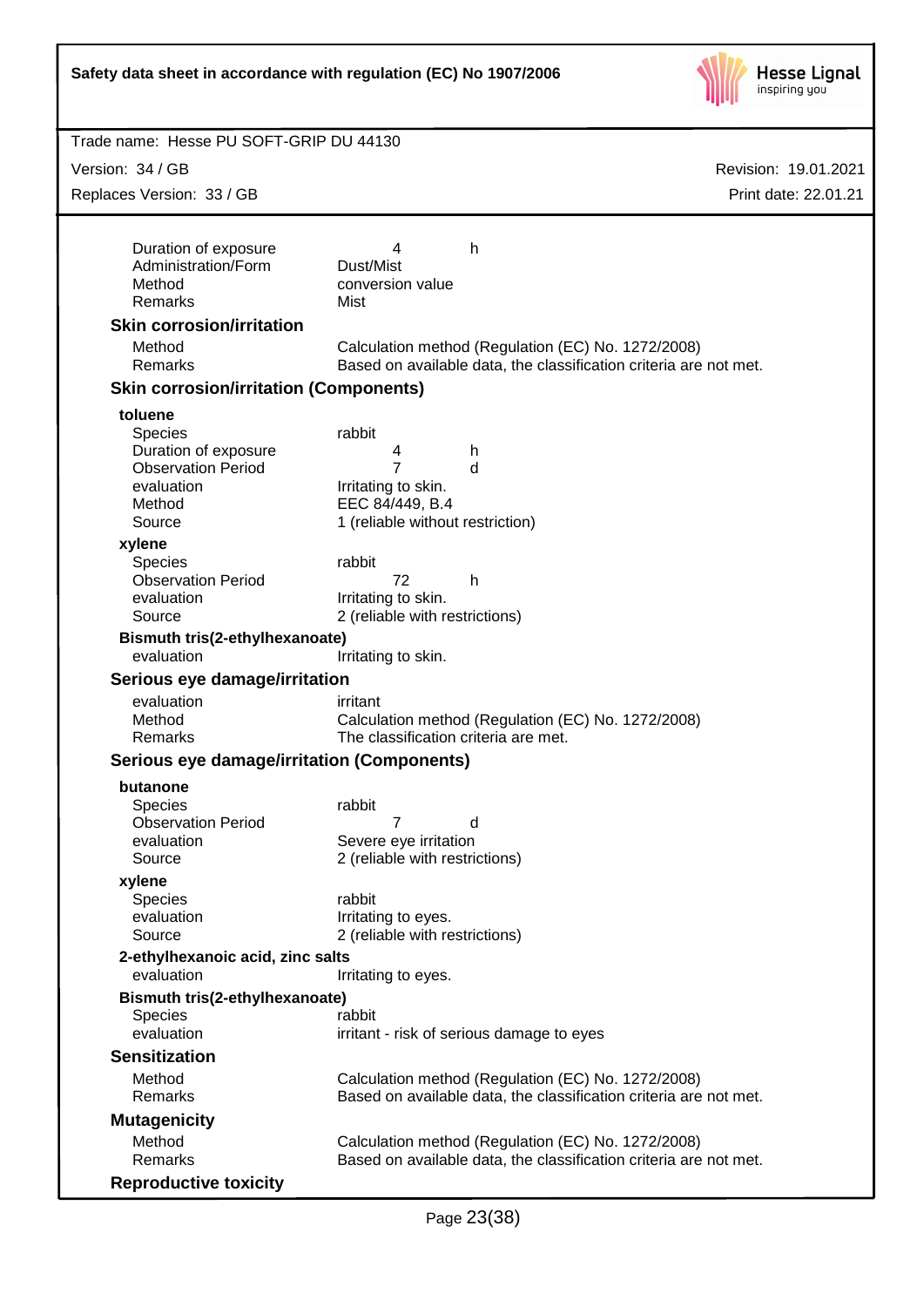

Revision: 19.01.2021

#### Trade name: Hesse PU SOFT-GRIP DU 44130

Version: 34 / GB

Replaces Version: 33 / GB

| aces Version: 33 / GB                          |                                                                                                                                       | Print date: 22.01.21 |
|------------------------------------------------|---------------------------------------------------------------------------------------------------------------------------------------|----------------------|
| evaluation<br>Method<br>Remarks                | Suspected of damaging the unborn child.<br>Calculation method (Regulation (EC) No. 1272/2008)<br>The classification criteria are met. |                      |
| <b>Reproduction toxicity (Components)</b>      |                                                                                                                                       |                      |
| toluene                                        |                                                                                                                                       |                      |
| evaluation                                     | Reproductive toxicity, Category 2                                                                                                     |                      |
| 2-ethylhexanoic acid, zinc salts<br>evaluation | Reproductive toxicity, Category 2                                                                                                     |                      |
| Bismuth tris(2-ethylhexanoate)                 |                                                                                                                                       |                      |
| Species<br>evaluation                          | rat<br>Suspected of damaging the unborn child.                                                                                        |                      |
| Carcinogenicity                                |                                                                                                                                       |                      |
| Method                                         | Calculation method (Regulation (EC) No. 1272/2008)                                                                                    |                      |
| Remarks                                        | Based on available data, the classification criteria are not met.                                                                     |                      |
| <b>Specific Target Organ Toxicity (STOT)</b>   |                                                                                                                                       |                      |
| <b>Single exposure</b>                         |                                                                                                                                       |                      |
| Method                                         | Calculation method (Regulation (EC) No. 1272/2008)                                                                                    |                      |
| Remarks                                        | The classification criteria are met.                                                                                                  |                      |
| evaluation                                     | May cause drowsiness or dizziness.                                                                                                    |                      |
| <b>Repeated exposure</b><br>Remarks            | Based on available data, the classification criteria are not met.                                                                     |                      |
|                                                | <b>Specific Target Organ Toxicity (STOT) (Components)</b>                                                                             |                      |
| butanone                                       |                                                                                                                                       |                      |
|                                                | Specific target organ toxicity - single exposure                                                                                      |                      |
|                                                | Organs: Nervous system                                                                                                                |                      |
| Remarks                                        | Possible narcotic effects (drowsiness, dizziness).                                                                                    |                      |
| n-butyl acetate                                |                                                                                                                                       |                      |
|                                                | Specific target organ toxicity - repeated exposure                                                                                    |                      |
|                                                | Organs: Nervous system                                                                                                                |                      |
| Remarks                                        | Possible narcotic effects (drowsiness, dizziness).                                                                                    |                      |
| toluene                                        |                                                                                                                                       |                      |
|                                                | Specific target organ toxicity - single exposure<br>Organs: Liver                                                                     |                      |
| Remarks                                        | May cause damage to organs through prolonged or repeated exposure:                                                                    |                      |
| toluene                                        |                                                                                                                                       |                      |
|                                                | Specific target organ toxicity - repeated exposure<br>Organs: Nervous system                                                          |                      |
| Remarks                                        | Possible narcotic effects (drowsiness, dizziness).                                                                                    |                      |
| xylene                                         |                                                                                                                                       |                      |
|                                                | Specific target organ toxicity - single exposure<br>Route of exposure inhalative<br>Organs: Respiratory tract                         |                      |
| Remarks                                        | May cause respiratory irritation.                                                                                                     |                      |
| Hydrocarbons, C9, aromatics                    |                                                                                                                                       |                      |

**Specific target organ toxicity - single exposure**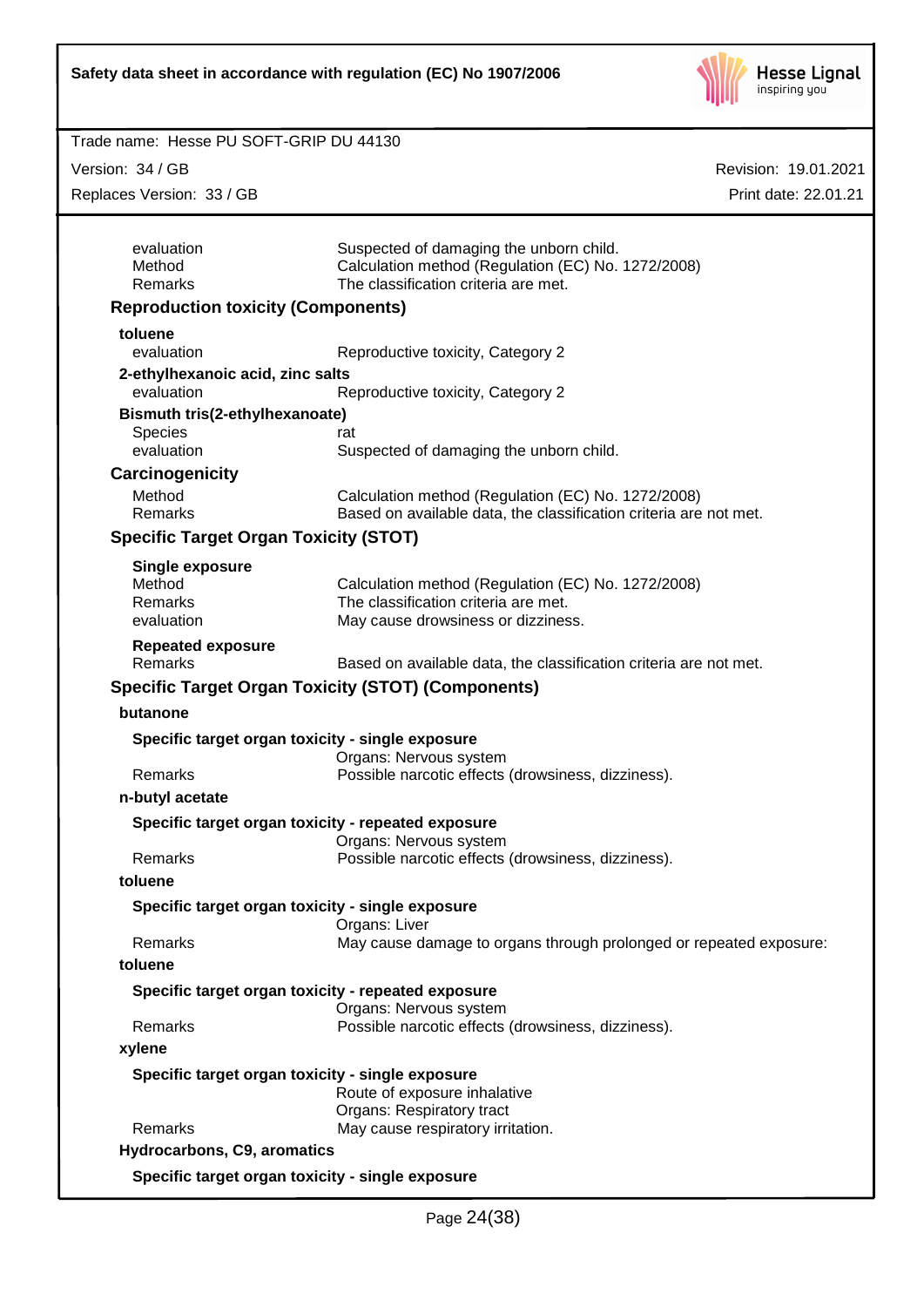

Revision: 19.01.2021

Print date: 22.01.21

#### Trade name: Hesse PU SOFT-GRIP DU 44130

Version: 34 / GB

Replaces Version: 33 / GB

|                                                    |                                                                                         | Route of exposure inhalative                                 |                                                    |  |
|----------------------------------------------------|-----------------------------------------------------------------------------------------|--------------------------------------------------------------|----------------------------------------------------|--|
| Remarks                                            |                                                                                         |                                                              | Possible narcotic effects (drowsiness, dizziness). |  |
| Hydrocarbons, C9, aromatics                        |                                                                                         |                                                              |                                                    |  |
| Remarks                                            | Specific target organ toxicity - single exposure                                        |                                                              | Possible narcotic effects (drowsiness, dizziness). |  |
| 2-methoxy-1-methylethyl acetate                    |                                                                                         |                                                              |                                                    |  |
|                                                    | Specific target organ toxicity - repeated exposure                                      |                                                              |                                                    |  |
| evaluation                                         |                                                                                         | May cause drowsiness or dizziness.<br>Organs: Nervous system |                                                    |  |
| <b>Aspiration hazard</b>                           |                                                                                         |                                                              |                                                    |  |
| The classification criteria are met.               | Harmful: may cause lung damage if swallowed.                                            |                                                              |                                                    |  |
| <b>Other information</b>                           |                                                                                         |                                                              |                                                    |  |
| No toxicological data are available.               |                                                                                         |                                                              |                                                    |  |
| 12. Ecological information                         |                                                                                         |                                                              |                                                    |  |
| 12.1. Toxicity                                     |                                                                                         |                                                              |                                                    |  |
| <b>General information</b>                         |                                                                                         |                                                              |                                                    |  |
|                                                    | For this subsection there is no ecotoxicological data available on the product as such. |                                                              |                                                    |  |
| <b>Fish toxicity (Components)</b>                  |                                                                                         |                                                              |                                                    |  |
|                                                    |                                                                                         |                                                              |                                                    |  |
| Hydrocarbons, C9, aromatics<br>Species             |                                                                                         | Oncorhynchus mykiss (rainbow trout)                          |                                                    |  |
| <b>LC50</b>                                        | 9,2                                                                                     |                                                              | mg/l                                               |  |
| Duration of exposure                               | 96                                                                                      | h                                                            |                                                    |  |
| 2-ethylhexanoic acid, zinc salts                   |                                                                                         |                                                              |                                                    |  |
| Species                                            | Fish                                                                                    |                                                              |                                                    |  |
| <b>LC50</b><br>Duration of exposure                | 1,1<br>96                                                                               | h                                                            | mg/l                                               |  |
| <b>Daphnia toxicity (Components)</b>               |                                                                                         |                                                              |                                                    |  |
|                                                    |                                                                                         |                                                              |                                                    |  |
| Hydrocarbons, C9, aromatics<br>Species             |                                                                                         | Daphnia magna (Water flea)                                   |                                                    |  |
| <b>EC50</b>                                        | 3,2                                                                                     |                                                              | mg/l                                               |  |
| Duration of exposure                               | 48                                                                                      | h                                                            |                                                    |  |
| Hydrocarbons, C9, aromatics                        |                                                                                         |                                                              |                                                    |  |
| <b>Species</b>                                     |                                                                                         | Daphnia magna (Water flea)                                   |                                                    |  |
| <b>NOEC</b>                                        | 2,14                                                                                    |                                                              | mg/l                                               |  |
| Duration of exposure                               | 21                                                                                      | d                                                            |                                                    |  |
| 2-ethylhexanoic acid, zinc salts<br><b>Species</b> |                                                                                         | Daphnia magna (Water flea)                                   |                                                    |  |
| <b>NOEC</b>                                        |                                                                                         | 0,101                                                        | mg/l                                               |  |
| Duration of exposure                               | 7                                                                                       | d                                                            |                                                    |  |
| <b>Algae toxicity (Components)</b>                 |                                                                                         |                                                              |                                                    |  |
| Hydrocarbons, C9, aromatics                        |                                                                                         |                                                              |                                                    |  |
| <b>Species</b>                                     |                                                                                         |                                                              | Pseudokirchneriella subcapitata (green algae)      |  |
| <b>EC50</b><br>Duration of exposure                | 2,6<br>72                                                                               | to<br>h                                                      | 2,9<br>mg/l                                        |  |
|                                                    |                                                                                         |                                                              |                                                    |  |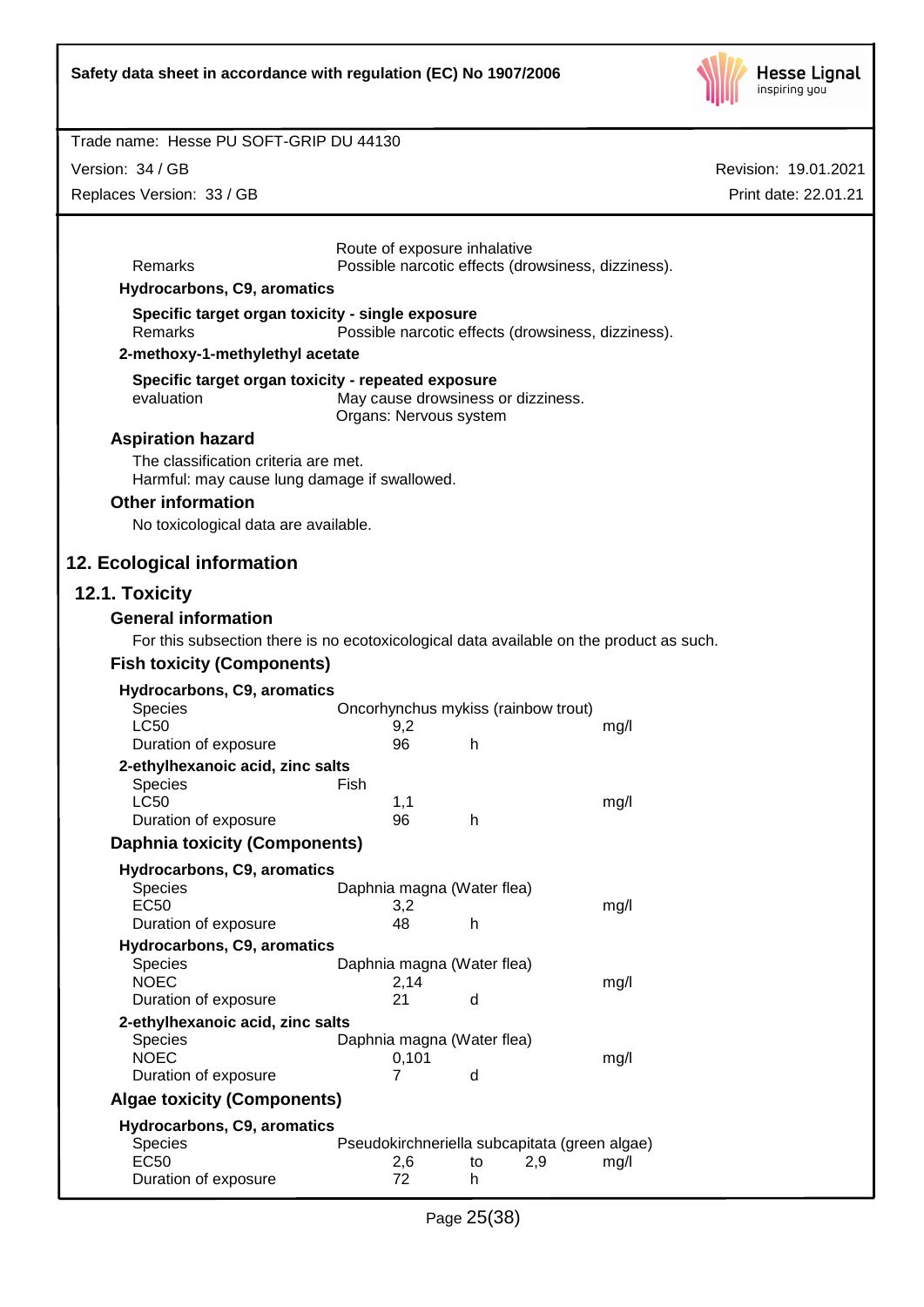

Version: 34 / GB

Replaces Version: 33 / GB

| 12.2. Persistence and degradability                                                     |                                                                                                     |
|-----------------------------------------------------------------------------------------|-----------------------------------------------------------------------------------------------------|
| <b>General information</b>                                                              |                                                                                                     |
| For this subsection there is no ecotoxicological data available on the product as such. |                                                                                                     |
| <b>Biodegradability (Components)</b>                                                    |                                                                                                     |
| Hydrocarbons, C9, aromatics                                                             |                                                                                                     |
| evaluation<br>Readily biodegradable.                                                    |                                                                                                     |
| 12.3. Bioaccumulative potential                                                         |                                                                                                     |
| <b>General information</b>                                                              |                                                                                                     |
| For this subsection there is no ecotoxicological data available on the product as such. |                                                                                                     |
| <b>Partition coefficient: n-octanol/water</b>                                           |                                                                                                     |
| Remarks<br>not determined                                                               |                                                                                                     |
| 12.4. Mobility in soil                                                                  |                                                                                                     |
| <b>General information</b>                                                              |                                                                                                     |
| For this subsection there is no ecotoxicological data available on the product as such. |                                                                                                     |
| <b>Mobility in soil</b>                                                                 |                                                                                                     |
| no data available                                                                       |                                                                                                     |
| 12.5. Results of PBT and vPvB assessment                                                |                                                                                                     |
| <b>General information</b>                                                              |                                                                                                     |
| For this subsection there is no ecotoxicological data available on the product as such. |                                                                                                     |
| 12.6. Other adverse effects                                                             |                                                                                                     |
| <b>General information</b>                                                              |                                                                                                     |
| For this subsection there is no ecotoxicological data available on the product as such. |                                                                                                     |
| <b>General information / ecology</b>                                                    |                                                                                                     |
| For this subsection there is no ecotoxicological data available on the product as such. |                                                                                                     |
| 13. Disposal considerations                                                             |                                                                                                     |
|                                                                                         |                                                                                                     |
| 13.1. Waste treatment methods                                                           |                                                                                                     |
| Disposal recommendations for the product                                                |                                                                                                     |
| EWC waste code                                                                          | 080111 - waste paint and varnish containing organic                                                 |
| EWC waste code                                                                          | solvents or other dangerous substances<br>200127 - paint, inks, adhesives and resins containing     |
|                                                                                         | dangerous substances                                                                                |
| Where possible recycling is preferred to disposal or incineration.                      |                                                                                                     |
| Do not allow to enter drains or waterways.                                              |                                                                                                     |
| modified product<br>EWC waste code                                                      |                                                                                                     |
|                                                                                         | 080113 - sludges from paint or varnish containing organic<br>solvents or other dangerous substances |
| EWC waste code                                                                          | 080115 - aqueous sludges containing paint or varnish                                                |
|                                                                                         | containing organic solvents or other dangerous substances                                           |
| <b>Dried residues</b>                                                                   |                                                                                                     |
| EWC waste code                                                                          | 080112 - waste lacquers and waste paint except those<br>falling under 080111                        |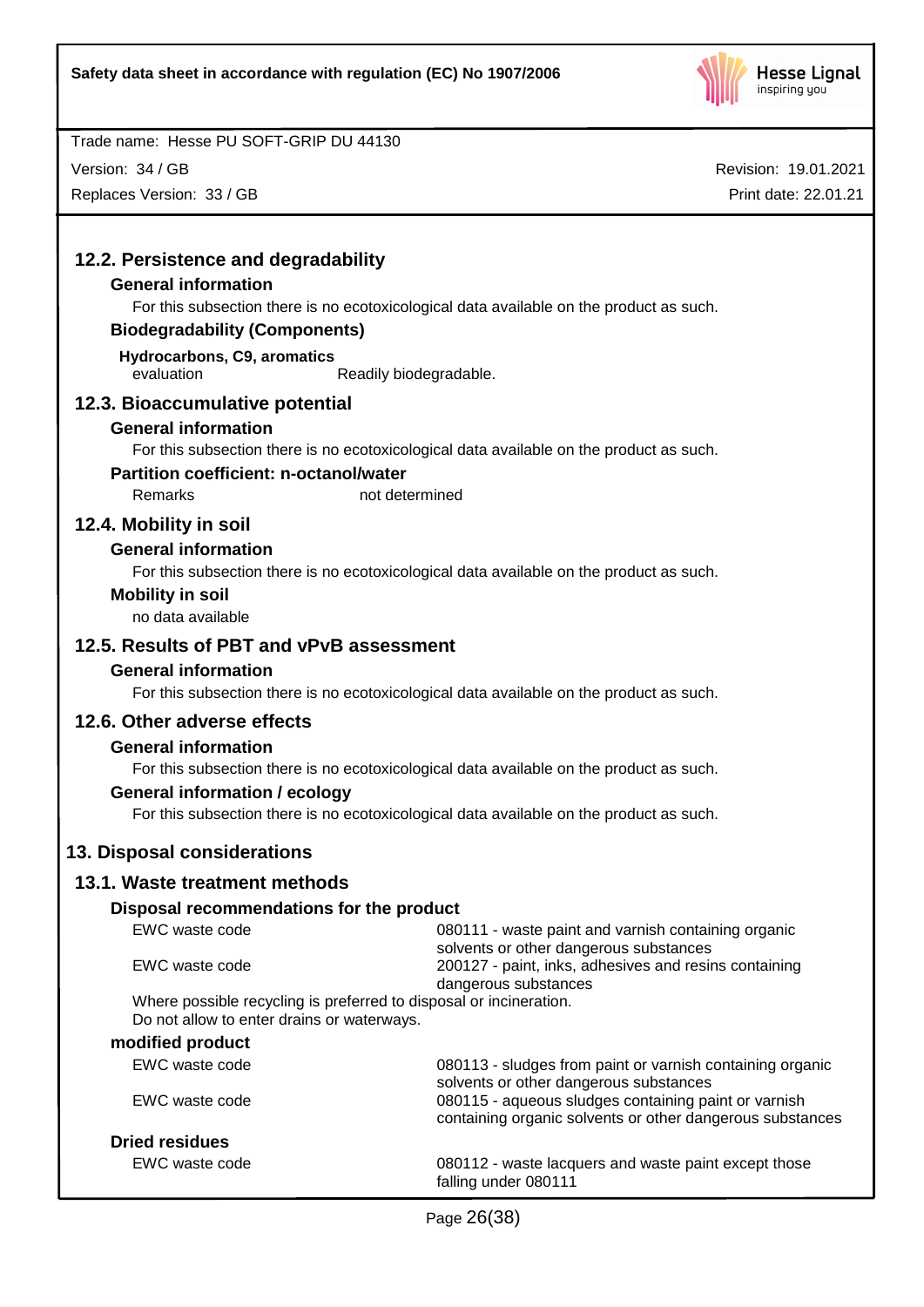

Version: 34 / GB

Replaces Version: 33 / GB

Revision: 19.01.2021

Print date: 22.01.21

# **Disposal recommendations for packaging**

EWC waste code 150110 - packaging containing residues of or contaminated by dangerous substances

Completely emptied packagings can be given for recycling.

# **14. Transport information**

|                                     | <b>Land transport ADR/RID</b> | <b>Marine transport</b><br><b>IMDG/GGVSee</b> | Air transport<br><b>ICAO/IATA</b> |
|-------------------------------------|-------------------------------|-----------------------------------------------|-----------------------------------|
| Tunnel restriction code             | D/E                           |                                               |                                   |
| 14.1. UN number                     | 1263                          | 1263                                          | 1263                              |
| 14.2. UN proper shipping name       | <b>PAINT</b>                  | <b>PAINT</b>                                  | <b>PAINT</b>                      |
| 14.3. Transport hazard<br>class(es) | 3                             | 3                                             | 3                                 |
| Label                               | 뺸                             |                                               |                                   |
| 14.4. Packing group                 | $\mathbf{I}$                  | $\mathbf{II}$                                 | $\mathbf{II}$                     |
| Special provision                   | 640D                          |                                               |                                   |
| <b>Limited Quantity</b>             | 51                            |                                               |                                   |
| Transport category                  | 2                             |                                               |                                   |

# **15. Regulatory information**

# **15.1. Safety, health and environmental regulations/legislation specific for the substance or mixture**

**VOC**

VOC (EU) 73,9 % 708 g/l

**Other information**

All components are contained in the TSCA inventory or exempted. All components are contained in the IECSC inventory.

# **15.2. Chemical safety assessment**

For this substance / mixture a chemical safety assessment was not carried out.

# **16. Other information**

# **Hazard statements listed in Chapter 3**

| EUH066 | Repeated exposure may cause skin dryness or cracking. |
|--------|-------------------------------------------------------|
| H201   | Explosive; mass explosion hazard.                     |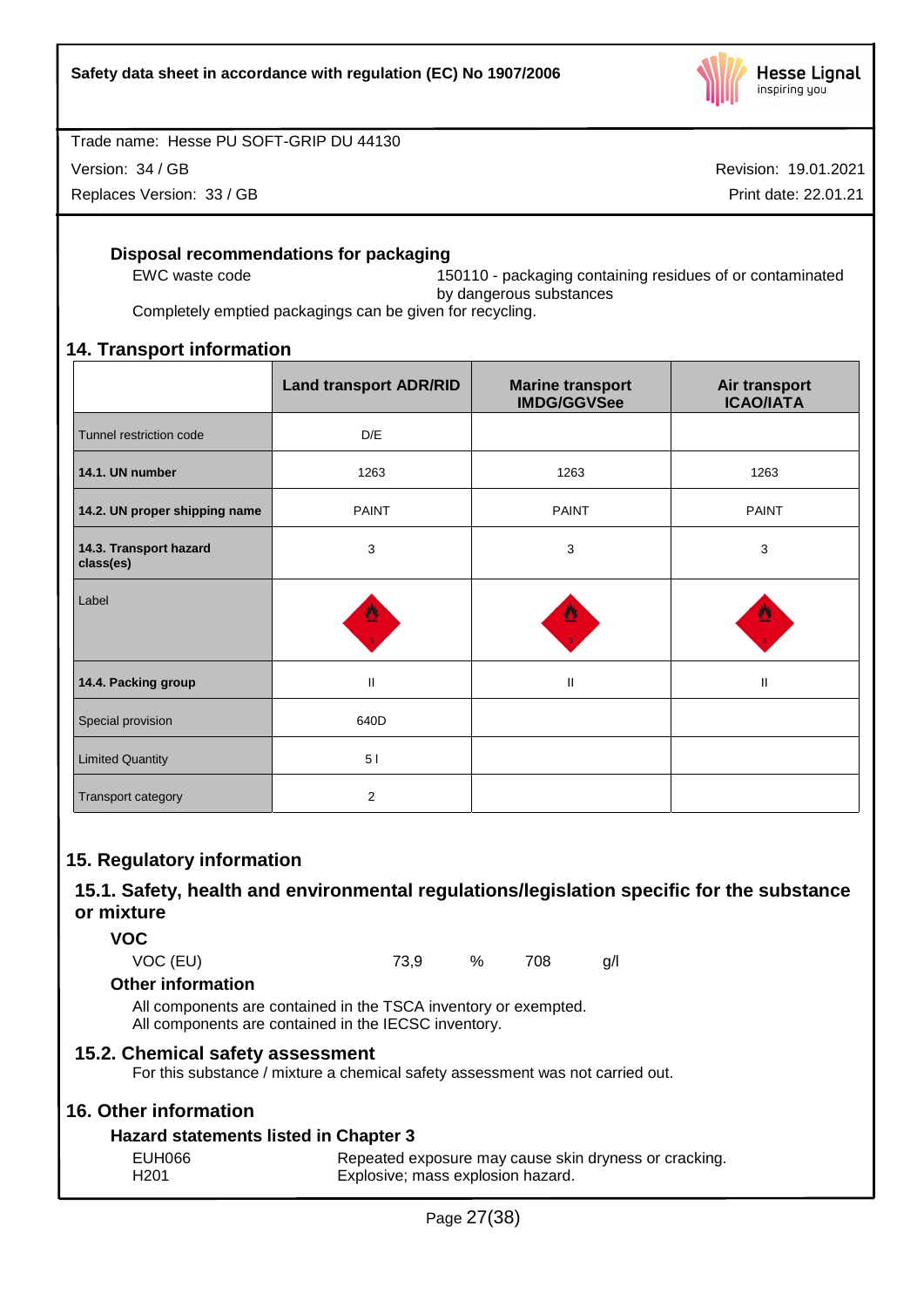

Version: 34 / GB Replaces Version: 33 / GB

| H <sub>225</sub>                                                                                        | Highly flammable liquid and vapour.                                                                  |  |  |  |
|---------------------------------------------------------------------------------------------------------|------------------------------------------------------------------------------------------------------|--|--|--|
| H <sub>226</sub>                                                                                        | Flammable liquid and vapour.                                                                         |  |  |  |
| H304                                                                                                    | May be fatal if swallowed and enters airways.                                                        |  |  |  |
| H312                                                                                                    | Harmful in contact with skin.                                                                        |  |  |  |
| H315                                                                                                    | Causes skin irritation.                                                                              |  |  |  |
| H318                                                                                                    | Causes serious eye damage.                                                                           |  |  |  |
| H319                                                                                                    | Causes serious eye irritation.                                                                       |  |  |  |
| H332                                                                                                    | Harmful if inhaled.                                                                                  |  |  |  |
| H335                                                                                                    | May cause respiratory irritation.                                                                    |  |  |  |
| H336                                                                                                    | May cause drowsiness or dizziness.                                                                   |  |  |  |
| H361d                                                                                                   | Suspected of damaging the unborn child.                                                              |  |  |  |
| H373                                                                                                    | May cause damage to organs through prolonged or repeated exposure.                                   |  |  |  |
| H411                                                                                                    | Toxic to aquatic life with long lasting effects.                                                     |  |  |  |
| H412                                                                                                    | Harmful to aquatic life with long lasting effects.                                                   |  |  |  |
| <b>CLP categories listed in Chapter 3</b>                                                               |                                                                                                      |  |  |  |
| Acute Tox. 4                                                                                            | Acute toxicity, Category 4                                                                           |  |  |  |
| <b>Aquatic Chronic 2</b>                                                                                | Hazardous to the aquatic environment, chronic, Category 2                                            |  |  |  |
| <b>Aquatic Chronic 3</b>                                                                                | Hazardous to the aquatic environment, chronic, Category 3                                            |  |  |  |
| Asp. Tox. 1                                                                                             | Aspiration hazard, Category 1                                                                        |  |  |  |
| Expl. 1.1                                                                                               | Explosive, Division 1.1                                                                              |  |  |  |
| Eye Dam. 1                                                                                              | Serious eye damage, Category 1                                                                       |  |  |  |
| Eye Irrit. 2                                                                                            | Eye irritation, Category 2                                                                           |  |  |  |
| Flam. Liq. 2                                                                                            | Flammable liquid, Category 2                                                                         |  |  |  |
| Flam. Liq. 3                                                                                            | Flammable liquid, Category 3                                                                         |  |  |  |
| Repr. 2                                                                                                 | Reproductive toxicity, Category 2                                                                    |  |  |  |
| Skin Irrit. 2                                                                                           | Skin irritation, Category 2                                                                          |  |  |  |
| STOT RE 2<br>STOT SE 3                                                                                  | Specific target organ toxicity - repeated exposure, Category 2                                       |  |  |  |
|                                                                                                         | Specific target organ toxicity - single exposure, Category 3                                         |  |  |  |
| <b>Abbreviations</b>                                                                                    |                                                                                                      |  |  |  |
| Flam. Liq - Flammable liquids                                                                           |                                                                                                      |  |  |  |
|                                                                                                         | RID - Règlement international concernant le transport des marchandises dangereuses par chemin de fer |  |  |  |
|                                                                                                         | (Regulations Concerning theInternational Transport of Dangerous Goods by Rail)                       |  |  |  |
|                                                                                                         | IMDG - International Maritime Code for Dangerous Goods                                               |  |  |  |
| IATA - International Air Transport Association                                                          |                                                                                                      |  |  |  |
|                                                                                                         | IATA-DGR - Dangerous Goods Regulations by the "International Air Transport Association" (IATA)       |  |  |  |
|                                                                                                         | ICAO-TI - Technical Instructions by the "International Civil Aviation Organization" (ICAO)           |  |  |  |
|                                                                                                         | GHS - Globally Harmonized System of Classification and Labelling of Chemicals                        |  |  |  |
|                                                                                                         | EINECS - European Inventory of Existing Commercial Chemical Substances                               |  |  |  |
|                                                                                                         | CAS - Chemical Abstracts Service (division of the American Chemical Society)                         |  |  |  |
| GefStoffV - Gefahrstoffverordnung (Ordinance on Hazardous Substances, Germany)                          |                                                                                                      |  |  |  |
| LOAEL - Lowest Observed Adverse Effect Level                                                            |                                                                                                      |  |  |  |
| LOEL - Lowest Observed Effect Level<br>NOAEL - No Observed Adverse Effect Level                         |                                                                                                      |  |  |  |
| <b>NOEC - No Observed Effect Concentration</b>                                                          |                                                                                                      |  |  |  |
| NOEL - No Observed Effect Level                                                                         |                                                                                                      |  |  |  |
| OECD - Organisation for Econpmic Cooperation and Development                                            |                                                                                                      |  |  |  |
| VOC - Volatile Organic Compounds                                                                        |                                                                                                      |  |  |  |
| Changes since the last version are highlighted in the margin (***). This version replaces all previous  |                                                                                                      |  |  |  |
| versions.                                                                                               |                                                                                                      |  |  |  |
| This safety datasheet only contains information relating to safety and does not replace any product     |                                                                                                      |  |  |  |
| information or product specification.                                                                   |                                                                                                      |  |  |  |
| The information provided in this Safety Data Sheet is correct to the best of our knowledge, information |                                                                                                      |  |  |  |
|                                                                                                         |                                                                                                      |  |  |  |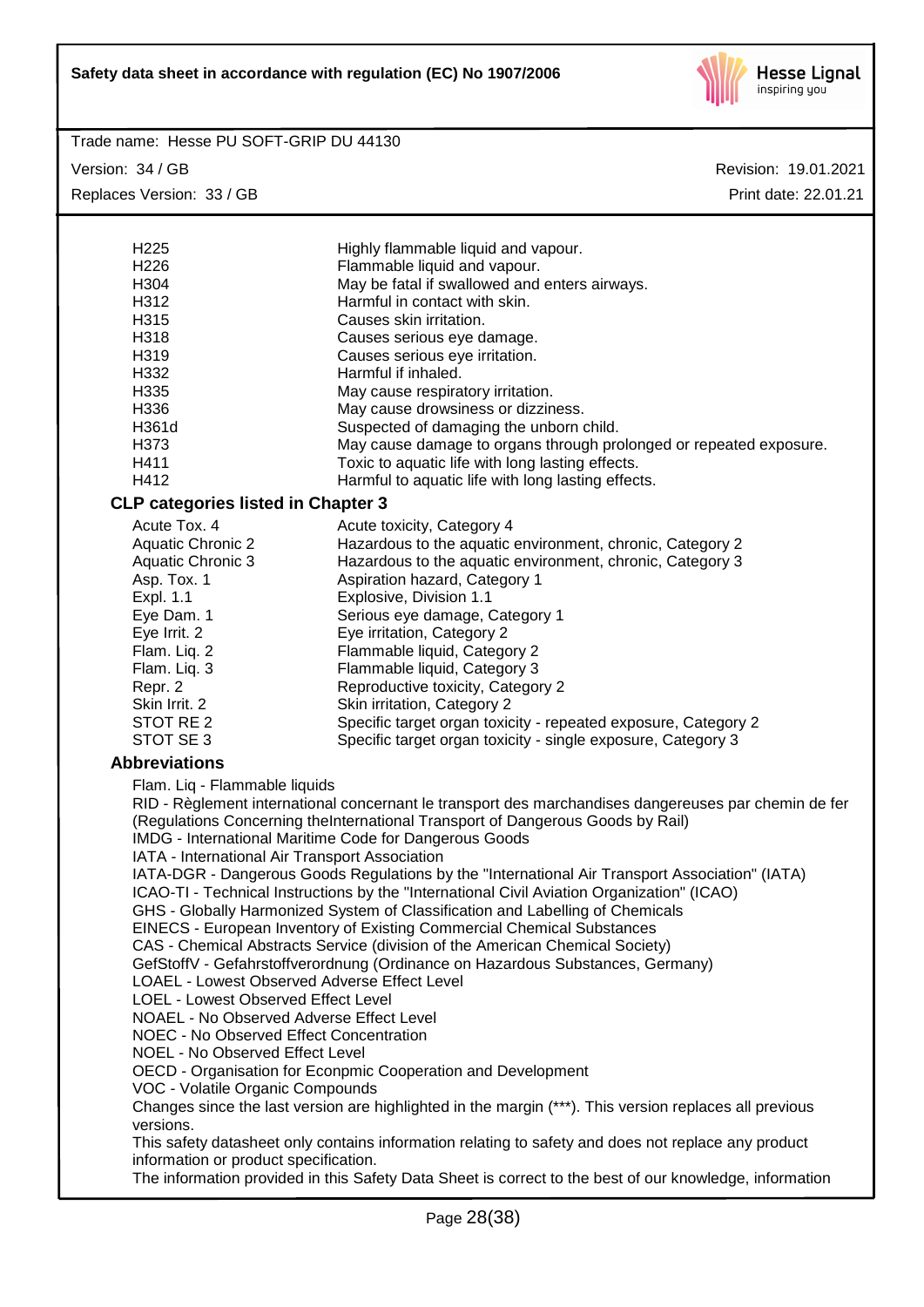

Version: 34 / GB

Replaces Version: 33 / GB

Revision: 19.01.2021

Print date: 22.01.21

and belief at the date of its publication. The information given is designed only as a guidance for safe handling, use, processing, storage, transportation, disposal and release and is not to be considered a warranty or quality specification.

The information relates only to the specific material designated and may not be valid for such material used in combination with any other materials or in any process, unless specified in the text.

The information contained herein is based on the present state of our knowledge and does therefore not guarantee certain properties.

# **Annex to the extended Safety Data Sheet (eSDS)**

# **Short title of the exposure scenario**

ES001 - Industrial applications: industrial spraying (inside)

#### **Use of the substance/preparation**

Surface treatment of wood and other materials

#### **Use**

| SU3           | Industrial uses: Uses of substances as such or in preparations at industrial sites             |
|---------------|------------------------------------------------------------------------------------------------|
| ERC4          | Industrial use of processing aids in processes and products, not becoming part of              |
| ERC5<br>PROC7 | articles<br>Industrial use resulting in inclusion into or onto a matrix<br>Industrial spraying |

# **Contributing exposure scenario controlling environmental exposure**

# **Use**

| ERC4                                     | Industrial use of processing aids in processes and products, not becoming part of<br>articles |  |  |
|------------------------------------------|-----------------------------------------------------------------------------------------------|--|--|
| ERC <sub>5</sub><br><b>Physical form</b> | Industrial use resulting in inclusion into or onto a matrix<br>liauid                         |  |  |
|                                          | Maximum amount used per time or activity                                                      |  |  |
| Emission days per site:                  | 300<br><=                                                                                     |  |  |
|                                          |                                                                                               |  |  |

# **Other relevant operational conditions**

#### Use: Room temperature

Drying and through-curing takes place at ambient temperature or at higher temperatures.

Where possible recycling is preferred to disposal or incineration.

Do not allow to enter soil, waterways or waste water canal.

Dispose of rinse water in accordance with local and national regulations.

#### **Waste water**

Do not discharge into the drains/surface waters/groundwater. Spray cabin waters are to be conducted after mechanical pretreatment into a wastewater treatment facility.

#### **Exhaust air**

Keep container closed. Avoid release to the environment.

#### **Soil**

Floors should be impervious, resistant to liquids and easy to clean.

#### **Disposal recommendations for the product**

| EWC waste code                                                     | 080111 - waste paint and varnish containing organic   |  |  |
|--------------------------------------------------------------------|-------------------------------------------------------|--|--|
|                                                                    | solvents or other dangerous substances                |  |  |
|                                                                    | 200127 - paint, inks, adhesives and resins containing |  |  |
|                                                                    | dangerous substances                                  |  |  |
| Where possible recycling is preferred to disposal or incineration. |                                                       |  |  |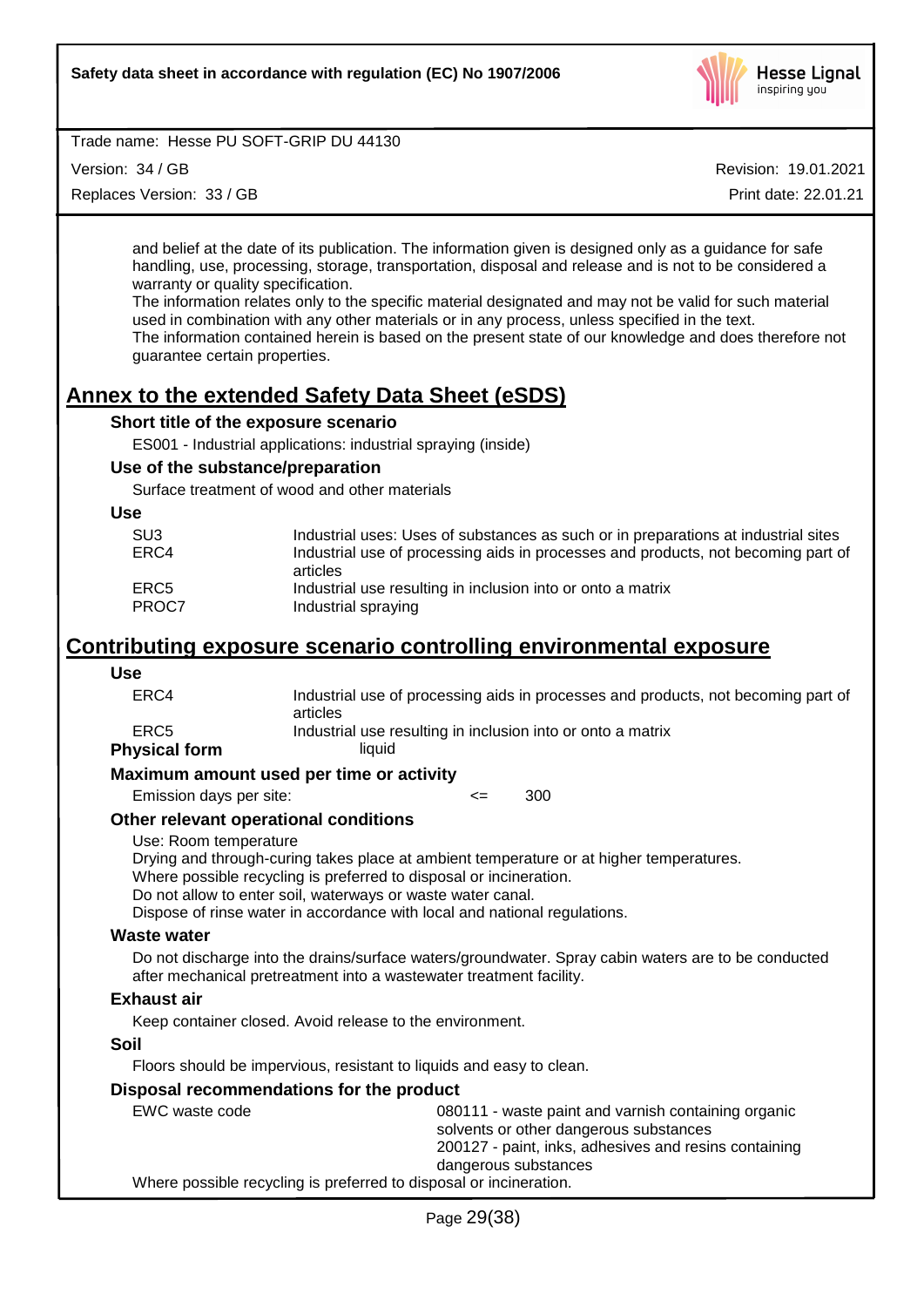

Version: 34 / GB

Replaces Version: 33 / GB

Revision: 19.01.2021 Print date: 22.01.21

Do not allow to enter drains or waterways.

# **modified product**

EWC waste code 080113 - sludges from paint or varnish containing organic solvents or other dangerous substances 080115 - aqueous sludges containing paint or varnish containing organic solvents or other dangerous substances

# **Dried residues**

EWC waste code 080112 - waste lacquers and waste paint except those falling under 080111

# **Disposal recommendations for packaging**

EWC waste code 150110 - packaging containing residues of or contaminated by dangerous substances

Completely emptied packagings can be given for recycling.

# **Contributing exposure scenario controlling worker exposure**

#### **Use**

SU3 Industrial uses: Uses of substances as such or in preparations at industrial sites PROC7 Industrial spraying

#### **Physical form** liquid

# **Maximum amount used per time or activity**

| Duration of exposure  | <= |     | h/d |
|-----------------------|----|-----|-----|
| Frequency of exposure | <= | 220 | d/a |

# **Other relevant operational conditions**

Use: Room temperature

Drying and through-curing takes place at ambient temperature or at higher temperatures. Read attached instructions before use.

# **Product substance and product safety related measures**

Mainly used in closed systems. Apply technical measures to comply with the occupational exposure limits. Where reasonably practicable this should be achieved by the use of local exhaust ventilation and good general extraction. Provide for sufficient ventilation. This can be achieved by local exhaust or general exhaust air collection. Wear a suitable respirator if the ventilation is not sufficient to keep the solvent vapour concentration below the occupational limit values.

# **Respiratory protection**

Avoid inhalation of vapour and spray mist. Use breathing apparatus if exposed to vapours/dust/aerosol. Recommended Filter type: Respiratory protection mask with combination filter A/P2

# **Hand protection**

| Protective gloves complying with EN 374.<br>Glove material<br>Multilayer gloves made from                                                              |      |                                   |  |
|--------------------------------------------------------------------------------------------------------------------------------------------------------|------|-----------------------------------|--|
| Appropriate Material                                                                                                                                   |      | Fluorinated rubber / butyl-rubber |  |
| Material thickness                                                                                                                                     | $>=$ | 0.7                               |  |
| Breakthrough time                                                                                                                                      | $>=$ | 30                                |  |
| This recommendation is valid only for the product named in this safety data sheet supplied by us, and<br>only for the indicated intended use purposes. |      |                                   |  |
| For special purposes, it is recommended to check the resistance to chemicals of the protective gloves                                                  |      |                                   |  |
| mentioned above together with the supplier of these gloves.                                                                                            |      |                                   |  |
| The instructions and information provided by the glove manufacturer on use, storage, maintenance and<br>replacement must be followed.                  |      |                                   |  |
|                                                                                                                                                        |      |                                   |  |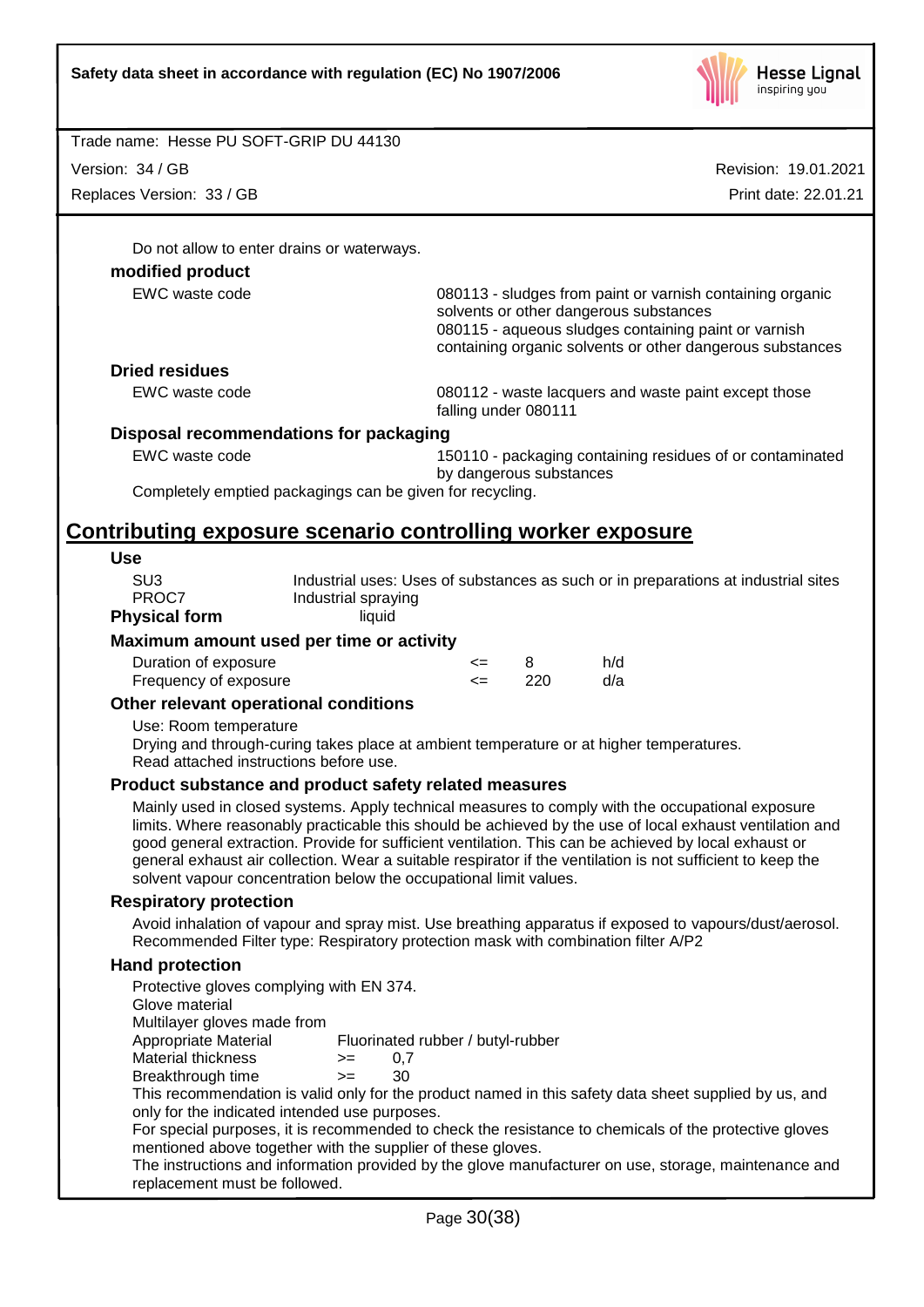

Version: 34 / GB

Replaces Version: 33 / GB

Revision: 19.01.2021

Print date: 22.01.21

The breakthrough time must be greater than the end use time of the product. Gloves should be replaced regularly and if there is any sign of damage to the glove material. The performance or effectiveness of the glove may be reduced by physical/ chemical damage and poor maintenance.

#### **Eye protection**

Wear eye glasses with side protection according to EN 166.

# **Body protection**

Wear suitable protective clothing. Remove contaminated clothing and wash it before reuse. Wash hands before breaks and after work.

# **Exposure estimation and reference to its source**

#### **Workers (industrial)**

SU SU3 PROC<sup>PROC</sup> PROCT Exposure assessment end and the state of the 27,54 mg/m<sup>3</sup><br>Exposure assessment (method) ECETOC TRA Exposure assessment (method) Risk characterisation ratio (RCR) 0,1 Lead substance 2-methoxy-1-methylethyl acetate

#### **Workers (industrial)**

SU SU3 PROC<sup>PROC</sup> PROCT Exposure assessment <br>
Exposure assessment (method) 
<br>
ECETOC TRA Exposure assessment (method) Risk characterisation ratio (RCR) 0,01 Lead substance 2-methoxy-1-methylethyl acetate

#### **Workers (industrial)**

SU SU3 PROC PROCTES PROCTES Exposure assessment and the three states of the S5,08 mg/m<sup>3</sup><br>Exposure assessment (method) exposure the SCETOC TRA Exposure assessment (method) Risk characterisation ratio (RCR) 0,2 Lead substance example 2-methoxy-1-methylethyl acetate

#### **Workers (industrial)**

SU SU3 PROC PROC10 Exposure assessment <br>
Exposure assessment (method) 
ECETOC TRA Exposure assessment (method) Risk characterisation ratio (RCR) 0,18 Lead substance **2-methoxy-1-methylethyl** acetate

#### **Workers (industrial)**

SU SU3 PROC PROC13 Exposure assessment diffusive to the S5,08 mg/m<sup>3</sup><br>Exposure assessment (method) ECETOC TRA Exposure assessment (method) Risk characterisation ratio (RCR) 0,2

Assessment method inhalation, long-term - local and systemic

Assessment method dermal, long-term - local and systemic

Assessment method inhalation, long-term - local and systemic

Assessment method dermal, long-term - local and systemic

Assessment method inhalation, long-term - local and systemic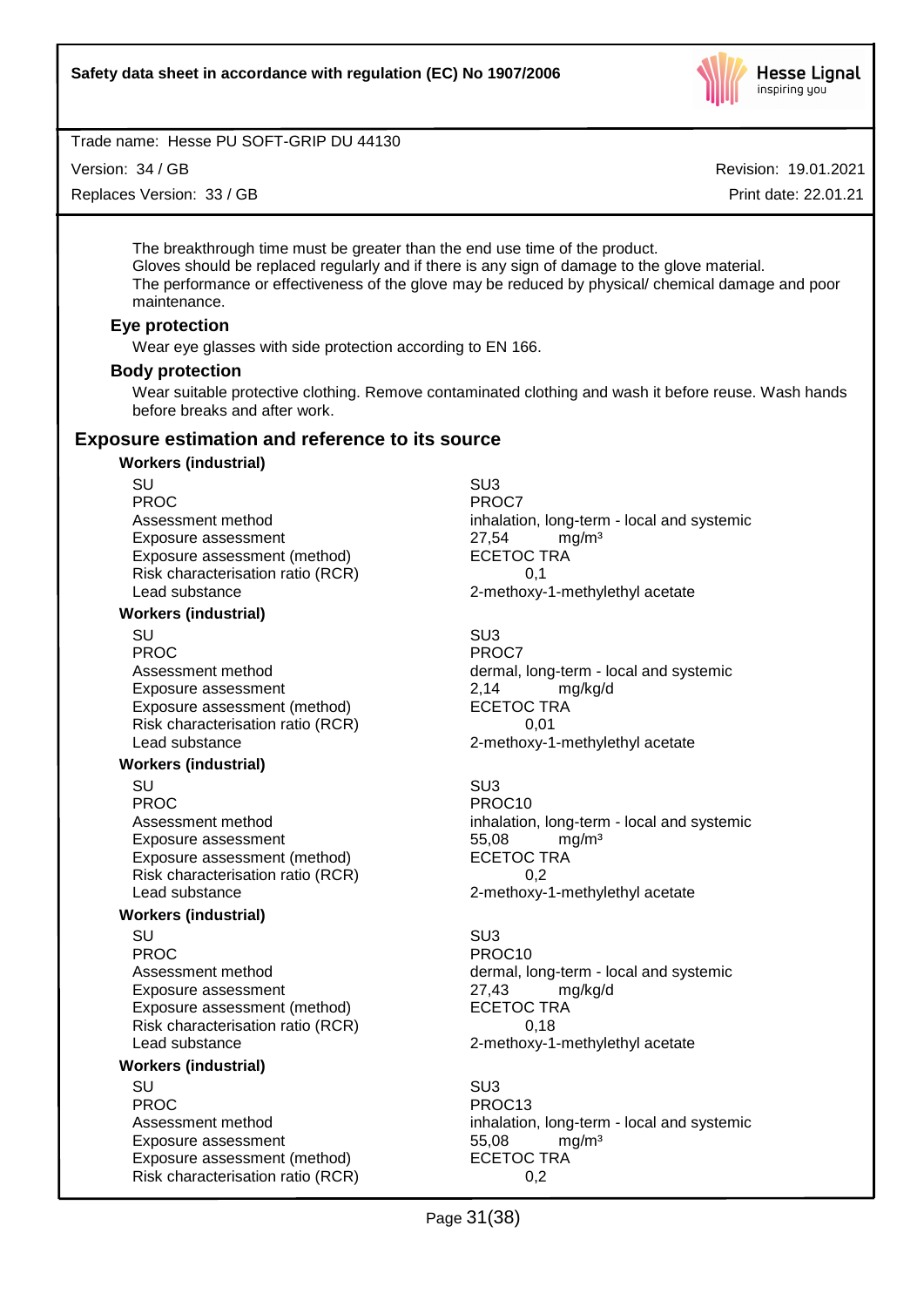

Version: 34 / GB

Replaces Version: 33 / GB

Revision: 19.01.2021 Print date: 22.01.21

Lead substance 2-methoxy-1-methylethyl acetate

SU SU3 PROC PROC13 Assessment method dermal, long-term - local and systemic Exposure assessment and the 13,71 mg/kg/d 2-methoxy-1-methylethyl acetate

Assessment method inhalation, long-term - local and systemic Indoor use

Assessment method inhalation, long-term - systemic Indoor use

Assessment method inhalation, long-term - systemic Outdoor use

Assessment method inhalation, long-term - systemic Indoor use

Assessment method inhalation, long-term - systemic Outdoor use

Page 32(38)

Exposure assessment (method) ECETOC TRA Risk characterisation ratio (RCR)  $0.09$ <br>
Lead substance 2-methoxv-1

**Workers (industrial)**

**Workers (industrial)** PROC<sup>P</sup> PROCT PROCT

Exposure assessment and the control of the control of the control of the control of the control of the ECETOC TRA<br>
ECETOC TRA Exposure assessment (method) Risk characterisation ratio (RCR) 0,126 Lead substance n-butyl acetate

#### **Workers (industrial)**

PROC PROCTES PROCTES

Exposure assessment 242 mg/m<sup>3</sup> Exposure assessment (method) ECETOC TRA Risk characterisation ratio (RCR) 0,504 Lead substance n-butyl acetate

#### **Workers (industrial)**

PROC PROCTER PROCTER PROCTER PROCTER PROCTER PROCTER PROCTER PROCTER PROCTER PROCTER PROCTER PROCTER PROCTER PROCTER PROCTER PROCTER PROCTER PROCTER PROCTER PROCTER PROCTER PROCTER PROCTER PROCTER PROCTER PROCTER PROCTER P

Exposure assessment 242 mg/m<sup>3</sup> Exposure assessment (method) ECETOC TRA Risk characterisation ratio (RCR) 6,504 Lead substance n-butyl acetate

# **Workers (industrial)**

PROC PROC13

Exposure assessment <br>
Exposure assessment (method) 
<br>
ECETOC TRA Exposure assessment (method) Risk characterisation ratio (RCR) 0,504 Lead substance n-butyl acetate

**Workers (industrial)** PROC PROC13

Exposure assessment <br>
Exposure assessment (method) 
<br>
ECETOC TRA Exposure assessment (method) Risk characterisation ratio (RCR) 6,504 Lead substance n-butyl acetate

**Workers (industrial)**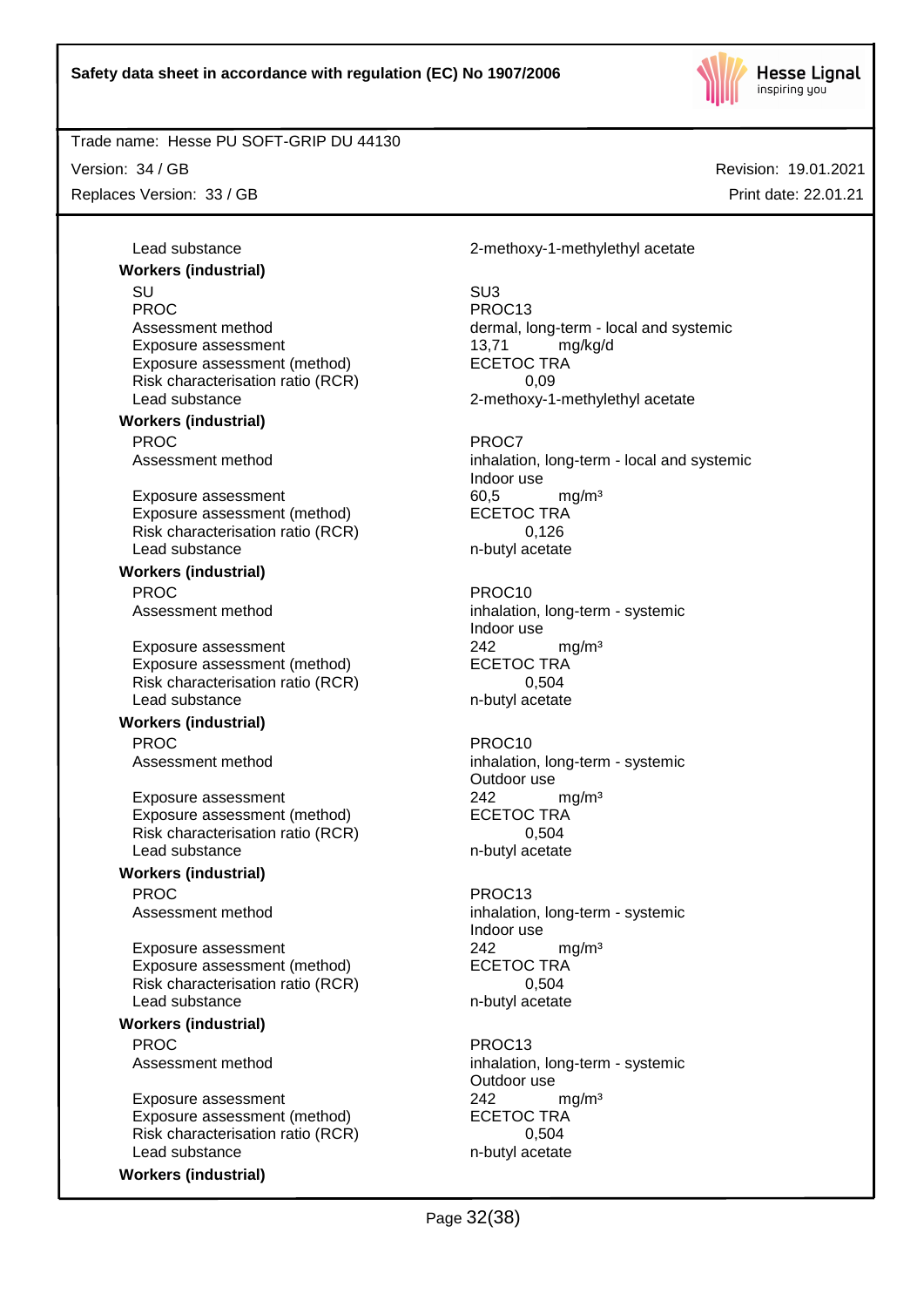

Version: 34 / GB

Replaces Version: 33 / GB

Revision: 19.01.2021 Print date: 22.01.21

SU SU3 PROC<sup>PROC</sup> PROCT Assessment method inhalative

Exposure assessment  $0,1$  mg/m<sup>3</sup><br>Exposure assessment (method) ECETOC TRA Exposure assessment (method) Risk characterisation ratio (RCR) 0,34 Lead substance xylene

#### **Workers (industrial)**

SU SU3 PROC PROCTER PROCTER PROCTER PROCTER PROCTER PROCTER PROCTER PROCTER PROCTER PROCTER PROCTER PROCTER PROCTER PROCTER PROCTER PROCTER PROCTER PROCTER PROCTER PROCTER PROCTER PROCTER PROCTER PROCTER PROCTER PROCTER PROCTER P Assessment method inhalative

Exposure assessment 6,05 mg/m<sup>3</sup> Exposure assessment (method) ECETOC TRA Risk characterisation ratio (RCR) 0,172 Lead substance xylene

#### **Workers (industrial)**

SU SU3 PROC PROC13 Assessment method inhalative

Exposure assessment determined by the control of the match of the match match match match exponent of the ECETOC TRA match match match match match match match match match match match match match match match match match mat Exposure assessment (method) Risk characterisation ratio (RCR) 0,34 Lead substance xylene

Indoor use

Indoor use

Indoor use

# **Information on estimated exposure and downstream-user guidance**

# **Guidance for Downstream Users**

The downstream user can evaluate whether he operates within the conditions set in the exposure scenario on the basis of the information supplied. This evaluation can be conducted by an expert or using the risk assessment tools recommended by ECHA.

# **Annex to the extended Safety Data Sheet (eSDS)**

# **Short title of the exposure scenario**

ES003 - Professional uses: Non industrial spraying (inside)

# **Use of the substance/preparation**

Surface treatment of wood and other materials

#### **Use**

| <b>SU22</b> | Professional uses: Public domain (administration, education, entertainment,<br>services, craftsmen) |
|-------------|-----------------------------------------------------------------------------------------------------|
| ERC8a       | Wide dispersive indoor use of processing aids in open systems                                       |
| ERC8c       | Wide dispersive indoor use resulting in inclusion into or onto a matrix                             |
| PROC11      | Non industrial spraying                                                                             |

# **Contributing exposure scenario controlling environmental exposure**

## **Use**

ERC8a Wide dispersive indoor use of processing aids in open systems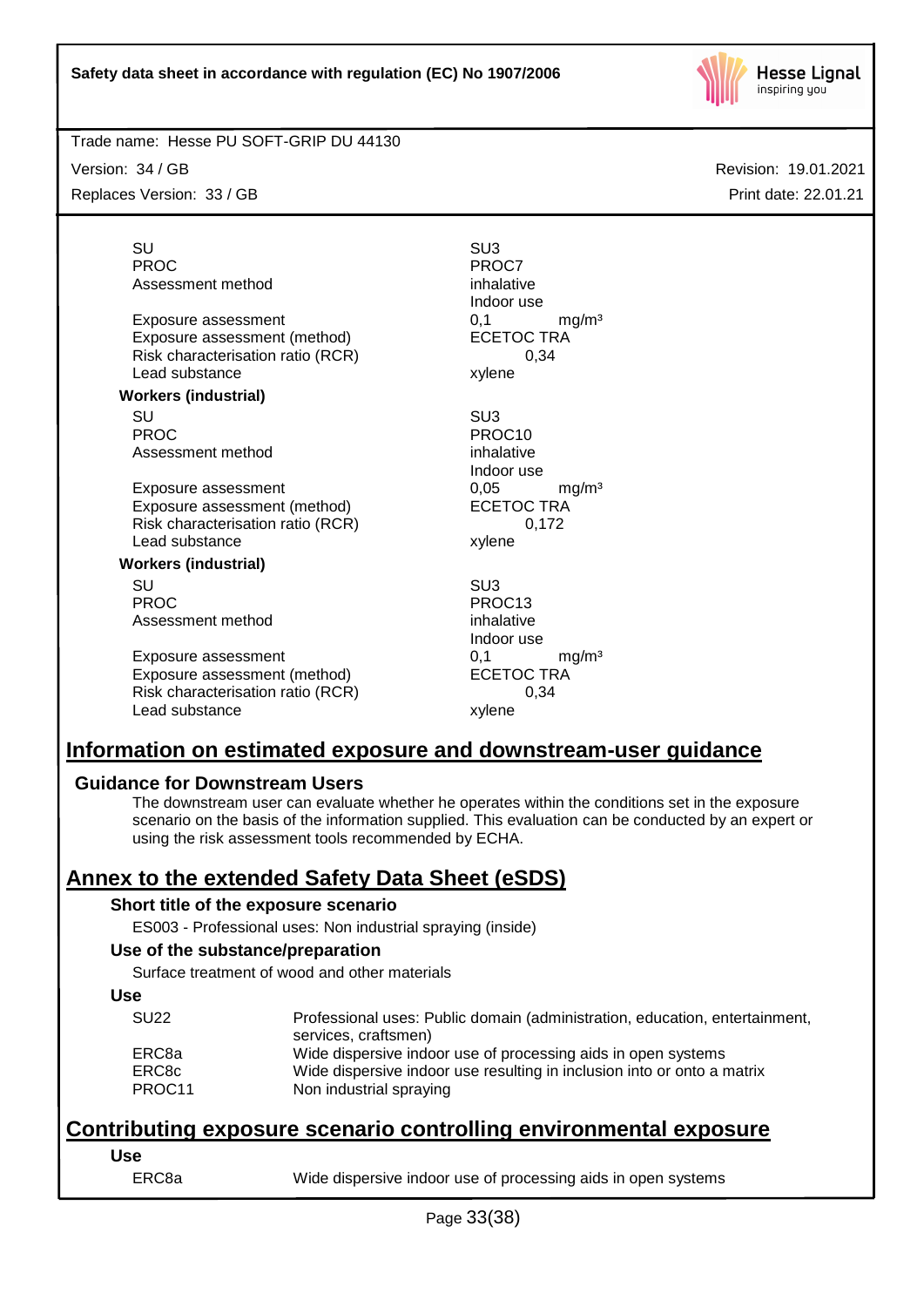|                                            | Safety data sheet in accordance with regulation (EC) No 1907/2006                                                                                                                                                                                                                                                                                                                         | <b>Hesse Lignal</b><br>inspiring you                                                                                   |
|--------------------------------------------|-------------------------------------------------------------------------------------------------------------------------------------------------------------------------------------------------------------------------------------------------------------------------------------------------------------------------------------------------------------------------------------------|------------------------------------------------------------------------------------------------------------------------|
| Trade name: Hesse PU SOFT-GRIP DU 44130    |                                                                                                                                                                                                                                                                                                                                                                                           |                                                                                                                        |
| Version: 34 / GB                           |                                                                                                                                                                                                                                                                                                                                                                                           | Revision: 19.01.2021                                                                                                   |
| Replaces Version: 33 / GB                  |                                                                                                                                                                                                                                                                                                                                                                                           | Print date: 22.01.21                                                                                                   |
|                                            |                                                                                                                                                                                                                                                                                                                                                                                           |                                                                                                                        |
| ERC8c<br><b>Physical form</b>              | Wide dispersive indoor use resulting in inclusion into or onto a matrix<br>liquid                                                                                                                                                                                                                                                                                                         |                                                                                                                        |
|                                            | Maximum amount used per time or activity                                                                                                                                                                                                                                                                                                                                                  |                                                                                                                        |
| Emission days per site:                    | 250<br><=                                                                                                                                                                                                                                                                                                                                                                                 |                                                                                                                        |
| Other relevant operational conditions      |                                                                                                                                                                                                                                                                                                                                                                                           |                                                                                                                        |
| Use: Room temperature                      | Drying and through-curing takes place at ambient temperature or at higher temperatures.<br>Volatile organic substances will volatilise into the atmospheric air inside.<br>Where possible recycling is preferred to disposal or incineration.<br>Do not allow to enter soil, waterways or waste water canal.<br>Dispose of rinse water in accordance with local and national regulations. |                                                                                                                        |
| <b>Waste water</b>                         |                                                                                                                                                                                                                                                                                                                                                                                           |                                                                                                                        |
|                                            | Do not discharge into the drains/surface waters/groundwater. Spray cabin waters are to be conducted<br>after mechanical pretreatment into a wastewater treatment facility.                                                                                                                                                                                                                |                                                                                                                        |
| <b>Exhaust air</b>                         |                                                                                                                                                                                                                                                                                                                                                                                           |                                                                                                                        |
|                                            | Keep container closed. Avoid release to the environment.                                                                                                                                                                                                                                                                                                                                  |                                                                                                                        |
| <b>Soil</b>                                |                                                                                                                                                                                                                                                                                                                                                                                           |                                                                                                                        |
|                                            | Floors should be impervious, resistant to liquids and easy to clean.                                                                                                                                                                                                                                                                                                                      |                                                                                                                        |
|                                            | Disposal recommendations for the product                                                                                                                                                                                                                                                                                                                                                  |                                                                                                                        |
| EWC waste code                             | 080111 - waste paint and varnish containing organic<br>solvents or other dangerous substances<br>200127 - paint, inks, adhesives and resins containing<br>dangerous substances                                                                                                                                                                                                            |                                                                                                                        |
|                                            | Where possible recycling is preferred to disposal or incineration.<br>Do not allow to enter drains or waterways.                                                                                                                                                                                                                                                                          |                                                                                                                        |
| modified product                           |                                                                                                                                                                                                                                                                                                                                                                                           |                                                                                                                        |
| EWC waste code                             | solvents or other dangerous substances<br>080115 - aqueous sludges containing paint or varnish                                                                                                                                                                                                                                                                                            | 080113 - sludges from paint or varnish containing organic<br>containing organic solvents or other dangerous substances |
| <b>Dried residues</b>                      |                                                                                                                                                                                                                                                                                                                                                                                           |                                                                                                                        |
| EWC waste code                             | 080112 - waste lacquers and waste paint except those<br>falling under 080111                                                                                                                                                                                                                                                                                                              |                                                                                                                        |
|                                            | Disposal recommendations for packaging                                                                                                                                                                                                                                                                                                                                                    |                                                                                                                        |
| EWC waste code                             | by dangerous substances                                                                                                                                                                                                                                                                                                                                                                   | 150110 - packaging containing residues of or contaminated                                                              |
|                                            | Completely emptied packagings can be given for recycling.                                                                                                                                                                                                                                                                                                                                 |                                                                                                                        |
|                                            | <u>Contributing exposure scenario controlling worker exposure (professional)</u>                                                                                                                                                                                                                                                                                                          |                                                                                                                        |
| Short title of the exposure scenario       |                                                                                                                                                                                                                                                                                                                                                                                           |                                                                                                                        |
| Substance number:CES006                    |                                                                                                                                                                                                                                                                                                                                                                                           |                                                                                                                        |
| <b>Use</b>                                 |                                                                                                                                                                                                                                                                                                                                                                                           |                                                                                                                        |
| <b>SU22</b>                                | Professional uses: Public domain (administration, education, entertainment,                                                                                                                                                                                                                                                                                                               |                                                                                                                        |
| PROC <sub>11</sub><br><b>Physical form</b> | services, craftsmen)<br>Non industrial spraying<br>liquid                                                                                                                                                                                                                                                                                                                                 |                                                                                                                        |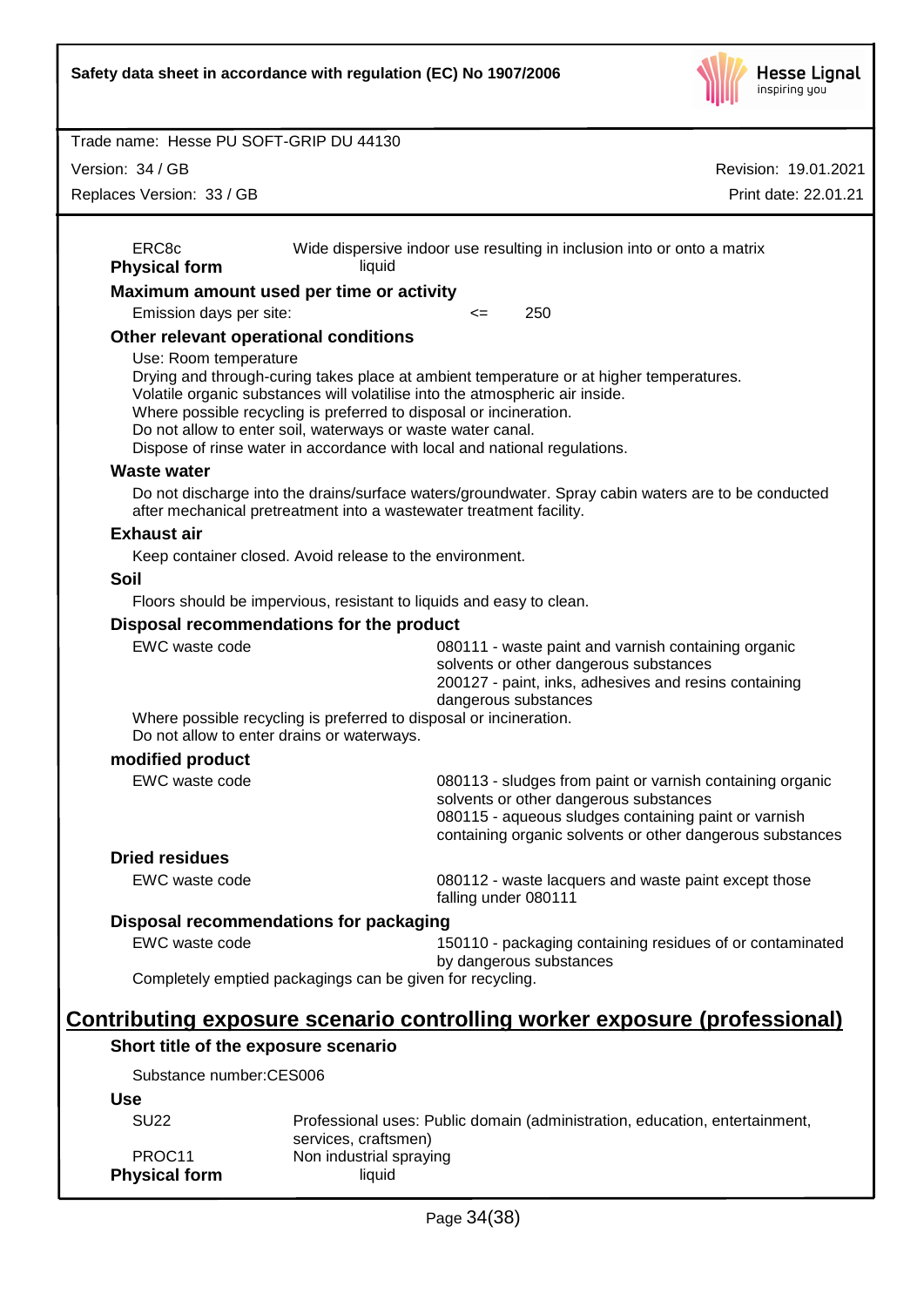

Version: 34 / GB

Replaces Version: 33 / GB

Revision: 19.01.2021 Print date: 22.01.21

# **Maximum amount used per time or activity** Duration of exposure  $\leftarrow$  8 h/d Frequency of exposure <= 220 d/a **Other relevant operational conditions**

Use: Room temperature

Drying and through-curing takes place at ambient temperature or at higher temperatures. Volatile organic substances will volatilise into the atmospheric air inside.

Read attached instructions before use.

## **Product substance and product safety related measures**

Apply technical measures to comply with the occupational exposure limits. Where reasonably practicable this should be achieved by the use of local exhaust ventilation and good general extraction. Provide for sufficient ventilation. This can be achieved by local exhaust or general exhaust air collection. Wear a suitable respirator if the ventilation is not sufficient to keep the solvent vapour concentration below the occupational limit values.

#### **Respiratory protection**

Avoid inhalation of vapour and spray mist. Use breathing apparatus if exposed to vapours/dust/aerosol. Recommended Filter type: Respiratory protection mask with combination filter A/P2

#### **Hand protection**

Protective gloves complying with EN 374.

Glove material

Multilayer gloves made from

Appropriate Material Fluorinated rubber / butyl-rubber

Material thickness  $> = 0.7$ 

Breakthrough time >= 30

This recommendation is valid only for the product named in this safety data sheet supplied by us, and only for the indicated intended use purposes.

For special purposes, it is recommended to check the resistance to chemicals of the protective gloves mentioned above together with the supplier of these gloves.

The instructions and information provided by the glove manufacturer on use, storage, maintenance and replacement must be followed.

The breakthrough time must be greater than the end use time of the product.

Gloves should be replaced regularly and if there is any sign of damage to the glove material.

The performance or effectiveness of the glove may be reduced by physical/ chemical damage and poor maintenance.

# **Eye protection**

Wear eye glasses with side protection according to EN 166.

#### **Body protection**

Wear suitable protective clothing. Remove contaminated clothing and wash it before reuse. Wash hands before breaks and after work.

# **Exposure estimation and reference to its source**

#### **Workers (professional)**

| SU                                | SU <sub>22</sub>                           |
|-----------------------------------|--------------------------------------------|
| <b>PROC</b>                       | PROC <sub>13</sub>                         |
| Assessment method                 | inhalation, long-term - local and systemic |
| Exposure assessment               | ma/m <sup>3</sup><br>55.08                 |
| Exposure assessment (method)      | <b>ECETOC TRA</b>                          |
| Risk characterisation ratio (RCR) | 0.2                                        |
| Lead substance                    | 2-methoxy-1-methylethyl acetate            |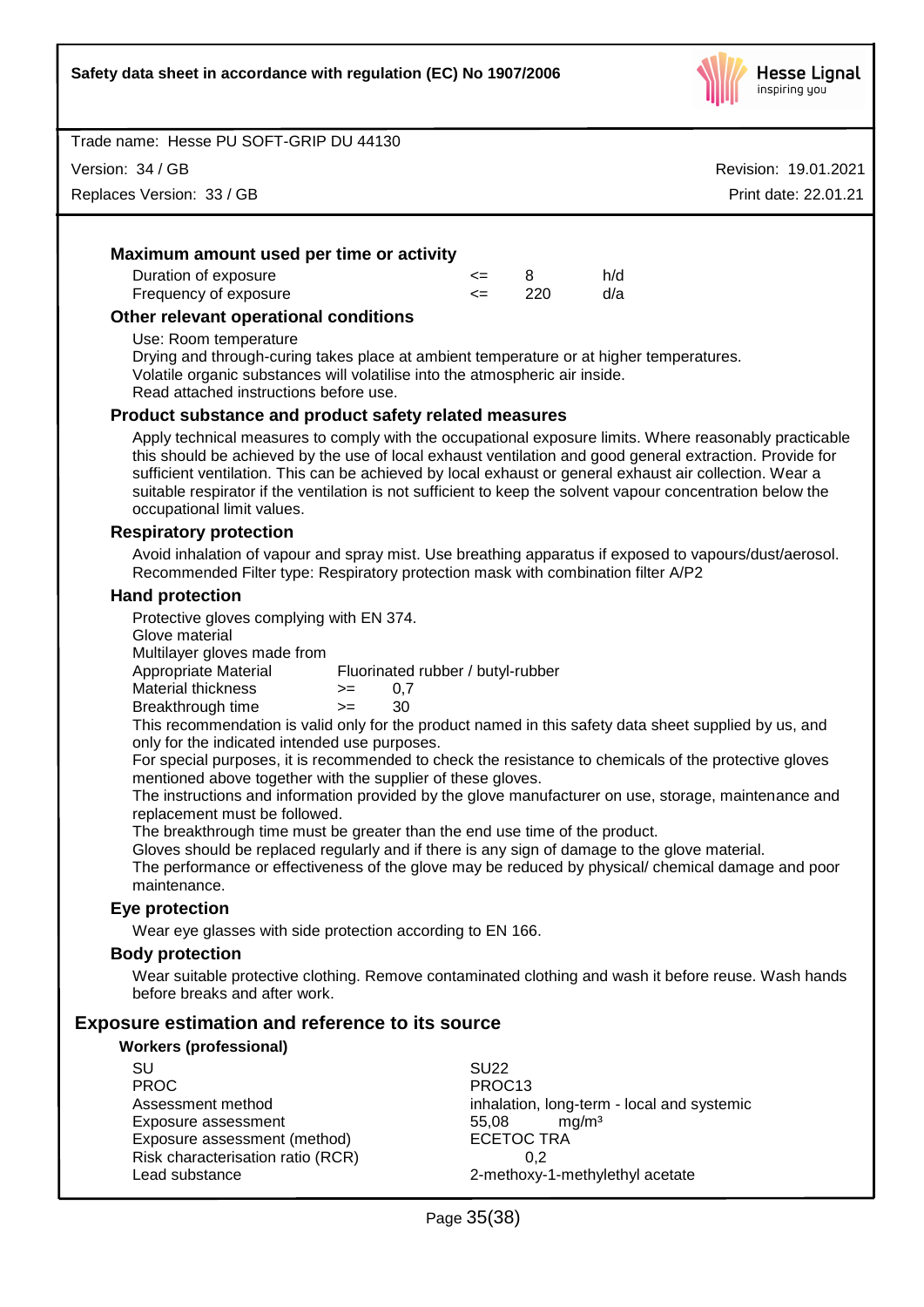

Version: 34 / GB

Replaces Version: 33 / GB

Revision: 19.01.2021 Print date: 22.01.21

# **Workers (professional)**

SU SU22 PROC PROC13 Exposure assessment and the 13,71 mg/kg/d Exposure assessment (method) ECETOC TRA Risk characterisation ratio (RCR) 0,09 Lead substance 2-methoxy-1-methylethyl acetate **Workers (professional)** SU SU22 PROC PROCTES PROCTES PROCTES Exposure assessment discussed assessment method) and the CETOC TRA manuform assessment (method) and the ECETOC TRA Exposure assessment (method) Risk characterisation ratio (RCR) 6.5 Lead substance example 2-methoxy-1-methylethyl acetate

#### **Workers (professional)**

SU SU22 PROC PROC10 Exposure assessment <br>
Exposure assessment (method) 
ECETOC TRA Exposure assessment (method) Risk characterisation ratio (RCR) 0,18 Lead substance 2-methoxy-1-methylethyl acetate

#### **Workers (professional)**

SU SU22 PROC PROCTER PROCTER PROCTER PROCTER PROCTER PROCTER PROCTER PROCTER PROCTER PROCTER PROCTER PROCTER PROCTER PROCTER PROCTER PROCTER PROCTER PROCTER PROCTER PROCTER PROCTER PROCTER PROCTER PROCTER PROCTER PROCTER PROCTER P

Exposure assessment  $27,54$  mg/m<sup>3</sup><br>Exposure assessment (method) ECETOC TRA Exposure assessment (method) Risk characterisation ratio (RCR) 0,1 Lead substance **2-methoxy-1-methylethyl** acetate

#### **Workers (professional)**

SU SU22 PROC PROCHES PROC11

Exposure assessment <br>
Exposure assessment (method) 
<br>
ECETOC TRA Exposure assessment (method) Risk characterisation ratio (RCR) 0,01 Lead substance **2-methoxy-1-methylethyl** acetate

#### **Workers (professional)**

SU SU22 PROC PROCTER PROCTER PROCTER PROCTER PROCTER PROCTER PROCTER PROCTER PROCTER PROCTER PROCTER PROCTER PROCTER PROCTER PROCTER PROCTER PROCTER PROCTER PROCTER PROCTER PROCTER PROCTER PROCTER PROCTER PROCTER PROCTER PROCTER P

Exposure assessment 65,08 mg/m<sup>3</sup> Exposure assessment (method) ECETOC TRA Risk characterisation ratio (RCR) 0,2 Lead substance **2-methoxy-1-methylethyl** acetate

Assessment method dermal, long-term - local and systemic

Assessment method inhalation, long-term - local and systemic

Assessment method<br>
Exposure assessment<br>  $27,43$  mg/kg/d<br>  $27,43$  mg/kg/d

Assessment method inhalation, long-term - local and systemic Indoor use

Assessment method dermal, long-term - local and systemic Indoor use

Assessment method inhalation, long-term - local and systemic Outdoor use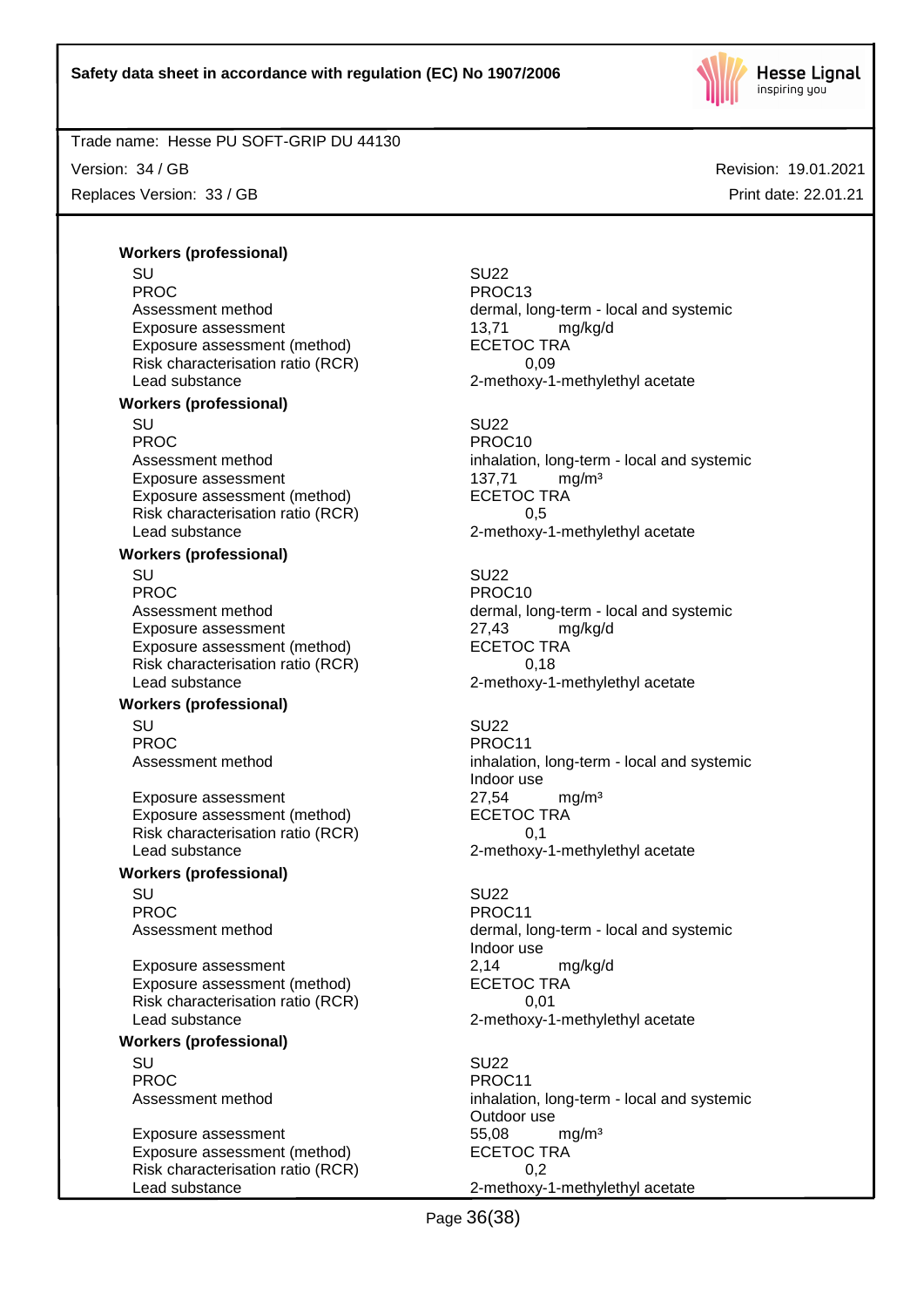

Version: 34 / GB Replaces Version: 33 / GB Revision: 19.01.2021 Print date: 22.01.21

#### **Workers (professional)** SU SU22

PROC PROCHES PROC11

Exposure assessment 107,14 mg/kg/d Exposure assessment (method) ECETOC TRA Risk characterisation ratio (RCR)  $0.7$ <br>Lead substance  $2$ -methoxy-SU SU21

Exposure assessment 6 and 6 mg/kg/d Exposure assessment (method) ConsExpo v4.1 Risk characterisation ratio (RCR) 0,11 Lead substance 2-methoxy-1-methylethyl acetate SU SU21 Assessment method inhalation, long-term - systemic

Exposure assessment 6,83 mg/m<sup>3</sup> Exposure assessment (method) ConsExpo v4.1 Risk characterisation ratio (RCR) 0,6 Lead substance **2-methoxy-1-methylethyl** acetate

#### **Workers (professional)**

SU SU22 PROC PROCTES PROCTES PROCTES Assessment method by a long-term

Exposure assessment <br>
Exposure assessment (method) 
<br>
EXPOSURE 242 Exposure assessment (method) Risk characterisation ratio (RCR) 0,504 Lead substance n-butyl acetate

#### **Workers (professional)**

SU SU22 PROC PROCTES PROCTES PROCTES Assessment method inhalative inhalative

Exposure assessment determines to the U,05 mg/m<sup>3</sup><br>Exposure assessment (method) ECETOC TRA Exposure assessment (method) Risk characterisation ratio (RCR) 0,172 Lead substance xylene

# **Workers (professional)**

SU SU22 PROC PROCTER PROCTER PROCTER PROCTER PROCTER PROCTER PROCTER PROCTER PROCTER PROCTER PROCTER PROCTER PROCTER PROCTER PROCTER PROCTER PROCTER PROCTER PROCTER PROCTER PROCTER PROCTER PROCTER PROCTER PROCTER PROCTER PROCTER P Assessment method inhalative

Exposure assessment 6,1 mg/m<sup>3</sup> Exposure assessment (method) ECETOC TRA Risk characterisation ratio (RCR) 0,34 Lead substance xylene

**Workers (professional)**

Assessment method dermal, long-term - local and systemic Outdoor use 2-methoxy-1-methylethyl acetate Assessment method dermal, long-term - systemic Indoor use Indoor use

inhalative

# Indoor use

Indoor use